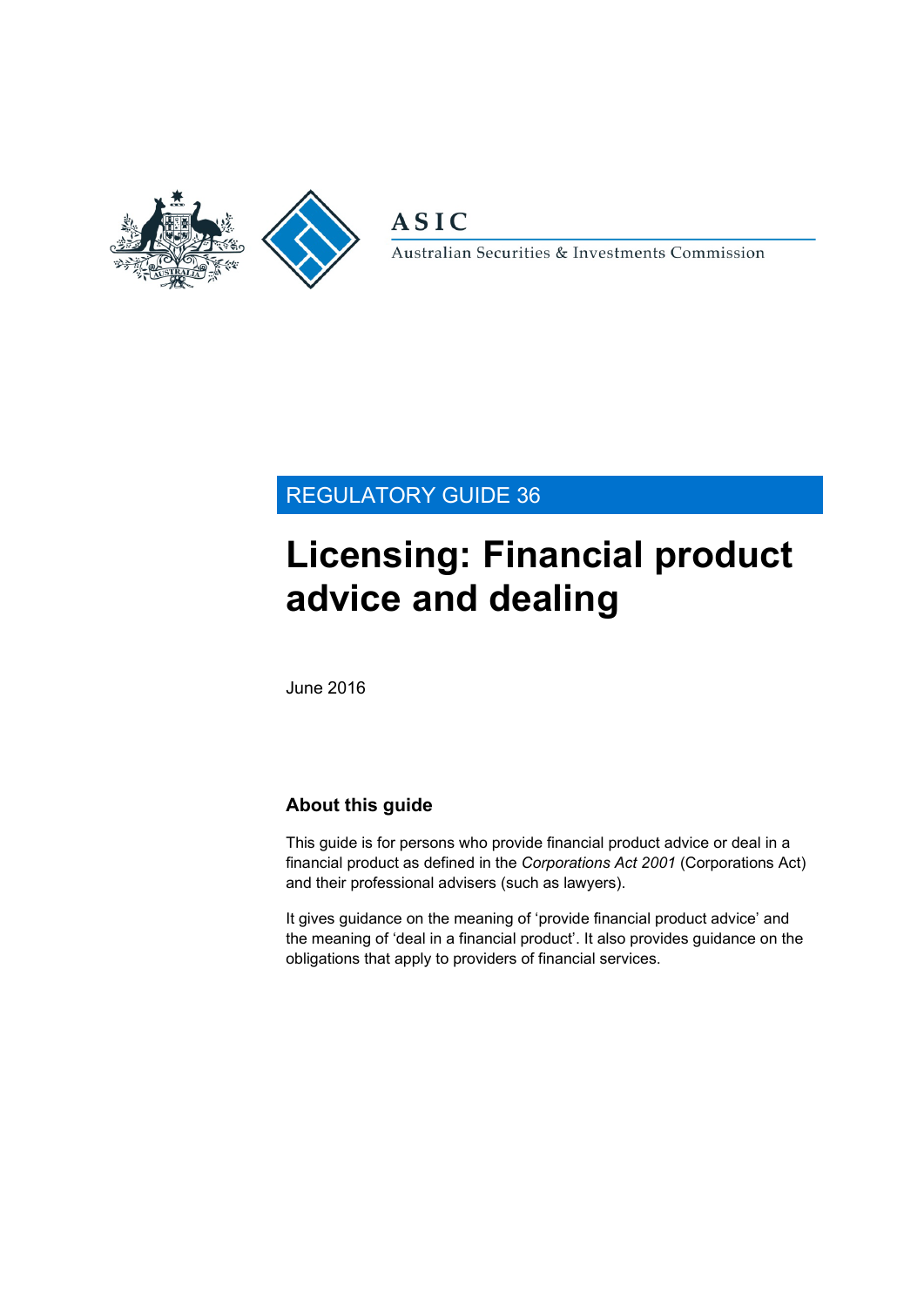#### **About ASIC regulatory documents**

In administering legislation ASIC issues the following types of regulatory documents.

**Consultation papers**: seek feedback from stakeholders on matters ASIC is considering, such as proposed relief or proposed regulatory guidance.

**Regulatory guides:** give guidance to regulated entities by:

- explaining when and how ASIC will exercise specific powers under legislation (primarily the Corporations Act)
- explaining how ASIC interprets the law
- describing the principles underlying ASIC's approach
- giving practical guidance (e.g. describing the steps of a process such as applying for a licence or giving practical examples of how regulated entities may decide to meet their obligations).

**Information sheets**: provide concise guidance on a specific process or compliance issue or an overview of detailed guidance.

**Reports**: describe ASIC compliance or relief activity or the results of a research project.

### **Document history**

This guide was issued in June 2016 and is based on legislation and regulations as at the date of issue. Notes were added at RG [36.63](#page-26-0) and RG [36.64](#page-26-1) on 20 November 2020 to refer to a new information sheet, [Information Sheet 251](http://asic.gov.au/for-finance-professionals/afs-licensees/applying-for-and-managing-an-afs-licence/licensing-certain-service-providers/afs-licensing-requirement-for-trustees-of-unregistered-managed-investment-schemes/) *AFS licensing requirement for trustees of unregistered managed investment schemes* (INFO 251). In March 2022 we updated RG [36.96\(a\)](#page-33-0) (including Note 1) to reflect the breach reporting reforms that commenced on 1 October 2021.

Previous versions:

- Superseded Regulatory Guide 36, issued April 2011, reissued August 2013
- Superseded guide *Licensing: The scope of the licensing regime: Financial product advice and dealing*, issued November 2001, reissued November 2002, May 2005 and May 2007, and rebadged as a regulatory guide 5 July 2007

### **Disclaimer**

This guide does not constitute legal advice. We encourage you to seek your own professional advice to find out how the Corporations Act and other applicable laws apply to you, as it is your responsibility to determine your obligations.

Examples in this guide are purely for illustration; they are not exhaustive and are not intended to impose or imply particular rules or requirements.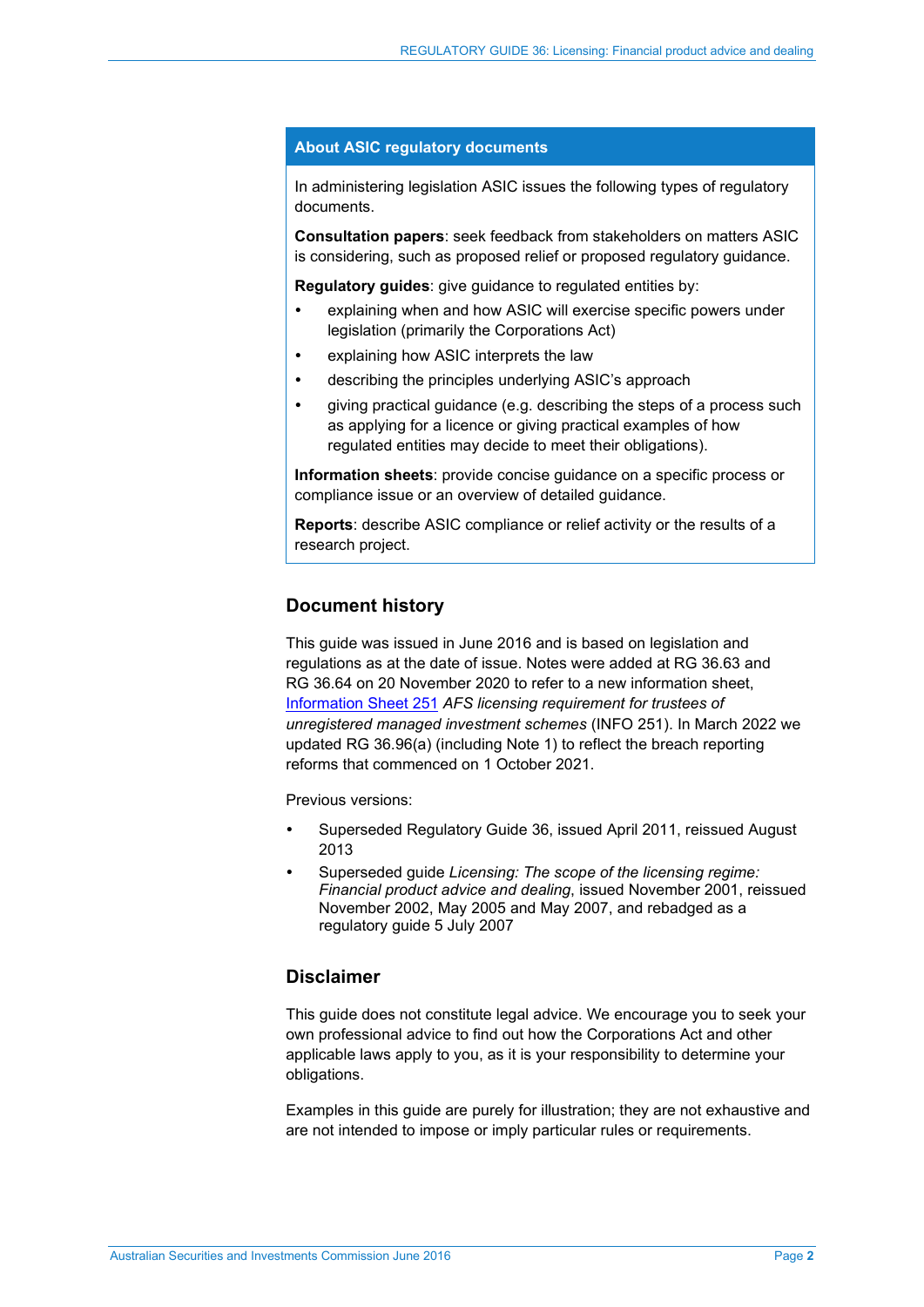# **Contents**

| A |                                                               |  |
|---|---------------------------------------------------------------|--|
|   |                                                               |  |
|   | What is the meaning of 'provide financial product advice'? 5  |  |
|   | What is the meaning of 'deal in a financial product'?  5      |  |
|   |                                                               |  |
|   | What obligations apply to providers of financial services? 6  |  |
| в | What is the meaning of 'provide financial product advice'? 7  |  |
|   | When do you 'provide' financial product advice?  12           |  |
| C | What is the meaning of 'deal in a financial product'?  16     |  |
|   |                                                               |  |
|   |                                                               |  |
|   | What conduct is exempt from the definition of dealing? 17     |  |
| D |                                                               |  |
|   |                                                               |  |
|   |                                                               |  |
|   | Examples of our approach to determining what is arranging  22 |  |
| Е | What obligations apply to providers of financial services? 26 |  |
|   |                                                               |  |
|   |                                                               |  |
|   | Does an exemption from the requirement to hold an AFS licence |  |
|   |                                                               |  |
|   |                                                               |  |
|   | When do representatives need to hold an authorisation? 36     |  |
|   | What obligations are imposed on representatives?  37          |  |
|   |                                                               |  |
|   |                                                               |  |
|   |                                                               |  |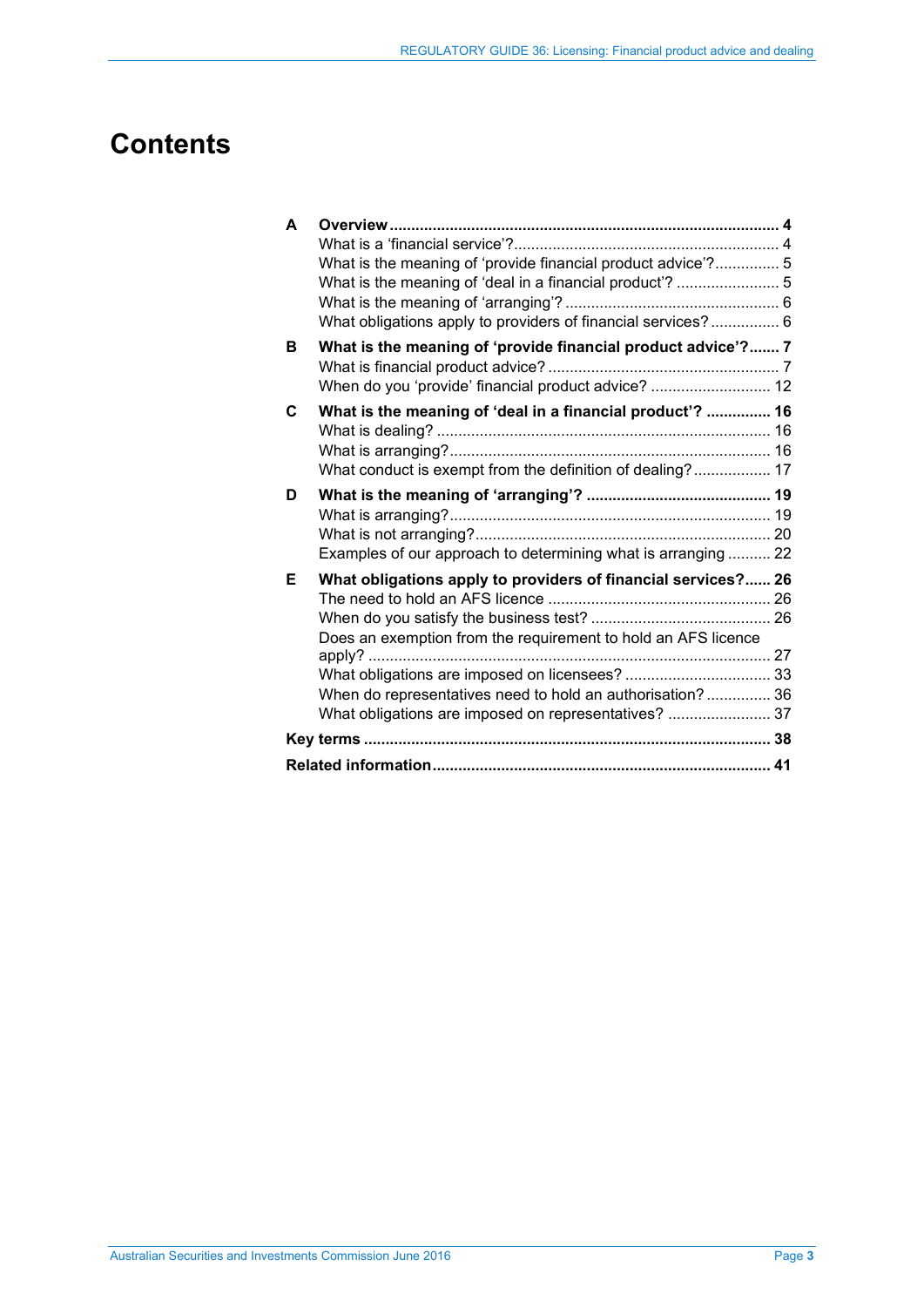# <span id="page-3-0"></span>**A Overview**

### **Key points**

To determine your obligations under the licensing provisions you first need to consider whether you provide a 'financial service': see RG [36.1–](#page-3-2)RG [36.2.](#page-3-3)

You provide a financial service if (among other things) you:

- 'provide financial product advice' (see RG [36.3–](#page-4-2)RG [36.6\)](#page-4-3); or
- 'deal in a financial product' (see RG [36.7–](#page-4-4)RG [36.8\)](#page-4-5).

Arranging for a person to engage in certain conduct, such as applying for or acquiring a financial product (see RG [36.36\)](#page-15-3), will constitute dealing unless it amounts to providing financial product advice or is exempt: see RG [36.9–](#page-5-2) RG [36.11.](#page-5-3)

If you provide a financial service you need to consider whether you must hold an Australian financial services (AFS) licence or hold an authorisation from a licensee: see RG [36.12–](#page-5-4)RG [36.14.](#page-5-5)

Licensees and their representatives must comply with certain obligations: see RG [36.15–](#page-5-6)RG [36.18.](#page-5-7)

# <span id="page-3-3"></span><span id="page-3-2"></span><span id="page-3-1"></span>**What is a 'financial service'?**

- RG 36.1 To determine your obligations under the licensing provisions you first need to consider whether you provide a 'financial service'.
- <span id="page-3-5"></span><span id="page-3-4"></span>RG 36.2 Generally, a person provides a financial service if they:
	- (a) provide financial product advice;
	- (b) deal in a financial product;
	- (c) make a market for a financial product;
	- (d) operate a registered scheme;
	- (e) provide a custodial or depository service;
	- (f) provide traditional trustee company services; or
	- (g) engage in conduct of a kind prescribed in the Corporations Regulations 2001 (Corporations Regulations) (see s766A of the *Corporations Act 2001* (Corporations Act)).

Note: This guide does not provide guidance on the types of financial service set out in [RG 36.2\(c\)](#page-3-4)[–RG 36.2\(g\).](#page-3-5)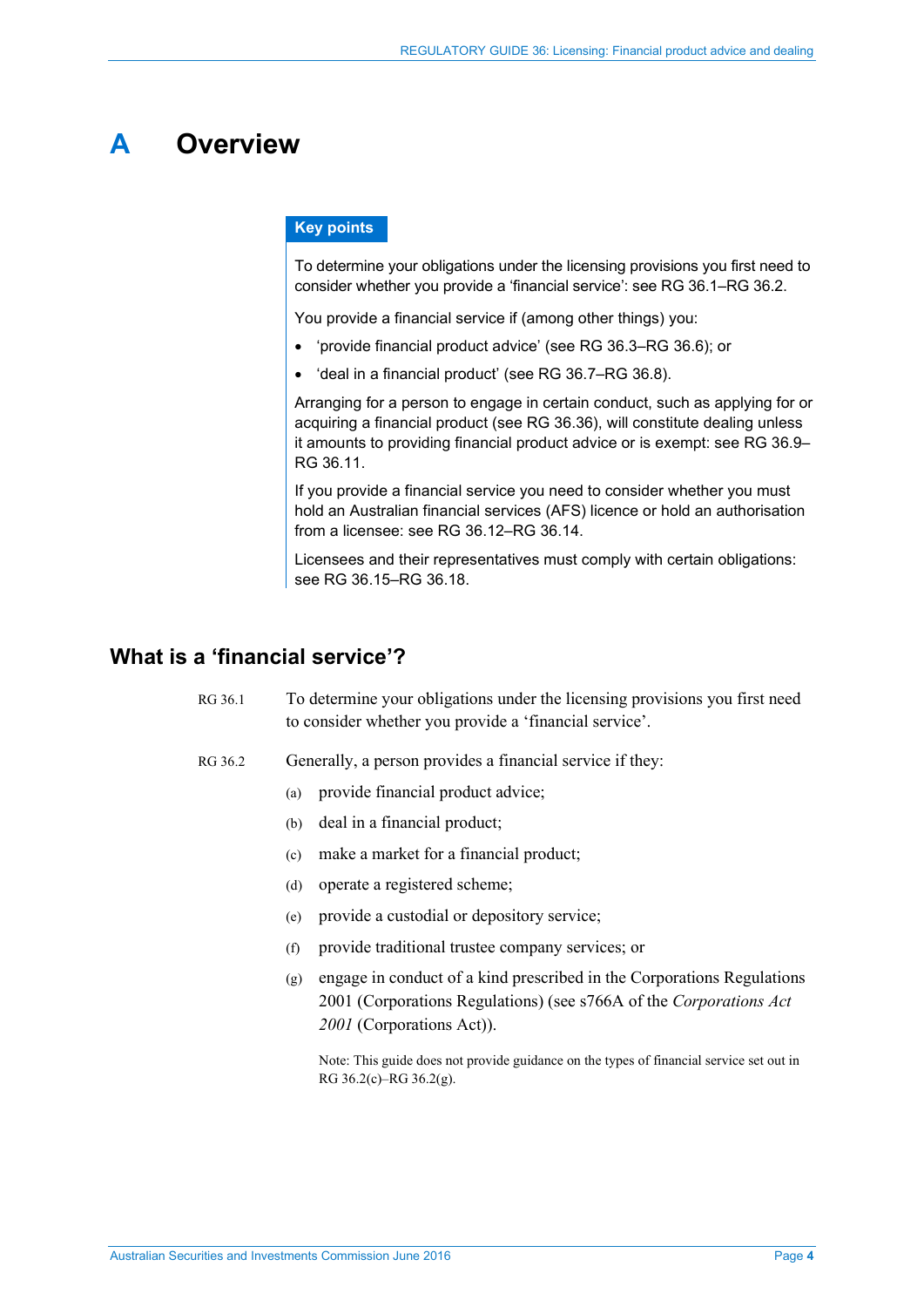# <span id="page-4-2"></span><span id="page-4-0"></span>**What is the meaning of 'provide financial product advice'?**

- RG 36.3 The licensing provisions apply to persons who 'provide financial product advice'. To determine whether you provide financial product advice, it is necessary to separately consider two questions:
	- (a) What is 'financial product advice'?
	- (b) When do you 'provide' financial product advice?

### **What is financial product advice?**

- RG 36.4 A recommendation or a statement of opinion, or a report of either of those things, constitutes financial product advice under s766B if:
	- (a) it is intended to influence a person or persons in making a decision about a particular financial product or class of financial products, or an interest in a particular financial product or class of financial products, or could reasonably be regarded as being intended to have such an influence; and
	- (b) it is not exempted from the definition of 'financial product advice'.

### **When do you 'provide' financial product advice?**

- RG 36.5 The licensing provisions apply to persons who 'provide' financial product advice. The person who *provides* the advice will generally include the author(s) of the advice as well as the principal for whom they act. It also includes any other person who endorses the advice, or any person who causes or authorises the provision of the advice: see s52. However, a person does not provide financial product advice in certain circumstances specified in the Corporations Act (e.g. where the person's conduct occurs in the course of work of a kind ordinarily done by clerks and cashiers).
- <span id="page-4-3"></span>RG 36.6 The meaning of 'provide financial product advice' is considered in more detail in Section [B.](#page-6-0)

# <span id="page-4-4"></span><span id="page-4-1"></span>**What is the meaning of 'deal in a financial product'?**

- RG 36.7 The licensing provisions apply to persons who 'deal in a financial product'. To determine whether you deal in a financial product it is necessary to consider the following questions:
	- (a) What is 'dealing' within the meaning of  $s766C(1)$ ?
	- (b) What is 'arranging' within the meaning of  $s766C(2)$ ?
	- (c) What conduct is exempt from the definition of 'dealing'?
- <span id="page-4-5"></span>RG 36.8 The meaning of 'deal in a financial product' is considered in more detail in Section [C.](#page-15-0)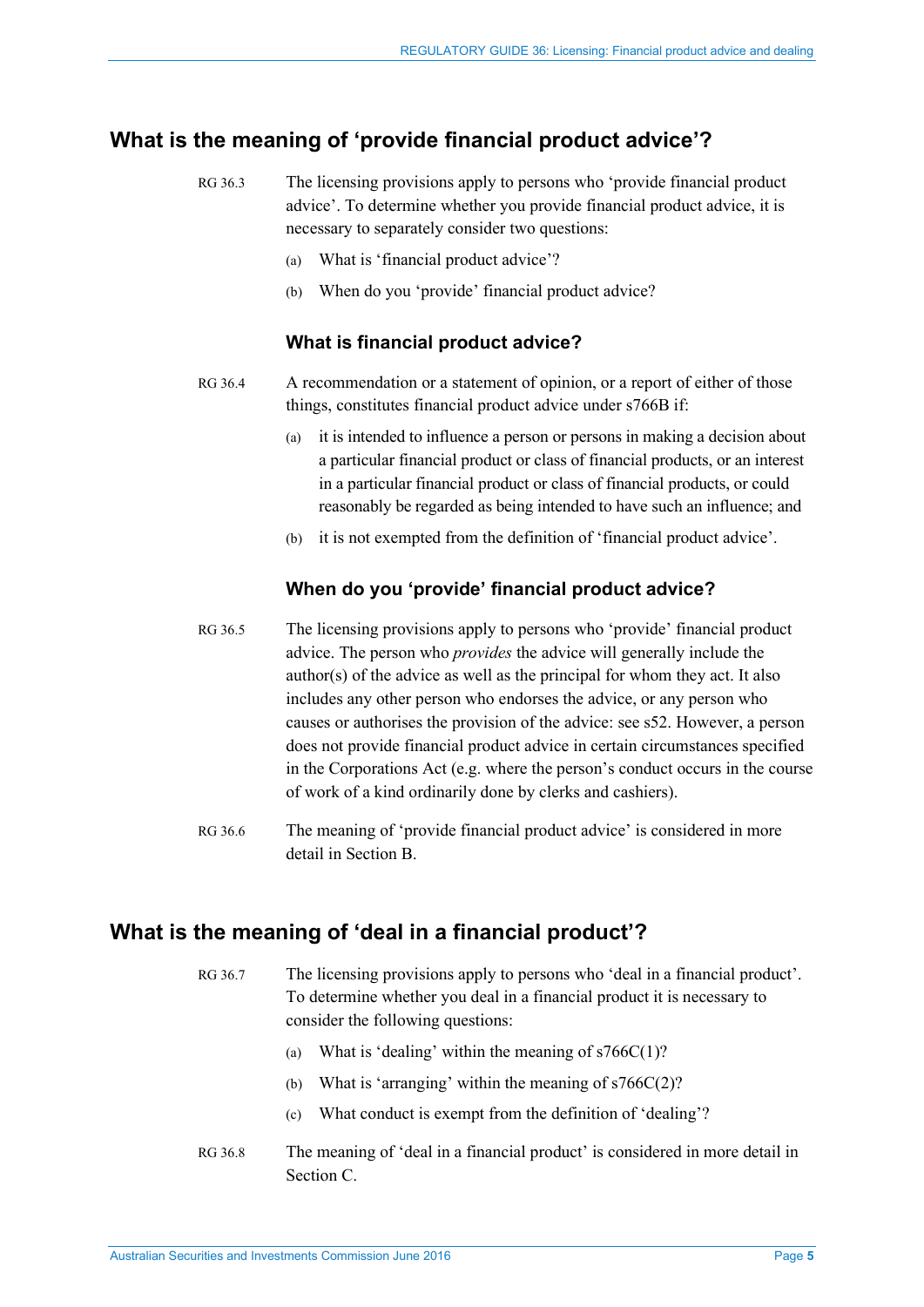# <span id="page-5-2"></span><span id="page-5-0"></span>**What is the meaning of 'arranging'?**

| RG 36.9  | 'Arranging' for a person to engage in certain conduct, such as applying for<br>or acquiring a financial product (see RG 36.36), constitutes dealing unless:                                                                                |  |
|----------|--------------------------------------------------------------------------------------------------------------------------------------------------------------------------------------------------------------------------------------------|--|
|          | the actions concerned amount to providing financial product advice<br>(a)<br>$(s766C(2))$ ; or                                                                                                                                             |  |
|          | the conduct is exempt from the definition of dealing—for example, if<br>(b)<br>the clerks and cashiers exemption applies $(s766A(3))$ .                                                                                                    |  |
| RG 36.10 | Arranging occurs when a person brings into effect the issue, variation,<br>disposal or acquisition of, or application for, a financial product. Ultimately,<br>whether a person's activities constitute arranging is a question of degree. |  |
| RG 36.11 | The meaning of 'arranging' is considered in more detail in Section D.                                                                                                                                                                      |  |

# <span id="page-5-4"></span><span id="page-5-3"></span><span id="page-5-1"></span>**What obligations apply to providers of financial services?**

- RG 36.12 If you provide a financial service you may need to hold an AFS licence.
- RG 36.13 You will need to hold an AFS licence if you carry on a financial services business in this jurisdiction, unless an exemption in s911A(2) (or regulations made for the purposes of that provision) applies. For example, due to the exemption in s911A(2)(a), you do not need an AFS licence to provide financial services as a *representative* of a licensee.
- <span id="page-5-5"></span>RG 36.14 To determine whether you need to hold an AFS licence to provide a financial service it is necessary to consider the following questions:
	- (a) When do you satisfy the business test? (see RG [36.59\)](#page-25-3)
	- (b) Does an exemption from the requirement to hold an AFS licence apply? (see RG [36.60\)](#page-26-3)
- <span id="page-5-6"></span>RG 36.15 Licensees must comply with various obligations, including the general licensee obligations set out in s912A and 912B.
- RG 36.16 If you provide financial services as a *representative* of a licensee, you may need to hold an authorisation from that licensee.
- RG 36.17 While the primary obligation to ensure compliance with the financial services laws is imposed on licensees, some obligations in the law apply directly to representatives.
- <span id="page-5-7"></span>RG 36.18 The obligations that apply to providers of financial services are considered in more detail in Section [E.](#page-25-0)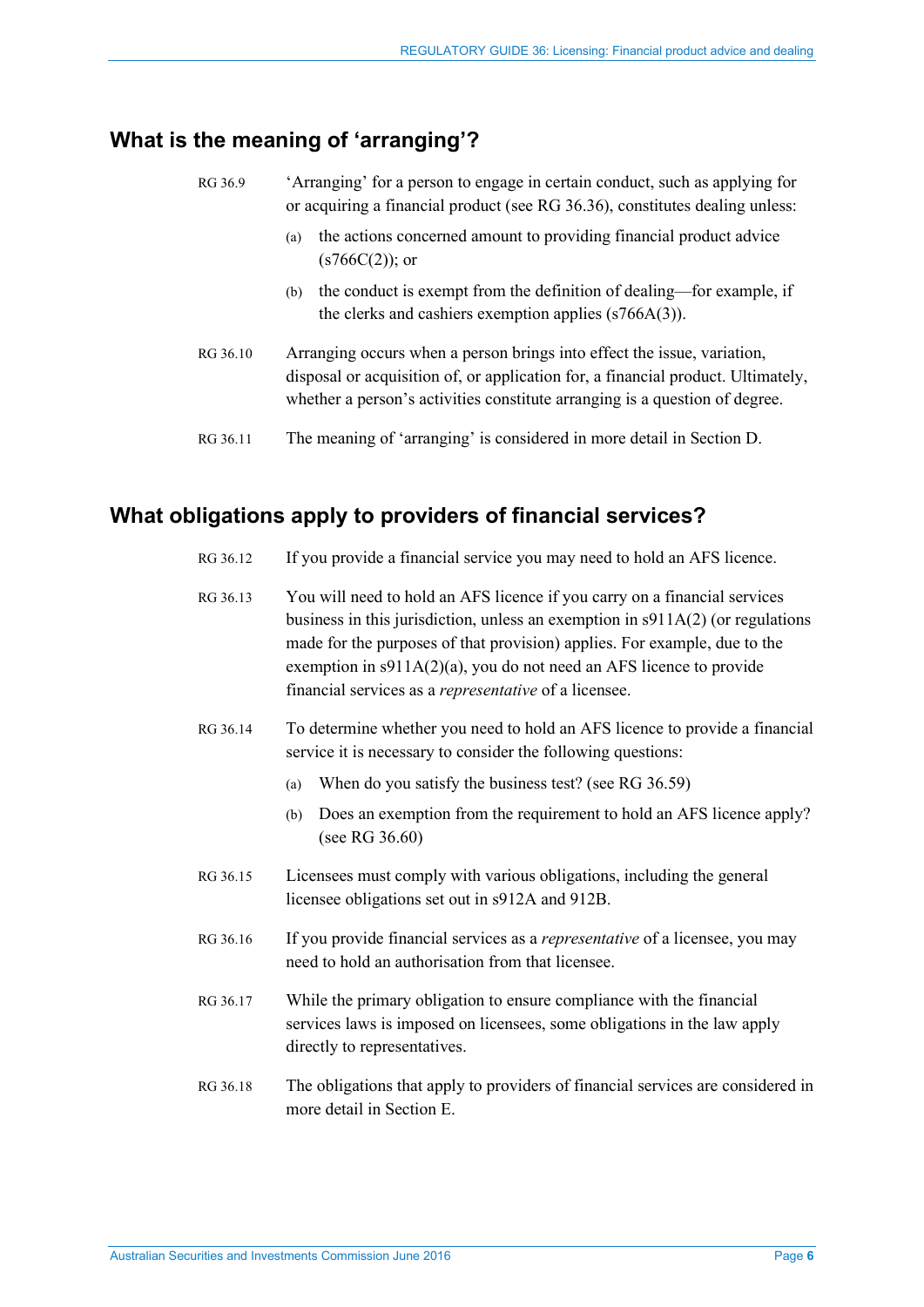# <span id="page-6-0"></span>**B What is the meaning of 'provide financial product advice'?**

#### **Key points**

The licensing provisions apply to persons who 'provide financial product advice'.

To determine whether you provide financial product advice it is necessary to separately consider two questions:

- What is financial product advice? (see RG [36.19–](#page-6-2)RG [36.32\)](#page-10-0); and
- When do you 'provide' financial product advice? (see RG [36.33–](#page-11-1) RG [36.35\)](#page-13-0).

# <span id="page-6-2"></span><span id="page-6-1"></span>**What is financial product advice?**

- RG 36.19 A recommendation or a statement of opinion, or a report of either of those things, constitutes financial product advice under s766B if:
	- (a) it is intended to influence a person or persons in making a decision about a particular financial product or class of financial products, or an interest in a particular financial product or class of financial products, or could reasonably be regarded as being intended to have such an influence; and
	- (b) it is not exempted from the definition of financial product advice.

Note: There are two types of financial product advice under the Corporations Act personal advice and general advice: see s766B(2)–(4). For a brief description of these two types of advice, see [RG 36.97](#page-34-0)[–RG 36.100.](#page-34-1) These paragraphs describe some key obligations that apply depending on whether a person is providing personal or general advice. For further guidance about the distinction between personal advice and general advice and your obligations, se[e Regulatory Guide 175](http://www.asic.gov.au/regulatory-resources/find-a-document/regulatory-guides/rg-175-licensing-financial-product-advisers-conduct-and-disclosure/) *Licensing: Financial product advisers—Conduct and disclosure* (RG 175) and [Regulatory Guide 244](http://www.asic.gov.au/regulatory-resources/find-a-document/regulatory-guides/rg-244-giving-information-general-advice-and-scaled-advice/) *Giving information, general advice and scaled advice* (RG 244).

RG 36.20 Financial product advice will generally involve a qualitative judgement about, or an evaluation, assessment or comparison of, some or all of the features of one or more financial product(s).

> Note: For example, a service that involves rating some or all of the features of one or more superannuation products will generally constitute financial product advice. Such a service involves making an evaluation, assessment or comparison of some or all of the features of one or more financial products.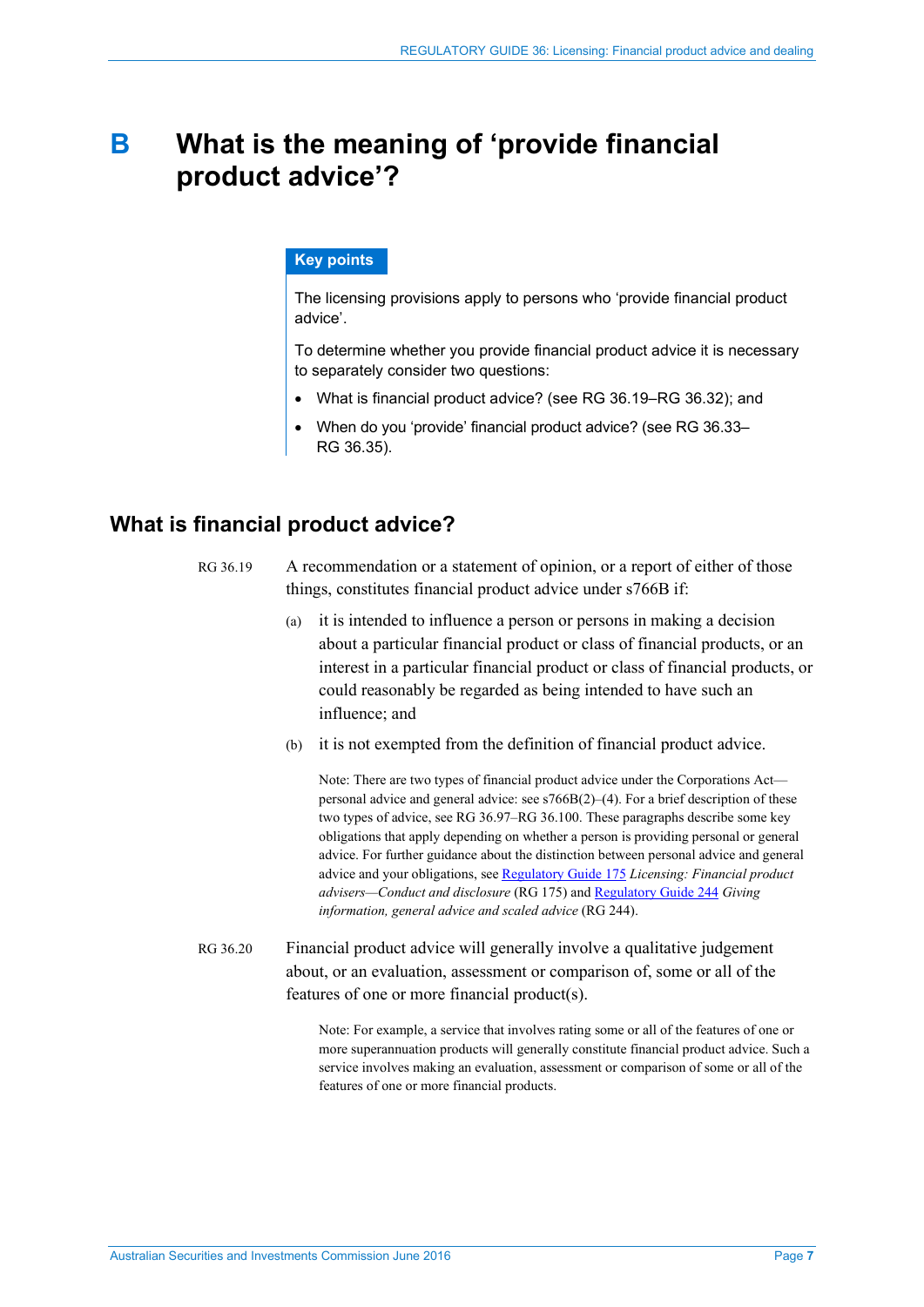#### **Consider the overall impression and circumstances**

- RG 36.21 You will need to take into account the overall impression created by a communication, and all the surrounding circumstances in which it is provided, to determine whether it constitutes financial product advice under the test set out in s766B.
- RG 36.22 This will mean you need to consider, among other things:
	- (a) the means by which the provider(s) of the communication (and their associates) are remunerated; and
	- (b) any representations made to the person to whom the communication is provided (who may be a retail or wholesale client).

For example, a communication is more likely to be financial product advice if its provider (or associate) is remunerated by the client or stands to benefit depending on the decisions made by a client. This is because an intention to influence may be more readily inferred.

## **The distinction between factual information and financial product advice**

<span id="page-7-0"></span>RG 36.23 If a communication is a recommendation or a statement of opinion, or a report of either of those things, that is intended to, or can reasonably be regarded as being intended to, influence a client in making a decision about a particular financial product or class of financial product (or an interest in either of these), it is financial product advice. Communications that consist only of factual information (i.e. objectively ascertainable information whose truth or accuracy cannot be reasonably questioned) will generally not involve the expression of an opinion or a recommendation and will not, therefore, constitute financial product advice.

> Note: For example, factual information will generally include information about the rights and obligations of persons under relevant legislation (such as the *Superannuation Guarantee (Administration) Act 1992*).

- RG 36.24 However, in some circumstances, a communication that consists only of factual information *may* amount to financial product advice. Where factual information is presented in a manner that may reasonably be regarded as suggesting or implying a recommendation to buy, sell or hold a particular financial product or class of financial products, the communication may constitute financial product advice (e.g. where the features of two financial products are described in such a manner as to suggest that one compares more favourably than the other).
- <span id="page-7-1"></span>RG 36.25 We will not treat factual information given by you as general or personal advice if:
	- (a) you clarify at the outset that you are giving the client factual information where there is a reasonable likelihood of doubt; and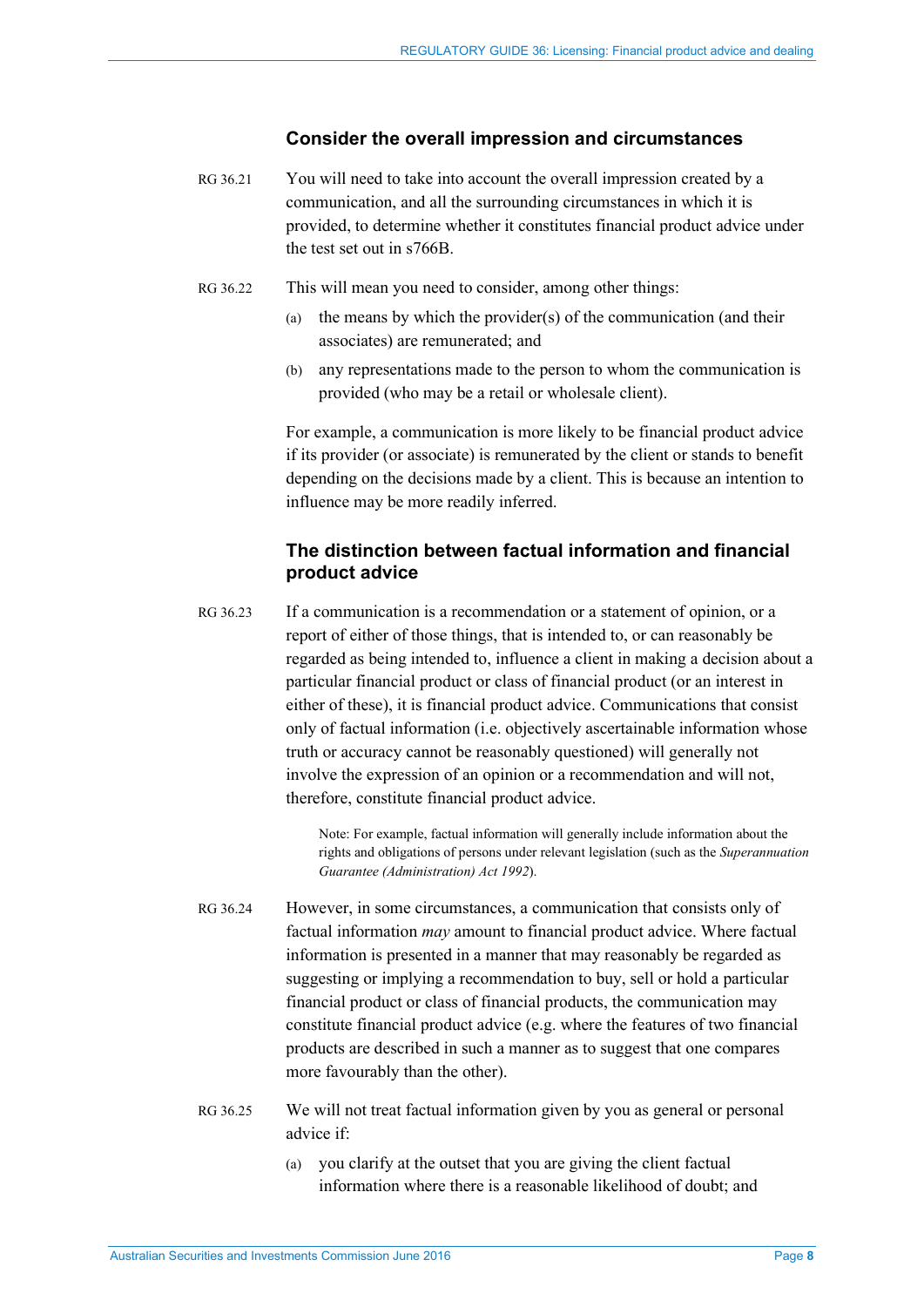|          | the information is not intended to imply any recommendation or<br>(b)<br>opinion about a financial product.                   |
|----------|-------------------------------------------------------------------------------------------------------------------------------|
|          | Note: See RG 244.29–RG 244.32 for more guidance on how we distinguish factual<br>information from general or personal advice. |
| RG 36.26 | The examples in Table 1 illustrate the distinction between factual<br>information and financial product advice.               |

<span id="page-8-0"></span>

|  |  |  |  |  | Table 1: Examples of the distinction between factual information and financial advice |
|--|--|--|--|--|---------------------------------------------------------------------------------------|
|--|--|--|--|--|---------------------------------------------------------------------------------------|

| <b>Example</b>                               | Explanation of the distinction between factual information and financial advice                                                                                                                                                                                                                                                                                                                                                                                                                                                                                                                                                                                                                |
|----------------------------------------------|------------------------------------------------------------------------------------------------------------------------------------------------------------------------------------------------------------------------------------------------------------------------------------------------------------------------------------------------------------------------------------------------------------------------------------------------------------------------------------------------------------------------------------------------------------------------------------------------------------------------------------------------------------------------------------------------|
| Superannuation                               | A client asks a fund representative about salary sacrifice arrangements and<br>superannuation. The representative informs the client what is generally understood<br>by the term 'salary sacrifice arrangement'. This is likely to constitute the provision of<br>factual information.                                                                                                                                                                                                                                                                                                                                                                                                         |
|                                              | If, however, the representative expresses a qualitative or comparative judgement<br>about salary sacrifice arrangements (e.g. 'sacrificing salary into a superannuation<br>fund is very tax effective' or 'sacrificing salary into a superannuation fund is more tax<br>effective than negative gearing'), this would be likely to constitute the provision of<br>financial product advice.                                                                                                                                                                                                                                                                                                    |
| <b>Call centres and</b><br>general insurance | A client contacts a call centre wanting to buy insurance for their motor vehicle. The<br>client asks the operator to explain the difference between third-party liability and<br>comprehensive cover and asks for two quotes.                                                                                                                                                                                                                                                                                                                                                                                                                                                                  |
|                                              | Note: Telling an inquirer the cost or estimated cost of a financial product does not constitute<br>the provision of financial product advice: see s766B(6).                                                                                                                                                                                                                                                                                                                                                                                                                                                                                                                                    |
|                                              | The operator simply explains the differences in policy coverage between the two<br>policies and provides the requested quotations. This is likely to constitute the<br>provision of factual information.                                                                                                                                                                                                                                                                                                                                                                                                                                                                                       |
|                                              | However, suppose the client has obtained two quotes to insure their motor vehicle:<br>one covers third-party liability, the other is for comprehensive cover. The client asks<br>whether it is worth taking out comprehensive cover. The operator explains the<br>differences in policy coverage between the two policies. Without referring to any<br>particular circumstances of the client, the operator says that comprehensive cover is<br>the best choice for most people. This is likely to constitute the provision of financial<br>product advice, because the context in which the response is given suggests a<br>value judgement about the comparative merits of the two policies. |
| <b>Branch staff and a</b><br>spare \$10,000  | A client visits their local bank branch with \$10,000 to deposit. The client asks for the<br>different interest rates on a savings account and a term deposit and is referred to a<br>customer service officer. The officer provides the interest rates for each of these<br>facilities. This is likely to constitute the provision of factual information.                                                                                                                                                                                                                                                                                                                                    |
|                                              | However, suppose the officer not only explains the interest rates for each of these<br>facilities but also adds that there is an 'attractive special rate' available on term<br>deposits for a six-month term. This is likely to constitute the provision of financial<br>product advice because it is a matter of opinion as to whether the special rate is<br>'attractive' and the teller could reasonably be regarded as intending to influence the<br>client to choose the term deposit.                                                                                                                                                                                                   |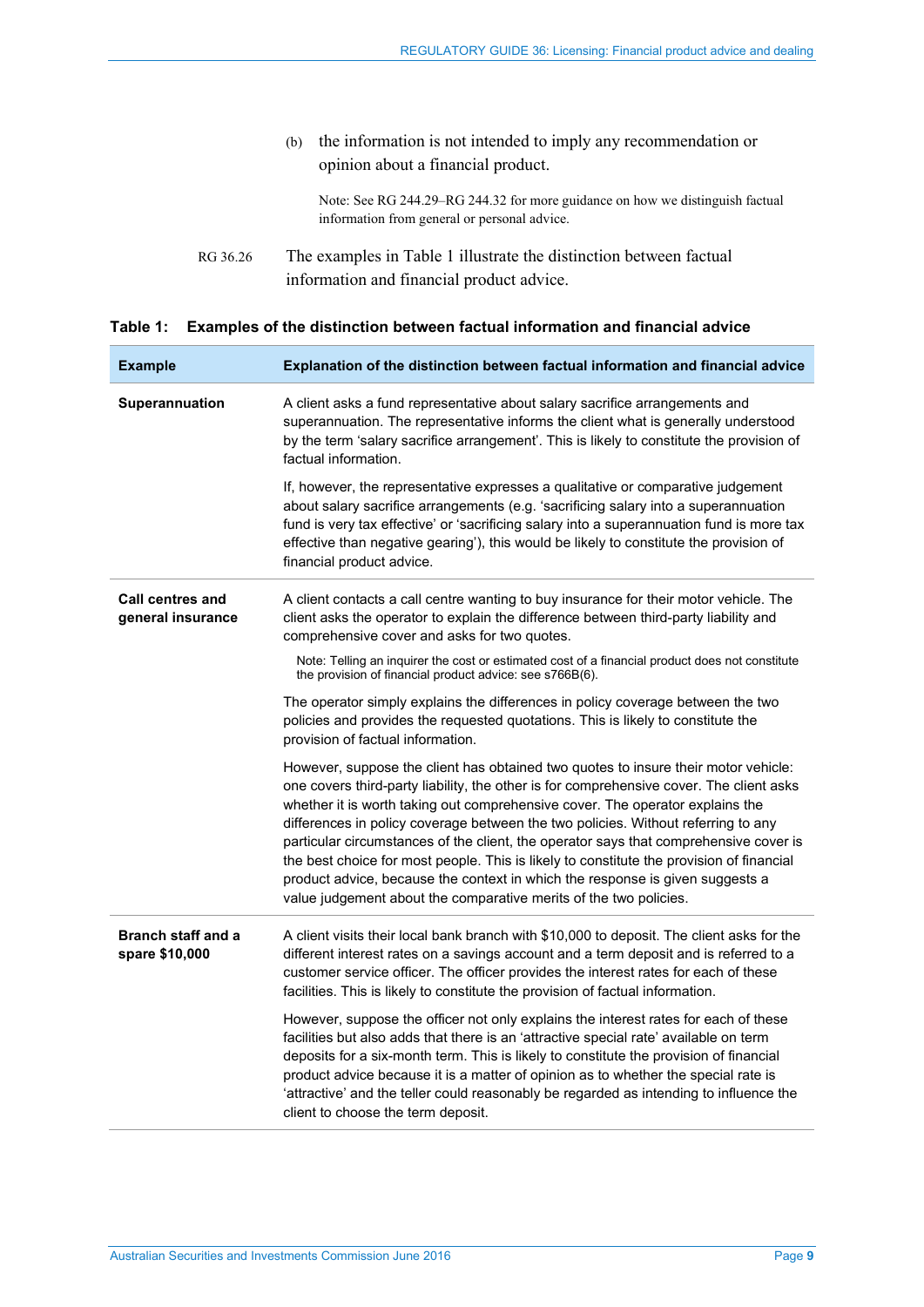| <b>Example</b>       | Explanation of the distinction between factual information and financial advice                                                                                                                                                                                                                                                                                                                                                                                                                                                                   |
|----------------------|---------------------------------------------------------------------------------------------------------------------------------------------------------------------------------------------------------------------------------------------------------------------------------------------------------------------------------------------------------------------------------------------------------------------------------------------------------------------------------------------------------------------------------------------------|
| <b>Seminars</b>      | A financial institution organises a seminar on investment. Fifteen people attend the<br>seminar. The presenter merely provides a general description of the different types<br>of financial products that are available for investment purposes. This is likely to<br>constitute the provision of factual information only.                                                                                                                                                                                                                       |
|                      | However, suppose the presenter claims that, during periods of stock market<br>volatility, property trusts are more desirable than shares because they offer more<br>consistent returns. This is likely to constitute the provision of financial product<br>advice. The desirability of property trusts is a matter of opinion and the presenter's<br>statements could reasonably be regarded as intending to influence the attendees to<br>invest in property trusts.                                                                             |
| <b>Cross-selling</b> | A client approaches a financial institution to ask about a home mortgage. The client<br>also asks the customer service representative about income protection insurance.<br>The representative confirms that the financial institution also offers income<br>protection insurance products. This is likely to constitute the provision of factual<br>information.                                                                                                                                                                                 |
|                      | However, suppose that the customer service representative suggests that the client<br>should consider taking out income protection insurance because it can give 'peace<br>of mind' in meeting mortgage payments. This is likely to constitute the provision of<br>financial product advice because whether income protection insurance provides<br>peace of mind or not is a matter of opinion. The representative's suggestion could<br>reasonably be regarded as intending to influence the client to purchase income<br>protection insurance. |

Note: For further guidance and examples illustrating the difference between factual information and financial product advice, see RG 244.

## **A decision on a particular financial product or class**

- RG 36.27 A specific issue that arises is the meaning in s766B(1) of 'decision in relation to a particular financial product or class of financial products, or an interest in a particular financial product or class of financial products'. This expression includes any decision to buy, sell or hold a particular financial product or class of financial products. Examples include a decision to:
	- (a) exercise a right or option to acquire or dispose of a financial product;
	- (b) acquire an equitable interest in a financial product; or
	- (c) accept or reject a takeover offer.
- RG 36.28 Section 766B(1) encompasses decisions made by consumers to make additional payments or contributions in relation to financial products held by them (whether or not the making of such additional payments or contributions involves the issue of a financial product: see s761E). It also encompasses decisions made by consumers about investment strategies or options that they may select within a fund.
- RG 36.29 In the context of superannuation, s766B(1) encompasses (but is not limited to) decisions made by consumers about:
	- (a) joining a superannuation fund;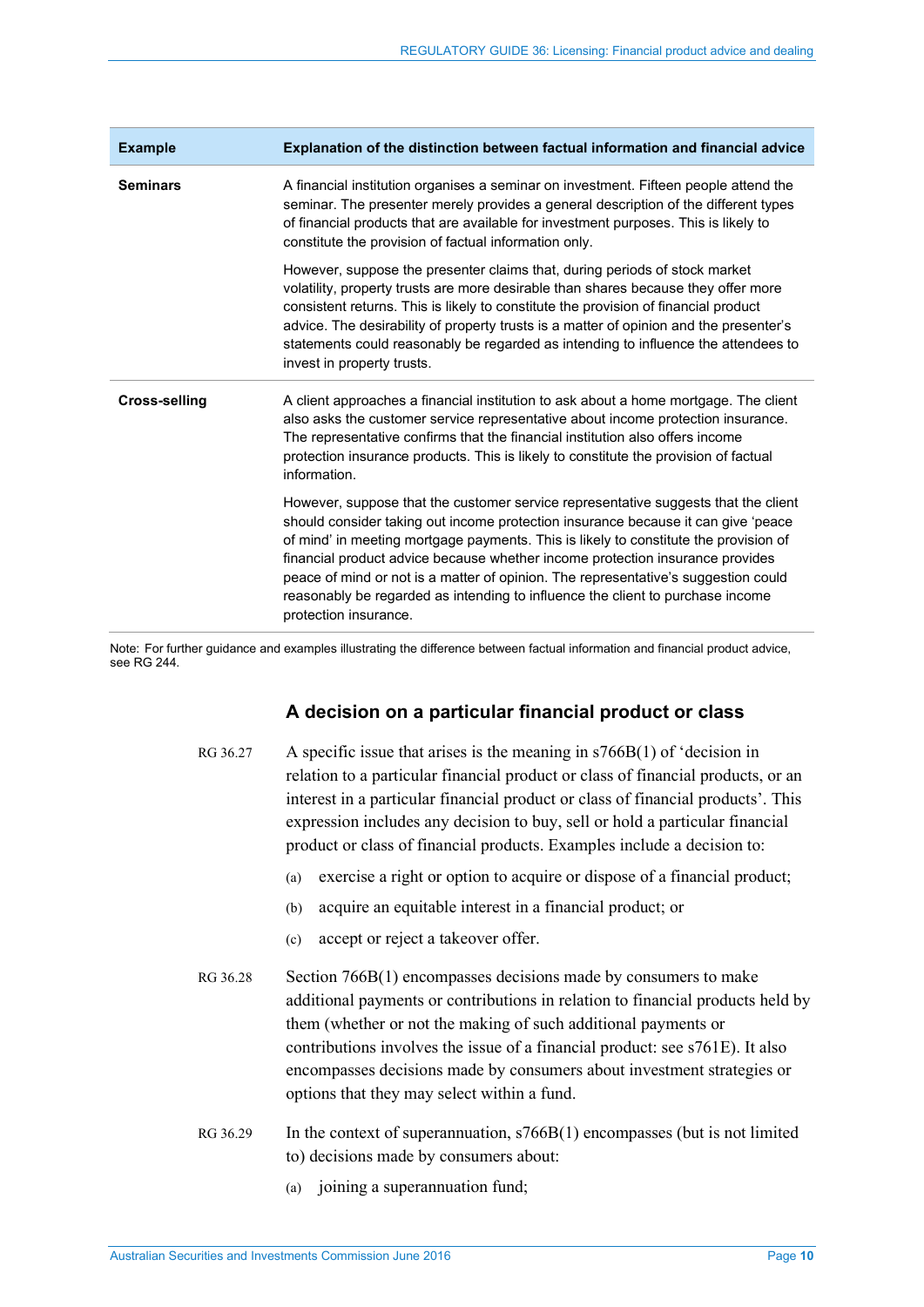- (b) the level of contributions to be paid to a superannuation fund (including altering the level of contributions);
- (c) selecting a particular investment or insurance option within a superannuation fund;
- (d) moving funds between sub-plans within a fund;
- (e) claiming superannuation benefits; and
- (f) moving funds from one fund to another fund.
- RG 36.30 Clearly, decisions that relate only to things that are not financial products (e.g. a credit facility as defined in  $s765A(1)(h)(i)$  and related regulations) are not caught by s766B(1). However, these may be caught by other legislation such as the *National Consumer Credit Protection Act 2009*.

## **Use of disclaimers**

RG 36.31 If your communications include information about financial products, but do not constitute financial product advice, you should consider giving consumers a disclaimer to the effect that you are not providing financial product advice, and that consumers should consider obtaining independent advice before making any financial decisions. This will help avoid misleading or confusing consumers about the purpose of the communication.

> Note: A disclaimer will not, of itself, determine whether a communication constitutes financial product advice.

## **When is a communication exempt from the definition of financial product advice?**

- <span id="page-10-0"></span>RG 36.32 A communication is exempt from the definition of financial product advice in s766B if it is:
	- (a) advice given by a lawyer in the circumstances set out in  $s766B(5)(a)$  or (b);
	- (b) advice given by a registered tax agent in the circumstances set out in s766B(5)(c); or
	- (c) a quote relating to the cost of a financial product or the rate of return on a financial product in the circumstances set out in s766B(6) or (7).

Note: Apart from these exemptions, you will not be providing financial product advice in any of the circumstances listed in RG [36.34.](#page-11-2) Even if you are providing financial product advice, you may not need an AFS licence or authorisation, depending on the circumstances: see Section [E.](#page-25-0)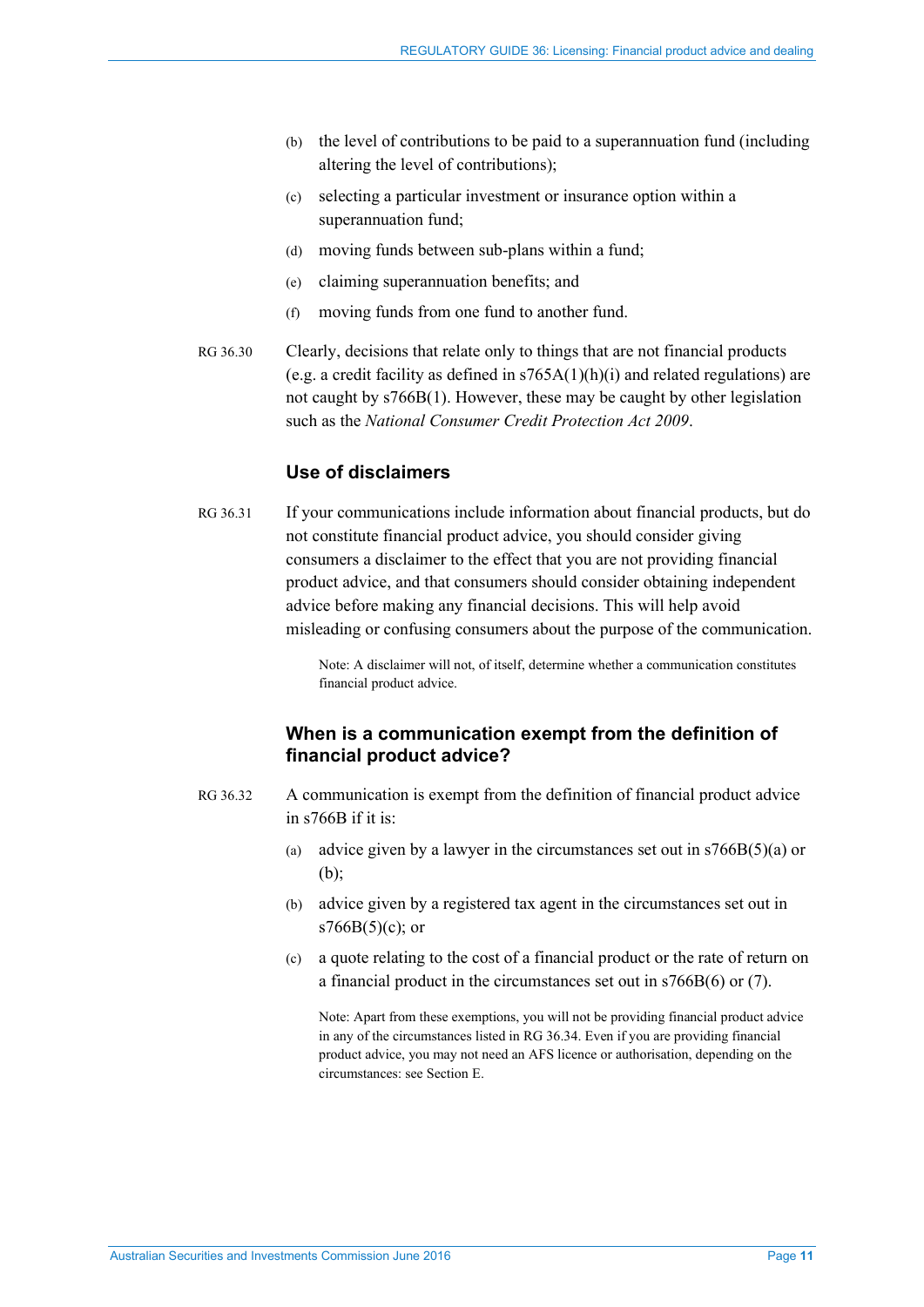# <span id="page-11-1"></span><span id="page-11-0"></span>**When do you 'provide' financial product advice?**

RG 36.33 The licensing provisions apply to persons who 'provide' financial product advice. The person who *provides* the advice will generally include the author(s) of the advice as well as the principal for whom they act. It also includes any other person who endorses the advice, or any person who causes or authorises the provision of the advice: see s52.

> Note 1: For further guidance on s52 and the provision of financial services through a licensed intermediary, see RG 175.

Note 2: Financial product advice may be provided by traditional means (e.g. verbally or by paper) or electronically (e.g. via a website).

## **Circumstances where a person does not provide financial product advice**

- <span id="page-11-2"></span>RG 36.34 You are *not* providing financial product advice when:
	- (a) you provide an exempt document or statement (s766B(1A)). The expression 'exempt document or statement' is defined in reg 7.1.08;

Note 1: We have given relief from the requirement to hold an AFS licence for the issue of certain documents that contain general advice (e.g. documents prepared for the purposes of the Corporations Act): se[e ASIC Corporations \(Financial Product Advice—](http://www.asic.gov.au/regulatory-resources/find-a-document/class-orders/2016-legislative-instruments/) [Exempt Documents\) Instrument 2016/356](http://www.asic.gov.au/regulatory-resources/find-a-document/class-orders/2016-legislative-instruments/) and [CO 03/911] *[Licensing relief for self](https://www.legislation.gov.au/Details/F2007B00377)[dealers who provide general product advice about own securities](https://www.legislation.gov.au/Details/F2007B00377)*.

Note 2: A recommendation or statement of opinion made by an 'outside expert' (defined in s766B(9)(b)), or a report of such a recommendation or statement of opinion, that is included in an exempt document or statement is financial product advice. Under the law, the advice is provided by the outside expert and not the issuer of the exempt document: see also reg  $7.6.01(1)(u)$ .

(b) you provide certain kinds of business, structural and risk-related advice in the circumstances set out in reg 7.1.29(3);

Note: These services are an 'exempt service' within the meaning of reg 7.1.29(1).

- (c) you are registered as an auditor under Pt 9.2 and perform any of the functions of a cover pool monitor mentioned in s30(4) of the *Banking Act 1959* (reg 7.1.29(3A));
- (d) the conduct is the provision of advice about the taxation implications of a financial product in the circumstances set out in reg 7.1.29(4);

Note: This is an 'exempt service' within the meaning of reg 7.1.29(1).

(e) you provide advice about the establishment, operation, structuring or valuation of a superannuation fund (other than advice for inclusion in an exempt document or statement) in the circumstances set out in reg 7.1.29(5);

Note 1: This is an 'exempt service' within the meaning of reg 7.1.29(1).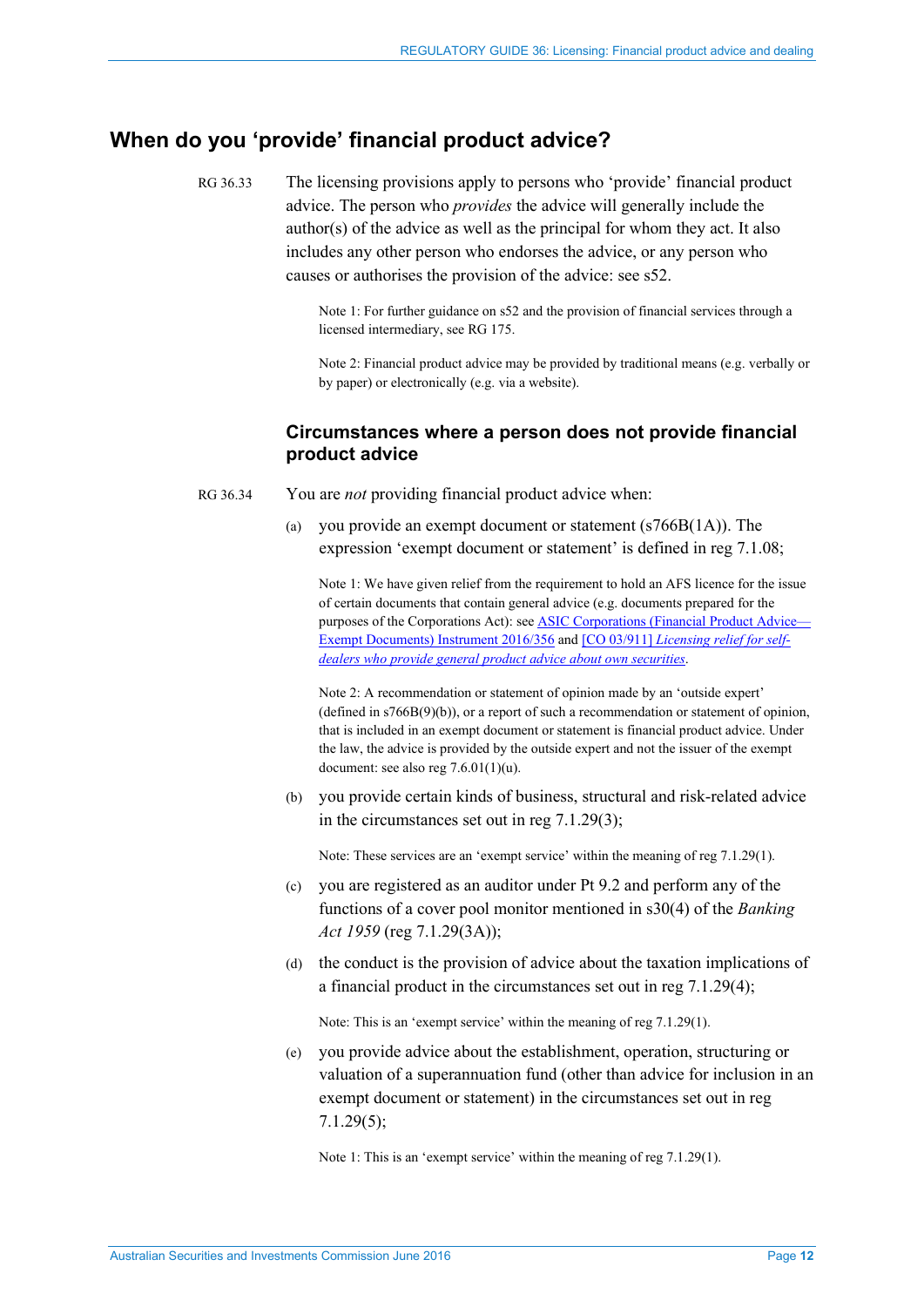Note 2: The requirement in reg 7.1.29(5)(c)(ii) (that the advice does not include a recommendation that a person acquire or dispose of a superannuation product) does not apply to a recommendation by a recognised accountant in relation to a self-managed superannuation fund: see reg 7.1.29A. The term 'recognised accountant' is defined in reg 7.1.29A(2).

- (f) your conduct consists *only* of passing on, publishing, distributing or otherwise disseminating a document that contains financial product advice in the circumstances described in reg 7.1.31. This may include a publisher or internet portal operator;
- (g) your conduct occurs in the course of work of a kind ordinarily done by clerks and cashiers (s766A(3) and RG [36.35\)](#page-13-0);
- (h) your conduct consists only of advising another person about the manner in which voting rights attaching to securities or interests in managed investment schemes may or should be exercised in the circumstances set out in reg 7.1.30;
- (i) you provide advice to another person that relates only to the structuring of remuneration packages for that other person's employees (reg 7.1.32);
- (j) your conduct consists only of providing a recommendation or statement of opinion in the course of, and as a necessary or incidental part of, the handling or settlement of claims or potential claims for an insurance product (reg 7.1.33(1));
- (k) your conduct consists only of providing a recommendation or statement of opinion about the allocation of the funds among the general asset types listed in reg 7.1.33A. This exemption does not apply if the recommendation or statement of opinion relates to specific financial products or specific classes of financial product;
- (l) you prepare general advice, as a product issuer, about your own product(s), but only where a third party licensee gives the advice to its recipients (reg 7.1.33B). In this situation the licensee will be taken to be the provider of the financial product advice;
- (m) you provide advice about the existence of a custodial or depository service in the circumstances set out in reg 7.1.33E;
- (n) you provide general advice intended to influence a decision on school banking and you are employed by a school or provide the service on behalf of a school in the circumstances set out in reg 7.1.33F;
- (o) you provide general advice that is not about a particular financial product and is not intended to influence a person in making a decision about a particular financial product or an interest in a particular financial product (or could not reasonably be regarded as being intended to have such an influence), and you or your associate does not receive any remuneration, commission or other benefit for the advice (reg 7.1.33G); or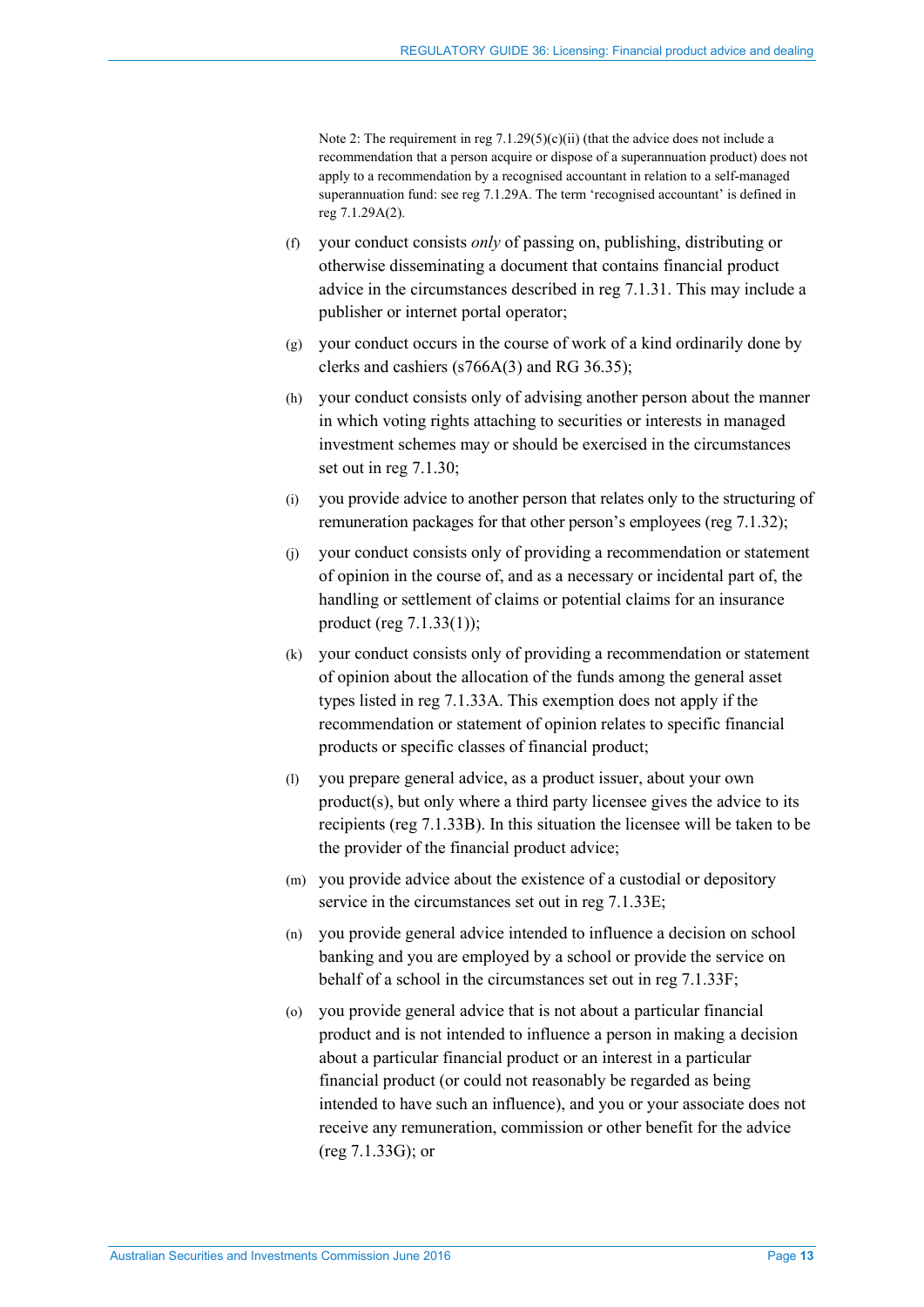(p) you provide general advice, as a product issuer, about your own products in circumstances where you are not licensed to provide financial product advice and, at the time of giving the advice, advise the client that you are not licensed, recommend that the client obtain and read a copy of the Product Disclosure Statement (PDS) or Short-Form PDS for the product before making a decision about the product and notify the client about any cooling-off period (reg 7.1.33H).

Note 1: Apart from the circumstances set out in [RG 36.34,](#page-11-2) you will not be providing financial product advice if the communication in question falls within an exemption listed i[n RG 36.32.](#page-10-0) Even if you are providing financial product advice, you may not need an AFS licence or authorisation, depending on the circumstances: see Section [E,](#page-25-0) especially [RG 36.60.](#page-26-3)

Note 2: The list of circumstances in [RG 36.34](#page-11-2) that do not amount to financial product advice under the Corporations Act is not exhaustive. In determining whether or not your conduct constitutes financial product advice you should look at the Corporations Act, relevant regulations and ASIC instruments, as well as other ASIC publications. ASIC instruments and other ASIC publications are available a[t www.asic.gov.au.](http://www.asic.gov.au/)

Note 3: Certain products are subject to specific disclosure regimes. Superannuation products, simple managed investment schemes and margin lending facilities are subject to a shorter PDS regime. For more information on the shorter PDS regime that applies to these products, see [Information Sheet 133](http://www.asic.gov.au/regulatory-resources/financial-services/financial-product-disclosure/shorter-pds-regime-superannuation-managed-investment-schemes-and-margin-lending/) *Shorter PDS regime: Superannuation, managed investment schemes and margin lending* (INFO 133). A modified disclosure regime also applies to general insurance products: see Pt 7.9 of the Corporations Regulations.

## **Clerks and cashiers**

## <span id="page-13-0"></span>RG 36.35 A person's conduct occurs in the course of work of a kind ordinarily done by clerks and cashiers (and, therefore, the person does not 'provide financial product advice') if it merely involves:

- (a) posting, handing out, or otherwise distributing or displaying, documents such as prospectuses, PDSs, Short-Form PDSs or Financial Services Guides (FSGs);
- (b) answering routine questions from consumers by giving factual information (se[e RG 36.23–](#page-7-0)[RG 36.25\)](#page-7-1), such as minimum investment amounts of funds accepted, whether a particular offer is still open or the nature of investments made by a specific trust;
- (c) collecting payments (e.g. subscription money) and issuing receipts;
- (d) performing the routine or administrative function of assisting consumers to complete application forms and send completed application forms to the relevant product issuer; or

Note: This applies only where the consumer has already made the decision to acquire the financial product. It does not apply where the person helps the consumer make their decision to acquire the financial product.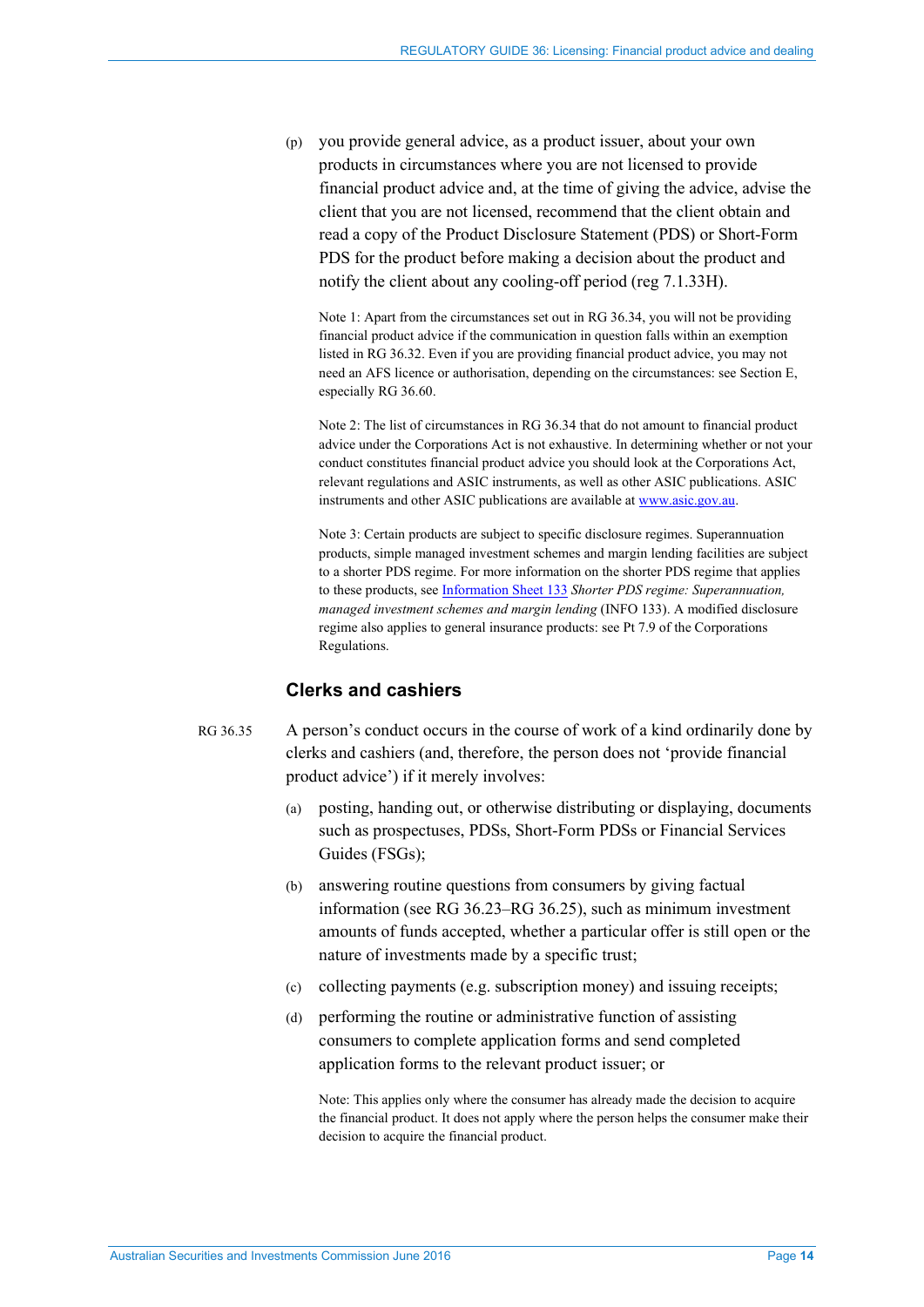(e) performing other routine or administrative functions that do not involve a judgement about what financial products, or classes of financial products, are appropriate or should be considered by a consumer.

Note: This is not intended to be an exhaustive list of conduct that may fall within s766A(3). In interpreting s766A(3), it is important to note that the provision is prefaced with the words 'to avoid doubt'. Licensees must monitor and supervise their clerks and cashiers to ensure that the licensee complies with its obligations relating to the provision of financial services: se[e Regulatory Guide 104](http://www.asic.gov.au/regulatory-resources/find-a-document/regulatory-guides/rg-104-licensing-meeting-the-general-obligations/) *Licensing: Meeting the general obligations* (RG 104) and [Regulatory Guide 105](http://www.asic.gov.au/regulatory-resources/find-a-document/regulatory-guides/rg-105-licensing-organisational-competence/) *Licensing: Organisational competence* (RG 105).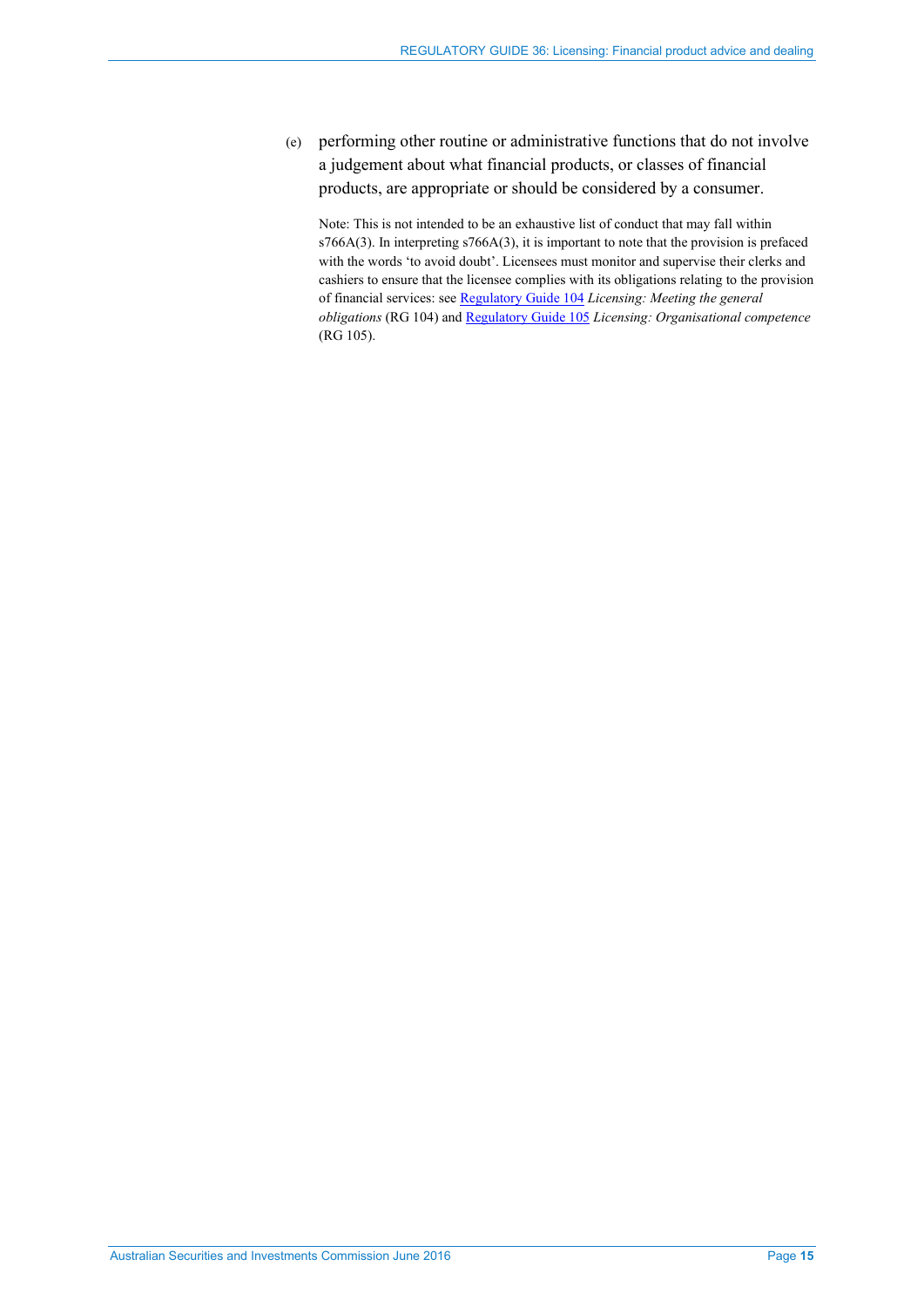# <span id="page-15-0"></span>**C What is the meaning of 'deal in a financial product'?**

### **Key points**

The licensing provisions apply to persons who deal in a financial product.

To determine whether you deal in a financial product it is necessary to consider the following questions:

- What is dealing within the meaning of s766C(1)? (see RG [36.36\)](#page-15-3);
- What is arranging within the meaning of s766C(2)? (see RG [36.37–](#page-15-4) RG [36.40\)](#page-16-1); and
- What conduct is exempt from the definition of dealing? (see RG [36.41\)](#page-16-2).

# <span id="page-15-3"></span><span id="page-15-1"></span>**What is dealing?**

- RG 36.36 The following conduct constitutes dealing in a financial product within the meaning of s766C(1) (unless the conduct is exempt from the definition of dealing: see [RG 36.41\)](#page-16-2):
	- (a) applying for or acquiring a financial product;
	- (b) issuing a financial product;
	- (c) for securities or managed investment schemes, underwriting the securities or interests;
	- (d) varying a financial product; or
	- (e) disposing of a financial product.

# <span id="page-15-4"></span><span id="page-15-2"></span>**What is arranging?**

RG 36.37 Arranging for a person to engage in conduct referred to in [RG 36.36](#page-15-3) also constitutes dealing unless:

- (a) the actions concerned amount to providing financial product advice  $(s766C(2))$ ; or
- (b) the conduct is exempt from the definition of dealing—for example, if the clerks and cashiers exemption applies (s766A(3)).
- RG 36.38 Arranging refers to the process by which a person negotiates for, or brings into effect, a dealing in a financial product (e.g. an issue, variation, disposal, acquisition or application). The person who is arranging may be acting for a product issuer, seller or consumer.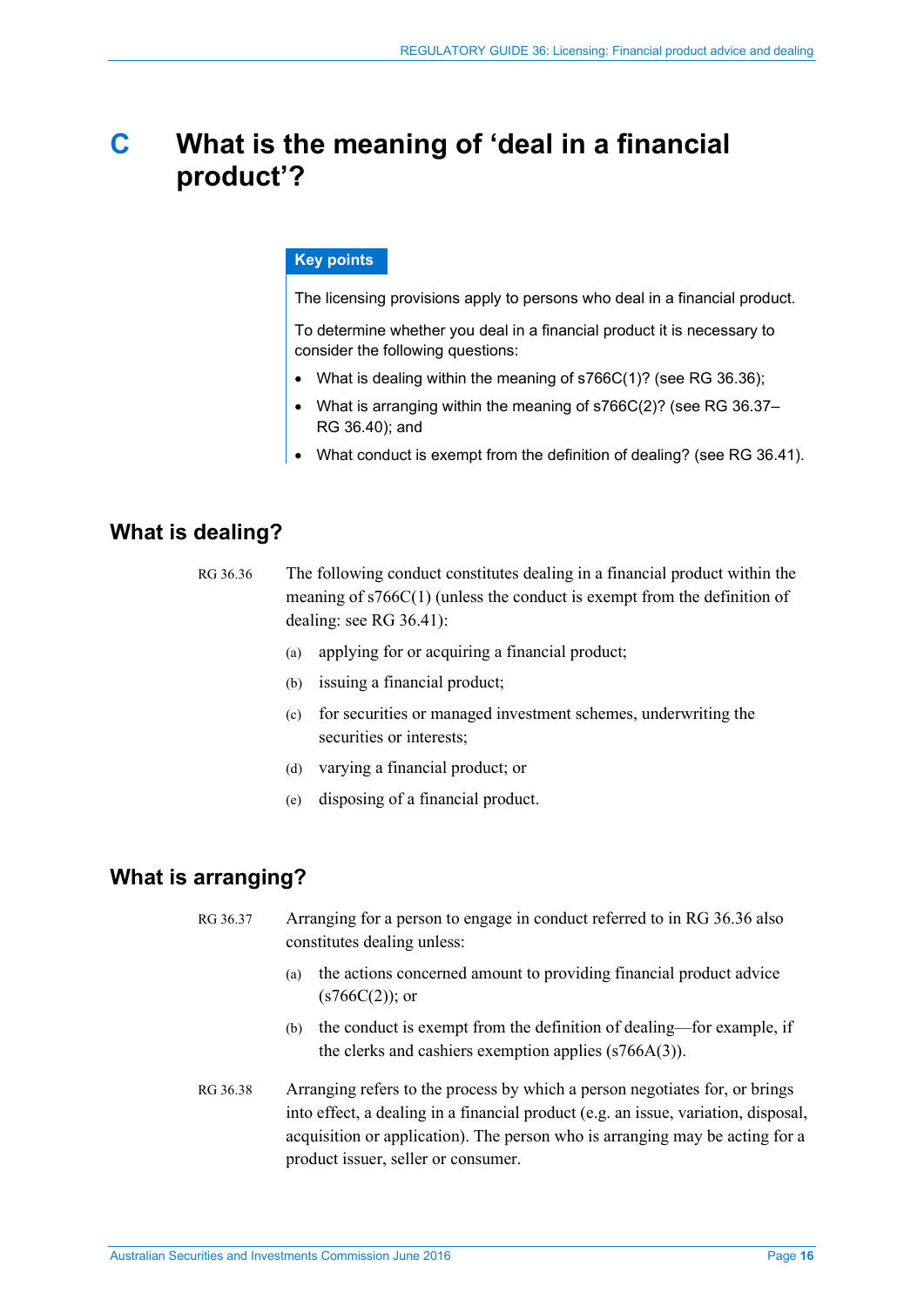- RG 36.39 Arranging includes 'arranging contracts of insurance' as that expression has been interpreted in relation to the *Insurance (Agents and Brokers) Act 1984* (now repealed). However, arranging is not limited to arranging contracts of insurance—it extends to all financial products.
- <span id="page-16-1"></span>RG 36.40 For further guidance on our approach to arranging, see Section [D.](#page-18-0)

## <span id="page-16-2"></span><span id="page-16-0"></span>**What conduct is exempt from the definition of dealing?**

- RG 36.41 You are *not* dealing when:
	- (a) you deal on your own behalf, unless you are a product issuer dealing in your own products (s766C(3));
		- (b) you are a government or local government authority, a public authority or instrumentality or agency of the Crown, or a body corporate or an unincorporated body, and you deal in your own securities (s766C(4));

Note: A body corporate or an unincorporated body is not exempt under s766C(4) if it is an investment company: see s766C(5).

- (c) you act as a sub-underwriter  $(s766C(6))$ ;
- (d) your conduct occurs in the course of work of a kind ordinarily done by clerks and cashiers (s766A(3): see RG [36.35\)](#page-13-0);
- (e) you arrange for another person to deal in interests in a self-managed superannuation fund in the circumstances set out in regs  $7.1.29(5)(b)$ and (c) (reg 7.1.29(3)(f));
- (f) you arrange for another person to deal in a financial product by preparing a document of registration or transfer in order to complete administrative tasks on instruction from the person (reg  $7.1.29(3)(g)$ );
- (g) you deal in an insurance product as a necessary or incidental part of handling or settling insurance claims or potential claims (reg 7.1.33(2));
- (h) you arrange for the issue or acquisition of a school banking product and are employed by a school or provide the service on behalf of a school in the circumstances set out in reg 7.1.33F;
- (i) you enforce rights under a credit facility, including under a power of attorney (reg  $7.1.34(2)(a)$ );
- (j) you dispose of a financial product that is subject to a mortgage or transfer such a product to the mortgagor, whether the disposal or transfer is carried out at the direction of the mortgagor or occurs as a result of the mortgagor fulfilling its obligations under the mortgage  $(\text{reg } 7.1.34(2)(b));$

Note: Regulations 7.1.34(2)(a) and 7.1.34(2)(b) do not apply to a margin lending facility.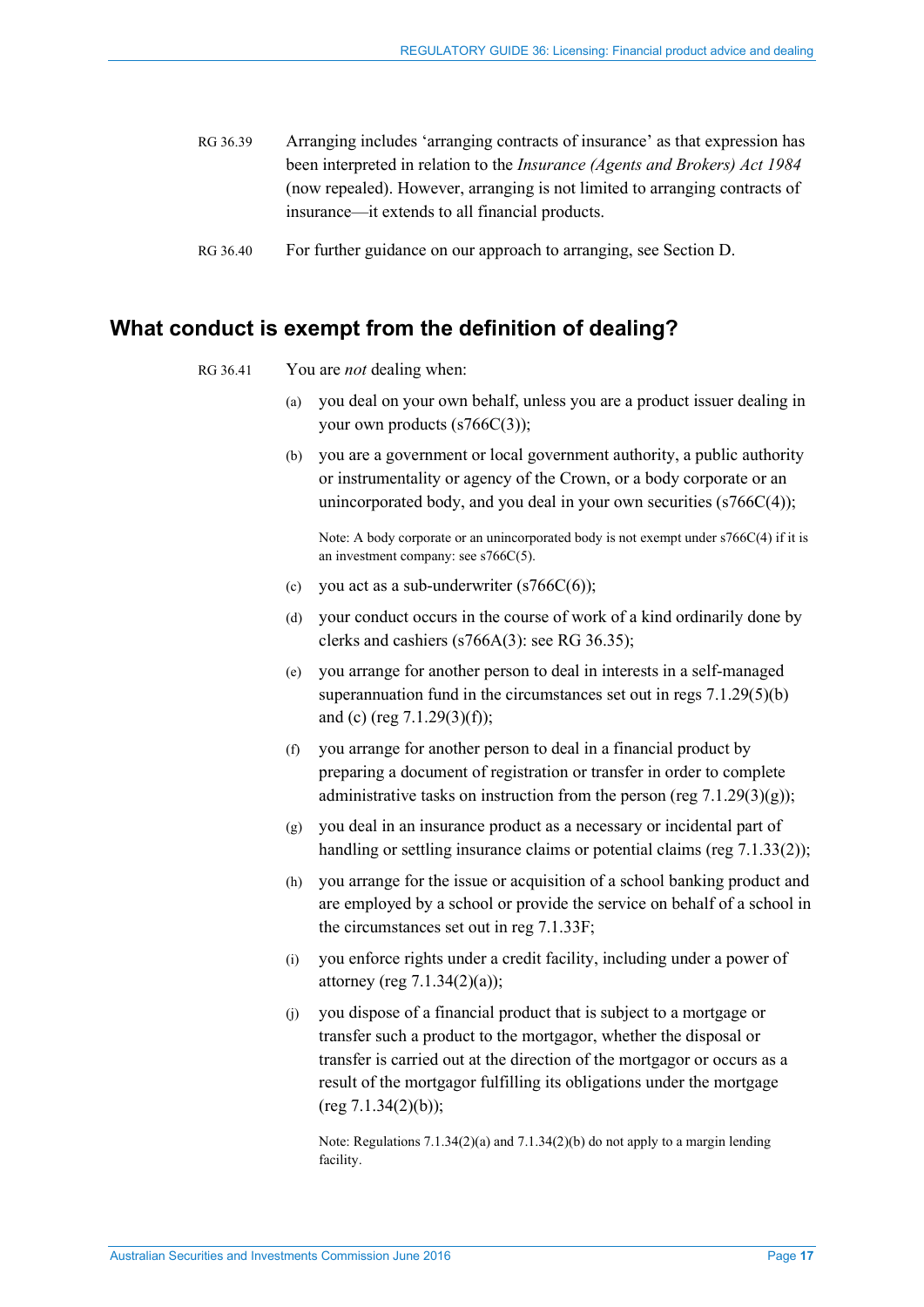- (k) you deal in a product held on trust for another person and the holding of the financial product does not constitute the provision of a custodial or depository service under reg 7.1.40 (reg 7.1.35(1)); or
- (l) you are a lawyer and you arrange for a person to deal in a financial product or you deal in a financial product as the agent of a client, an associate of a client or a relative of a client, and you do so in the circumstances set out in reg 7.1.35A.

Note 1: Even if you are dealing, you may not need an AFS licence or authorisation, depending on the circumstances: see Sectio[n E,](#page-25-0) especiall[y RG 36.60.](#page-26-3) 

Note 2: The list of circumstances in [RG 36.41](#page-16-2) that do not amount to dealing under the Corporations Act is not exhaustive. In determining whether or not your conduct constitutes dealing in a financial product, see the Corporations Act, relevant regulations and ASIC instruments, as well as other ASIC publications at [www.asic.gov.au.](http://www.asic.gov.au/)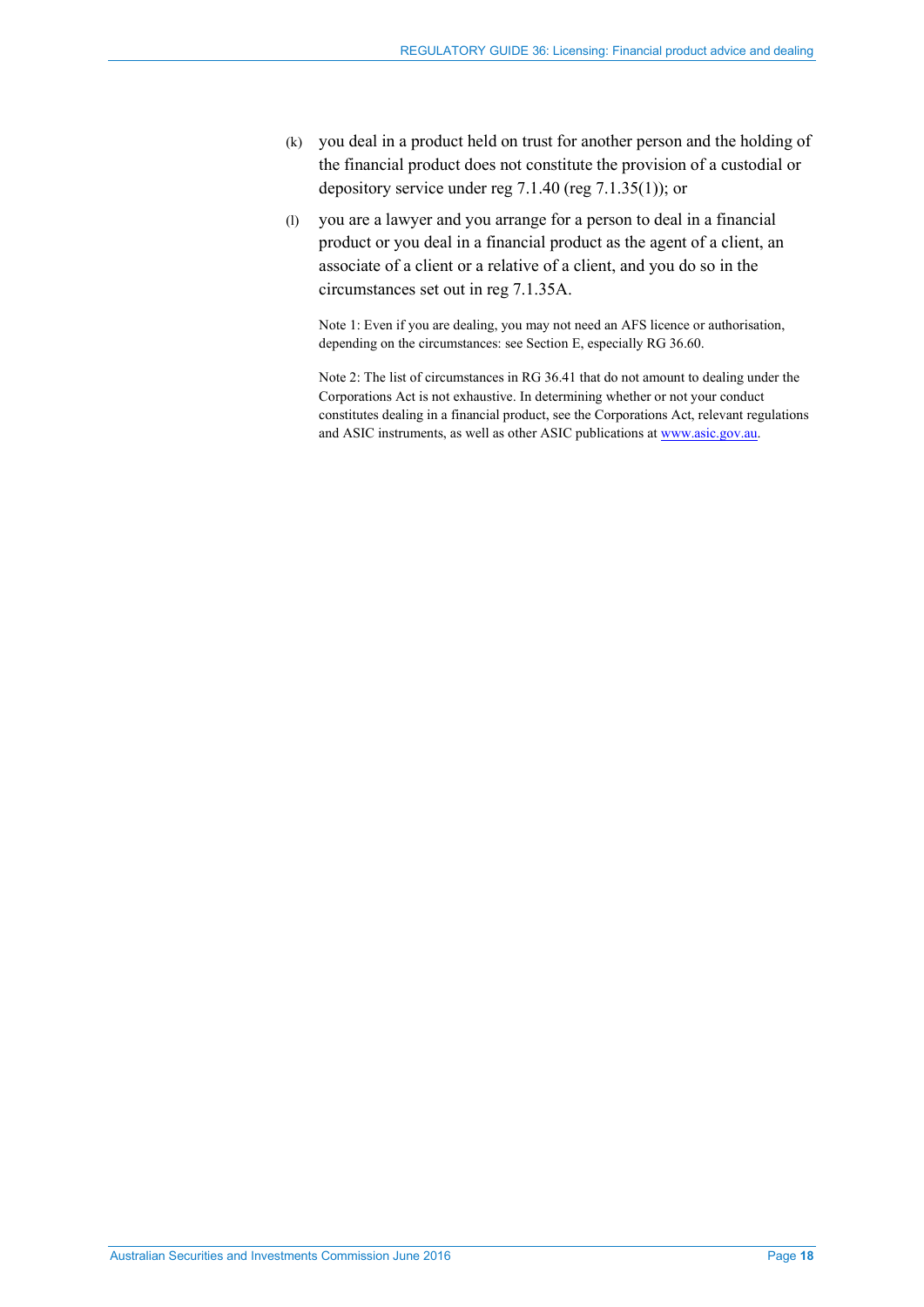# <span id="page-18-0"></span>**D What is the meaning of 'arranging'?**

#### **Key points**

'Arranging' is a broad concept under the Corporations Act. Whether a person's activities constitute arranging is a question of degree.

This section details the indicators we look for when assessing whether a person is arranging (see RG [36.45\)](#page-19-1), as well as indicators that conduct may amount to arranging (see RG [36.46\)](#page-19-2).

Some types of conduct are not arranging within the meaning of the Corporations Act: see RG [36.47.](#page-19-3) However, this conduct may constitute the provision of another financial service.

The final part of this section contains examples to help determine whether particular conduct is arranging: see RG [36.55–](#page-21-1)RG [36.56.](#page-23-0)

# <span id="page-18-1"></span>**What is arranging?**

- RG 36.42 Arranging is a broad concept under the Corporations Act and its scope has not been fully determined by the courts. Arranging occurs when a person brings into effect the issue, variation, disposal or acquisition of, or application for, a financial product.
- RG 36.43 Your conduct may constitute arranging if:
	- (a) your involvement in the chain of events leading to the relevant dealing is of sufficient importance that without that involvement the transaction would probably not take place (e.g. where you are the main or only person consumers deal directly with in a particular transaction);
	- (b) your involvement significantly 'adds value' for the person for whom you are acting; and
	- (c) you receive benefits depending on the decisions made by the person for whom you are acting.

Note: This is not intended to be an exhaustive list of potentially relevant factors. In determining whether you are arranging, the presence (or absence) of any one or more of the listed factors is not conclusive.

RG 36.44 As an example, the activities of an order router will generally involve arranging (i.e. where a service provider takes steps to bring into effect an acquisition or disposal of a financial product, albeit that another intermediary is also involved in the process and executes the customer's order). On the other hand, the operator of a business introduction service will probably not be arranging where the operator does not play a significant role and does not benefit from investment decisions made by consumers.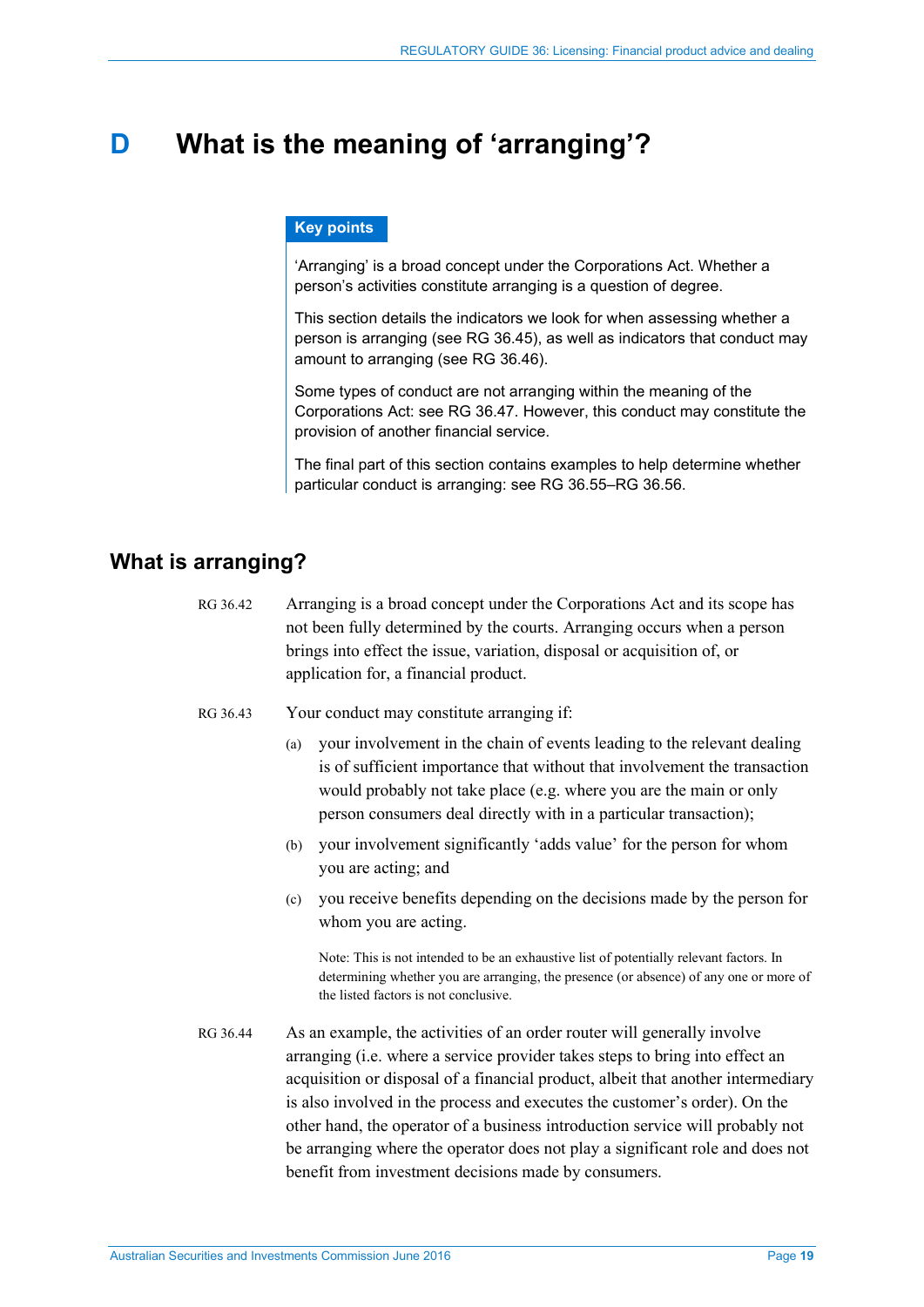<span id="page-19-1"></span>RG 36.45 [Table 2](#page-19-4) shows what we look for when assessing whether a person is arranging, to assist you in understanding our approach. Ultimately, whether a person's activities constitute arranging is a question of degree.

| <b>Indicator</b>                                                                                                                                                                                                                                                                                                | Behaviours that exemplify this conduct                                                                                                                                                                                                                                                         |  |
|-----------------------------------------------------------------------------------------------------------------------------------------------------------------------------------------------------------------------------------------------------------------------------------------------------------------|------------------------------------------------------------------------------------------------------------------------------------------------------------------------------------------------------------------------------------------------------------------------------------------------|--|
| The intermediary plays<br>The consumer communicates with the intermediary as a key person about the<br>an important role for the<br>transaction<br>consumer in relation to<br>the financial product and<br>the transaction probably<br>would not have<br>proceeded without the<br>intermediary's<br>involvement |                                                                                                                                                                                                                                                                                                |  |
| The intermediary adds<br>value for one or more of<br>the parties to the<br>transaction                                                                                                                                                                                                                          | The intermediary negotiates the terms of the financial product between the product<br>issuer and the consumer. Generally, the more active the intermediary is in<br>facilitating the transaction between a consumer and a product issuer, the more<br>likely their activity is to be arranging |  |
| RG 36.46                                                                                                                                                                                                                                                                                                        | Table 3 shows indicators that particular conduct may amount to arranging,<br>especially when they occur alongside other activities. Ordinarily, one of<br>these indicators alone would not amount to arranging.                                                                                |  |

#### <span id="page-19-4"></span>**Table 2: Indicators of arranging**

<span id="page-19-5"></span><span id="page-19-2"></span>

|  |  |  | Table 3: Indicators that conduct may amount to arranging |  |
|--|--|--|----------------------------------------------------------|--|
|--|--|--|----------------------------------------------------------|--|

| Indicator                                   | Behaviours that may exemplify this conduct                                                                                                                                                                                                                                                                                                                   |  |
|---------------------------------------------|--------------------------------------------------------------------------------------------------------------------------------------------------------------------------------------------------------------------------------------------------------------------------------------------------------------------------------------------------------------|--|
| The collection and<br>transmission of money | The intermediary receives money and passes it on to the product issuer to pay for<br>the acquisition of a financial product                                                                                                                                                                                                                                  |  |
| Receipt of benefits based<br>on sales.      | The intermediary is paid by the product issuer if a person purchases a financial<br>product. The receipt of benefits is an indication of the intermediary's motivation to<br>effect a transaction and may suggest a more active involvement by the<br>intermediary in the completion of the transaction                                                      |  |
|                                             | Note: This kind of benefit could amount to conflicted remuneration if the intermediary is<br>providing financial product advice to a retail client and would be banned unless it falls<br>under an exclusion, such as benefits for advice on some basic banking products. See<br>Regulatory Guide 246 Conflicted remuneration (RG 246) for more information. |  |

# <span id="page-19-3"></span><span id="page-19-0"></span>**What is not arranging?**

RG 36.47 The conduct listed and described in [RG 36.48](#page-20-0)[–RG 36.54](#page-21-2) is not arranging within the meaning of the Corporations Act. However, it is important to note that this conduct may constitute the provision of another financial service.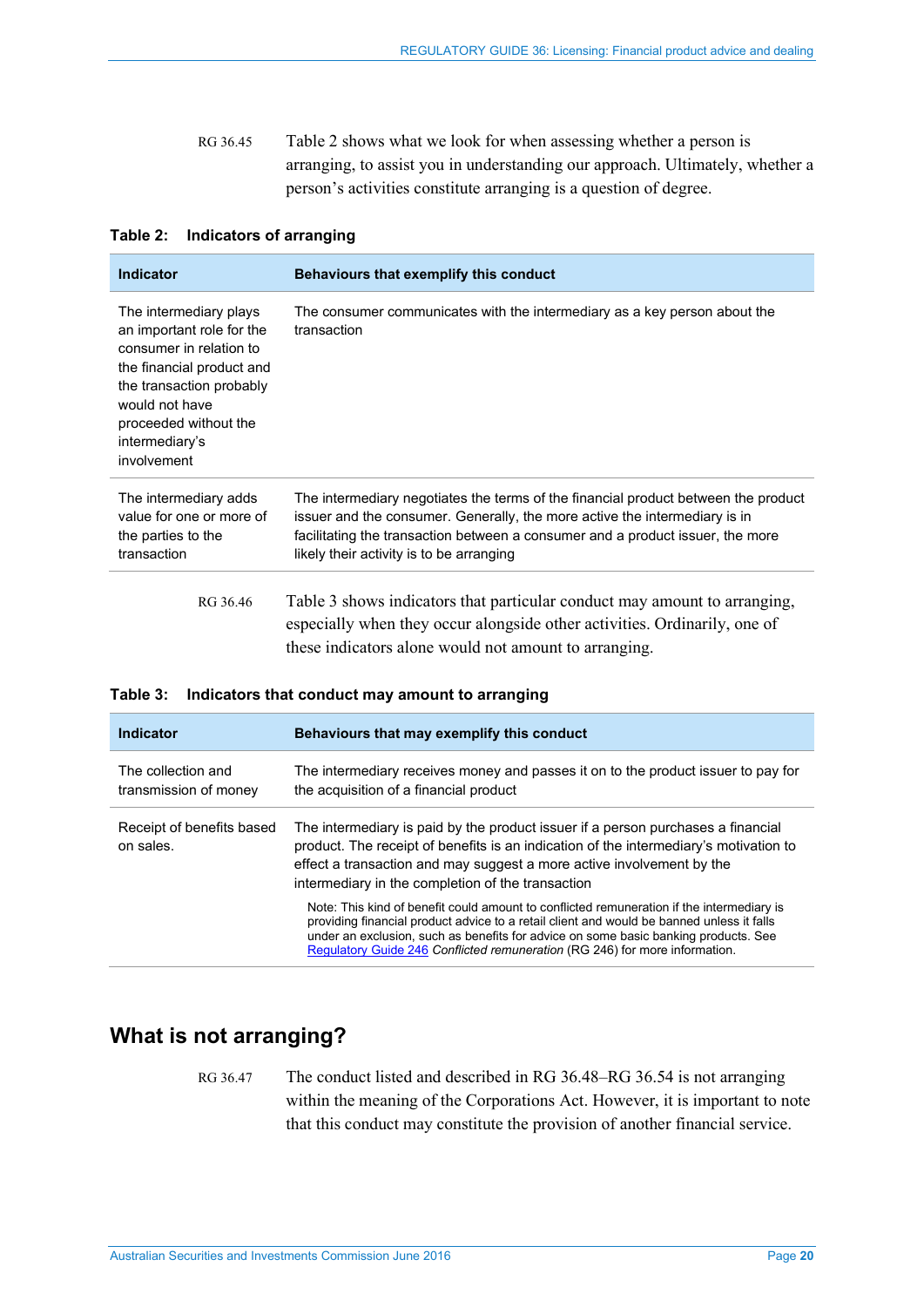## **Dealing in a financial product as principal**

<span id="page-20-0"></span>RG 36.48 Dealing in financial products in your own name is not arranging. In most cases, dealing as principal does not require a licence: see s766C(3)–(5).

## **Dealing in a financial product as agent**

RG 36.49 When you are dealing as agent you are not arranging. Dealing as agent includes issuing, applying for, acquiring or disposing of a financial product in a second person's name where you have power to bind that second person. Example 1 sets out when an agent may require an AFS licence or authorisation from an AFS licensee.

#### **Example 1: Dealing in a financial product as agent**

#### **Scenario**

A consumer appoints a real estate professional (the agent) to manage a rental property on the consumer's behalf. As part of this arrangement, the agent has the power to bind the consumer in relation to a number of transactions, including acquiring insurance for loss of income should the rental property become vacant (usually by organising the insurance cover and paying the premium out of the rent account managed by the real estate agent).

#### **Commentary**

Here, the agent has acquired a financial product (general insurance) as agent for the consumer, and the agent would need a licence with an authorisation to deal (by acquiring a financial product) on behalf of another, or be authorised to provide that service on behalf of a licensee with the relevant authorisation.

A person acting as agent may also engage in conduct that amounts to arranging. The licence authorisation to 'deal on behalf of another' also covers arranging activities.

## **Making a recommendation or statement of opinion about a financial product**

RG 36.50 Where conduct amounts to the provision of financial product advice, that conduct is not arranging: see s766C(2). This will occur where your conduct is intended to influence a decision about a financial product or if it could be reasonably construed as such: see s766B.

# **Merely providing purely factual information**

RG 36.51 Providing a person with information that is objectively ascertainable (i.e. information whose truth or accuracy cannot be reasonably questioned) is unlikely to constitute arranging.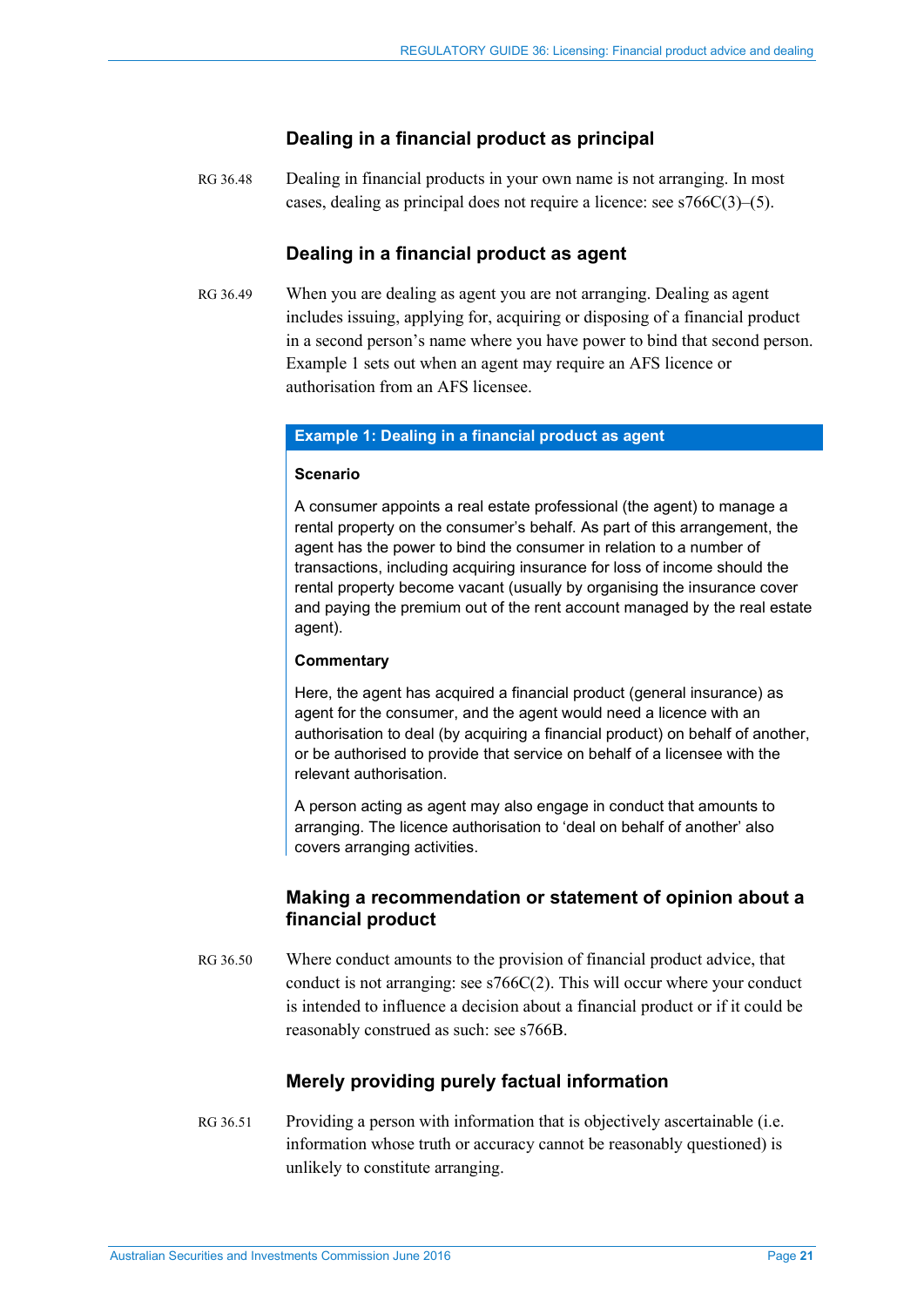Note: See Section B of RG 244 for more guidance on providing factual information.

## **Acting within the scope of the clerks and cashiers exemption**

- RG 36.52 The clerks and cashiers exemption is set out in s766A(3): see [RG 36.35.](#page-13-0) This kind of work is generally of a merely routine and administrative nature or a merely processing or receipting nature. It does not generally require technical competence or skills. This conduct is of a kind that typically is carried on by individual staff members, rather than by corporations or other operators of businesses.
- RG 36.53 We consider that, in the case of a corporation or a business, the aggregation of the individual clerical activities carried out within that economic entity may (in many, but not all, cases) amount to a financial services business of dealing, arranging and/or advising, even if each individual clerical activity is itself exempt under s766A(3).

## **Operating a market or a licensed clearing and settlement facility**

<span id="page-21-2"></span>RG 36.54 Operating a market may constitute arranging and/or dealing; however, a person who provides a service that is (or that is provided incidentally to) the operation of a licensed market is exempt: see s911A(2)(d). Operating a licensed clearing and settlement facility is also exempt. If your arranging activity involves the operation of a financial market, you will need to comply with Pt 7.2: see [Regulatory Guide 172](http://www.asic.gov.au/regulatory-resources/find-a-document/regulatory-guides/rg-172-australian-market-licences-australian-operators/) *Australian market licences: Australian operators* (RG 172).

# <span id="page-21-1"></span><span id="page-21-0"></span>**Examples of our approach to determining what is arranging**

RG 36.55 The examples i[n Table 4](#page-21-3) illustrate our general approach to determining whether particular activities constitute arranging.

| <b>Example</b>                    | <b>Scenario</b>                                                                                                                                                                                                                                                                  | Commentary                                                                                                                                  |
|-----------------------------------|----------------------------------------------------------------------------------------------------------------------------------------------------------------------------------------------------------------------------------------------------------------------------------|---------------------------------------------------------------------------------------------------------------------------------------------|
| Completing an<br>application form | You assist a consumer to complete an<br>application form for a financial product<br>by pointing out where the consumer<br>should complete their details on a form,<br>or typing those details into an electronic<br>form (e.g. the details of the client's<br>name and address). | Without any further actions, this is likely<br>to be merely processing at the direction<br>of the consumer and unlikely to be<br>arranging. |

#### <span id="page-21-3"></span>**Table 4: Examples to help determine whether particular activities are arranging**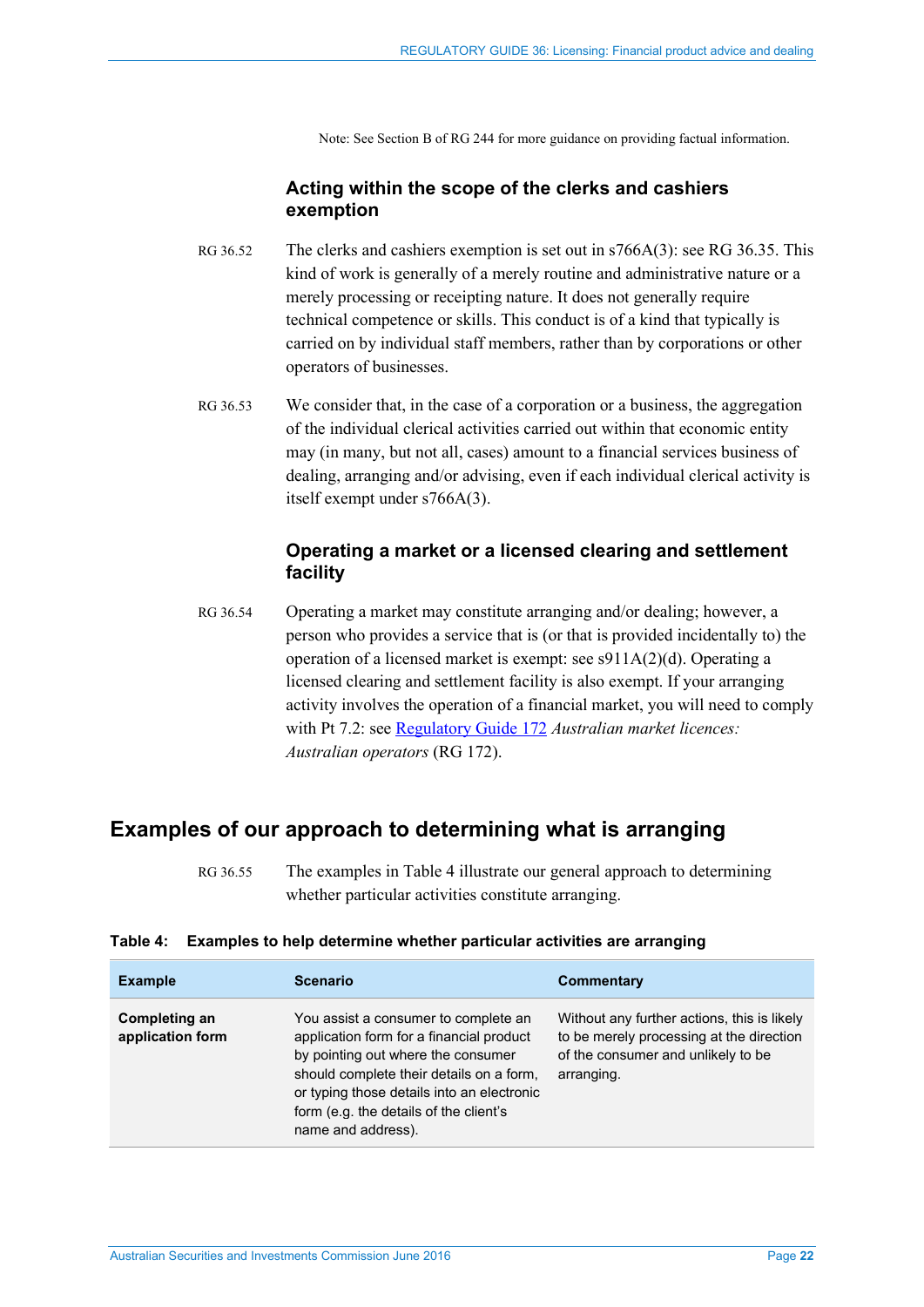| <b>Example</b>                                                                                | <b>Scenario</b>                                                                                                                                                                                                                             | <b>Commentary</b>                                                                                                                                                                                                                                                                                                                                                                                                                                                  |
|-----------------------------------------------------------------------------------------------|---------------------------------------------------------------------------------------------------------------------------------------------------------------------------------------------------------------------------------------------|--------------------------------------------------------------------------------------------------------------------------------------------------------------------------------------------------------------------------------------------------------------------------------------------------------------------------------------------------------------------------------------------------------------------------------------------------------------------|
| <b>Completing an</b><br>application form with<br>explanation                                  | You assist a consumer to complete an<br>application form by explaining the<br>meaning of questions on the form or<br>suggesting answers to those questions.<br>Where the form involves a choice, you<br>guide the consumer in their choice. | Without any further actions, this is likely<br>to be merely processing at the direction<br>of the consumer and unlikely to be<br>arranging.                                                                                                                                                                                                                                                                                                                        |
| <b>Displaying brochures</b><br>and advertising<br>literature for another<br>person's products | You display brochures and advertising<br>literature for another person's products.<br>You have no other role in relation to<br>these products.                                                                                              | Without any further actions, you are<br>unlikely to be arranging, as your<br>conduct does not provide a sufficiently<br>close connection in facilitating any<br>subsequent transaction between the<br>consumer and product issuer. In this<br>instance the consumer independently<br>decides whether to purchase the<br>advertised product. This is the case<br>whether or not you actively refer the<br>consumer to the existence of the<br>advertising material. |
| <b>Forwarding brochures</b><br>and advertising<br>literature for another<br>person's products | You forward brochures and advertising<br>literature for another person's products.<br>You have no other role in relation to<br>these products.                                                                                              | You are not likely to be arranging if you<br>merely direct the consumer to the<br>product issuer and you have nothing<br>further to do with the transaction.                                                                                                                                                                                                                                                                                                       |
| Displaying or<br>forwarding brochures<br>and receiving benefits                               | You display brochures and advertising<br>literature for another person's financial<br>products, or forward that material to<br>consumers, and you receive benefits<br>based on sales of the financial products<br>attributable to you.      | Without any further actions, you are not<br>likely to be arranging.                                                                                                                                                                                                                                                                                                                                                                                                |
| <b>Forwarding brochures</b><br>with your contact<br>details                                   | You forward brochures and advertising<br>literature for another person's products<br>to consumers and you include<br>instructions for consumers to contact<br>you if they wish to acquire the product.                                      | You are more likely to be arranging as<br>you are taking on a more active role in<br>bringing into effect a dealing in a<br>financial product. One reason for this is<br>that the transaction would be less likely<br>to occur if you had not been involved<br>(because you are likely to be a key<br>person with whom the consumer<br>communicates about the particular<br>transaction)                                                                           |
| <b>Displaying advertising</b><br>material and receiving/<br>transmitting premium              | You display advertising material relating<br>to the insurance product, you receive<br>the premium for the insurance product<br>and transmit that premium to the<br>relevant insurance company                                               | When this conduct is viewed as a whole<br>it is highly likely to amount to arranging                                                                                                                                                                                                                                                                                                                                                                               |
| <b>Providing direct access</b><br>to a product issuer                                         | You provide a computer or telephone<br>on your premises so a consumer can<br>contact a product issuer directly.                                                                                                                             | Without further action, this is not likely<br>to be arranging. This is the case<br>whether or not you actively refer the<br>person to the existence of the link to a<br>product issuer.                                                                                                                                                                                                                                                                            |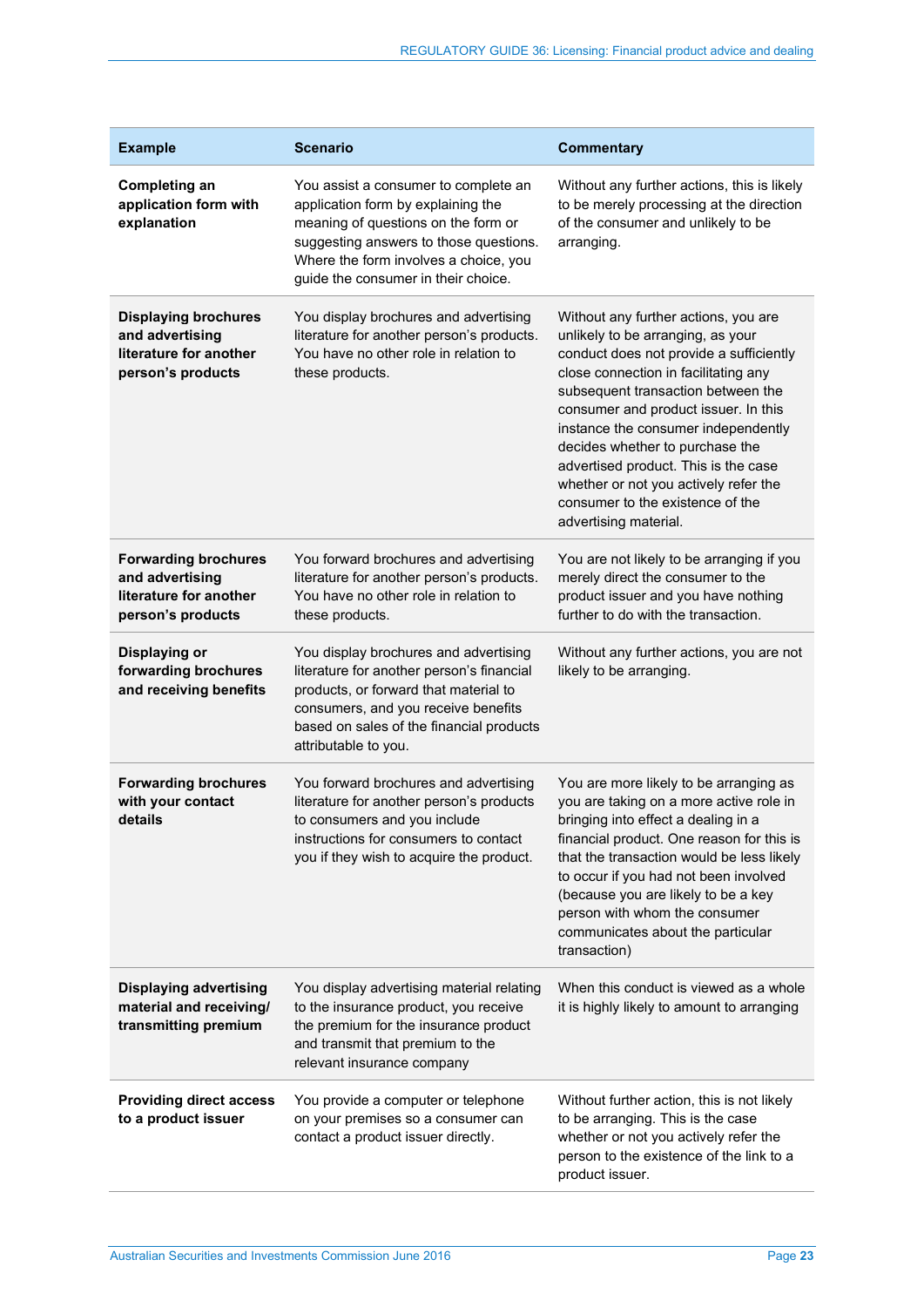| <b>Example</b>                                        | <b>Scenario</b>                                                                                                                                                                                                                                                                                                              | <b>Commentary</b>                                                                                                                                                                                                                                                                                                                                                                                                                                                                                                                                                        |
|-------------------------------------------------------|------------------------------------------------------------------------------------------------------------------------------------------------------------------------------------------------------------------------------------------------------------------------------------------------------------------------------|--------------------------------------------------------------------------------------------------------------------------------------------------------------------------------------------------------------------------------------------------------------------------------------------------------------------------------------------------------------------------------------------------------------------------------------------------------------------------------------------------------------------------------------------------------------------------|
| <b>Providing direct access</b><br>to a product issuer | You provide a computer as an internet<br>link between the consumer and the<br>product issuer. Either the consumer or<br>a clerk enters the consumer's details<br>and their credit card details to pay for<br>the product. The consumer acquires the<br>product when the computer notifies that<br>payment has been accepted. | You are not likely to be arranging, as<br>this is merely a processing task which<br>the consumer could have done<br>themselves on their own computer.                                                                                                                                                                                                                                                                                                                                                                                                                    |
| <b>Providing direct access</b><br>to a product issuer | You provide a computer as a special<br>direct link between the consumer and<br>the product issuer. The link cannot be<br>accessed in any way apart from<br>through your business.                                                                                                                                            | You are likely to be arranging, as you<br>have a sufficiently close connection<br>with the completion of the relevant<br>transaction. The transaction is unlikely<br>to occur without that special link. In this<br>example, the activities of your business<br>(which are likely to amount to<br>arranging) should not be confused with<br>the activities of individual staff members<br>who undertake some of the routine or<br>administrative activities that would fall<br>within the scope of the clerks and<br>cashiers exemption (and would not be<br>arranging). |
| <b>Payment facilities</b>                             | A financial intermediary offers a general<br>purpose facility for making payments<br>that can be used to purchase<br>insurance.                                                                                                                                                                                              | Without further action, this is not likely<br>to be arranging for the purpose of the<br>end-product. Your bank is not arranging<br>for you to purchase insurance merely<br>because it pays an insurer on a cheque<br>you write or it makes available a facility<br>for electronic transfer of funds to the<br>insurer.                                                                                                                                                                                                                                                   |

<span id="page-23-0"></span>RG 36.56 Example 2 sets out the type of different activities that, although they individually do not constitute arranging, when taken together are highly likely to constitute arranging.

### **Example 2: Collection and transmission of money**

#### **Scenario**

A travel agency business organises the travel insurance for its clients (by having travel insurance brochures on the front desk and assisting the consumer to fill in the application form). The travel agent is paid the premium that the travel agency then forwards to a product issuer.

#### **Commentary**

The travel agency business is highly likely to be arranging. Where you receive money and pass it on to the product issuer to pay for the acquisition of a financial product and you combine this activity with other conduct that relates to the dealing in that product, even though that activity might not by itself be arranging, those activities in combination are highly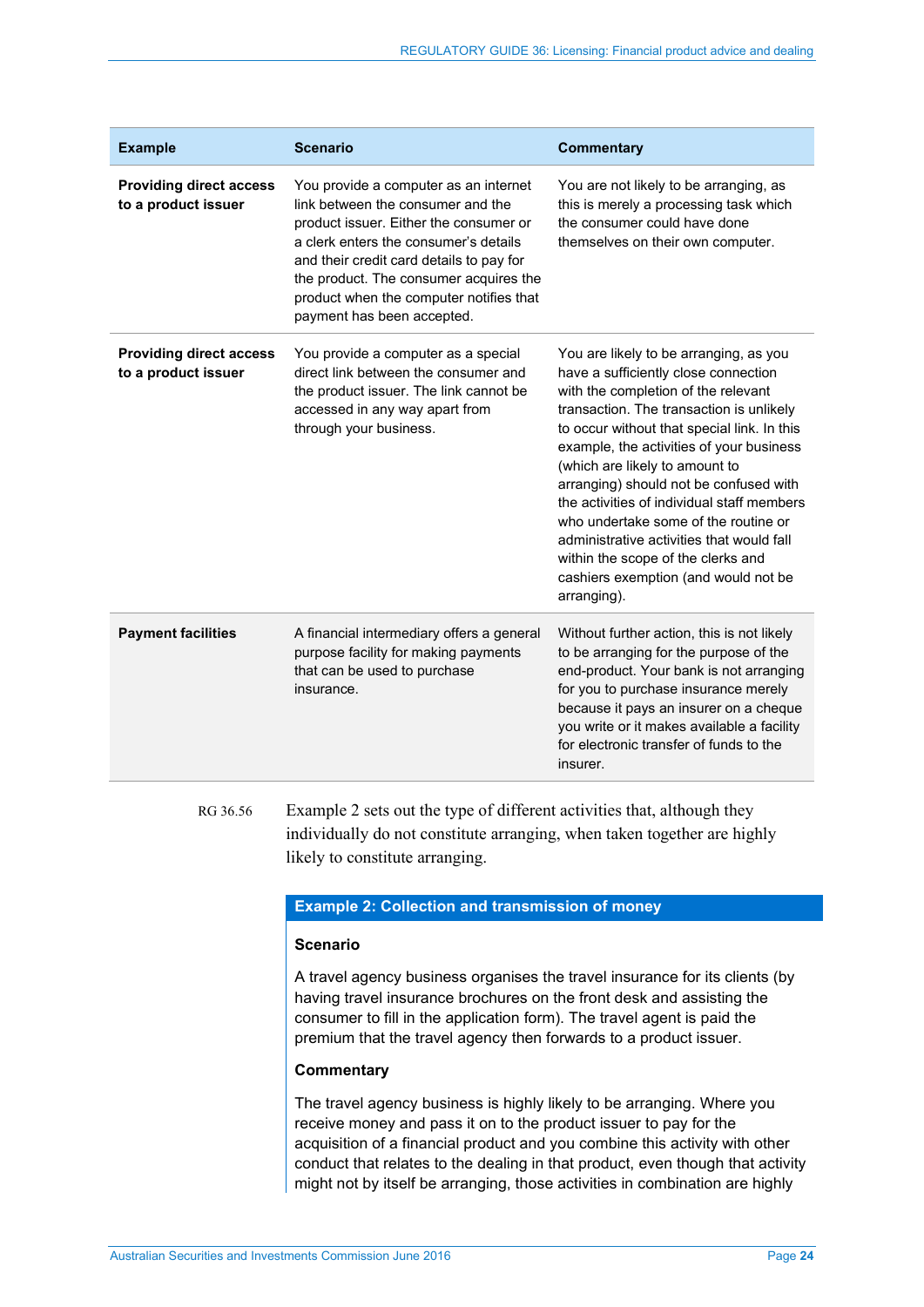likely to be arranging. This is because the travel agency business is taking on a role where its involvement is fundamental to the finalisation of the relevant transaction. We consider that the consumer protection protections afforded by the AFS licensing regime are intended to apply where intermediaries are collecting and transmitting money on behalf of other parties.

The activities of the travel agency should not be confused with the activities of the individual clerk or cashier who actually receives the money on behalf of the agency. The mere receipt of money is work ordinarily done by clerks and cashiers and should be distinguished from the collection and transmission of money on behalf of third parties, which requires additional skill and a system within the organisation as a whole. In this example, the travel agency business is highly likely to need a licence with an authorisation to deal by arranging, or be authorised to arrange general insurance products on behalf of a licensee with the relevant authorisation. Individual staff members may require an authorisation if the conduct they engage in extends beyond mere receipting and includes arranging.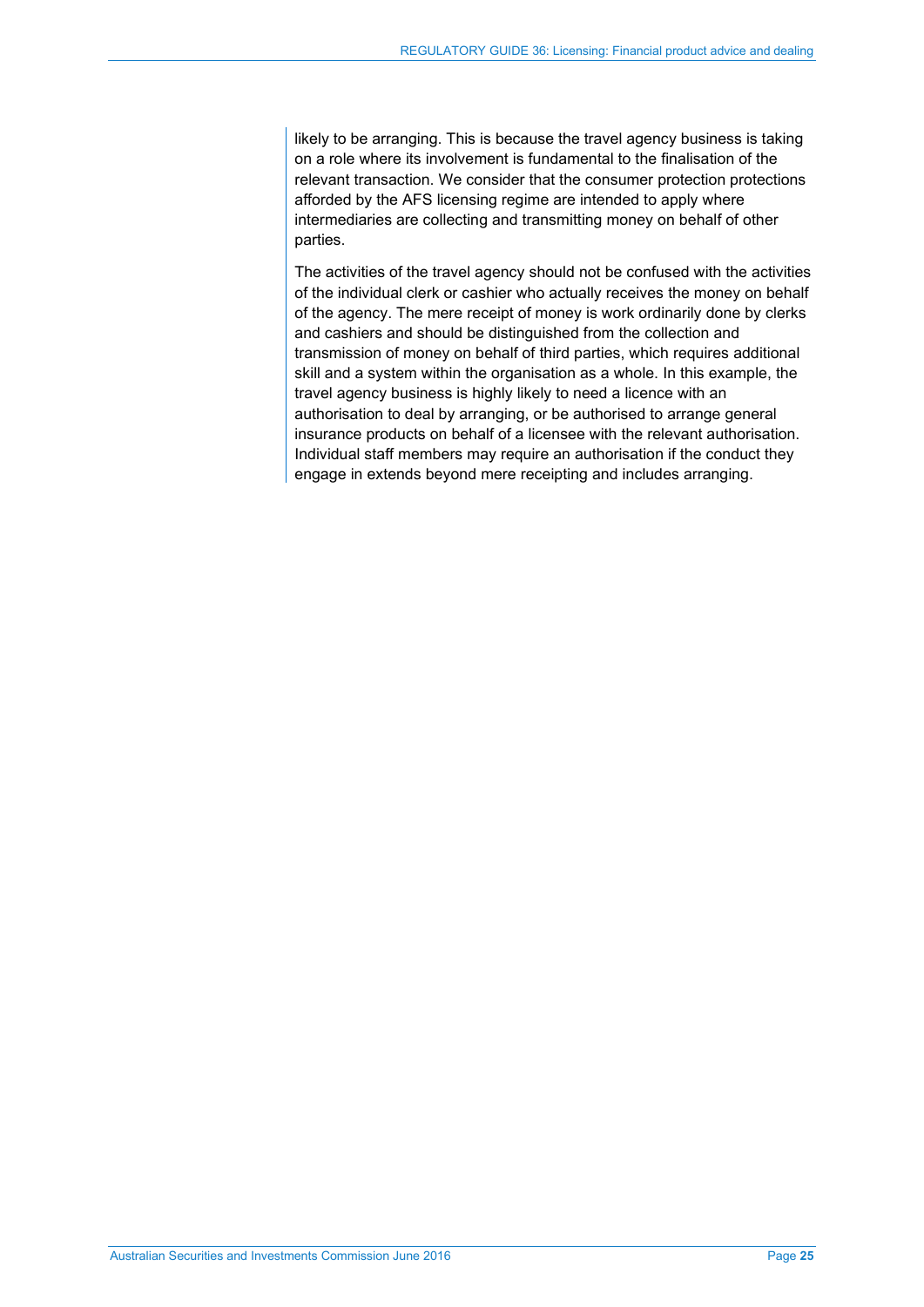# <span id="page-25-0"></span>**E What obligations apply to providers of financial services?**

## **Key points**

If you provide a financial service you may need to hold an AFS licence: see RG [36.57–](#page-25-4)RG [36.58.](#page-25-5)

To determine whether you need to hold an AFS licence to provide a financial service it is necessary to consider the following questions:

- When do you satisfy the business test? (see RG [36.59\)](#page-25-3); and
- Does an exemption from the requirement to hold an AFS licence apply? (see RG [36.60–](#page-26-3)RG [36.93\)](#page-32-1).

Licensees must comply with the various obligations, including the general licensee obligations set out in s912A and 912B: see RG [36.94–](#page-32-2)RG [36.100.](#page-34-1)

If you provide financial services as a *representative* of a licensee, you may need to hold an authorisation from that licensee: see RG [36.101–](#page-35-1)RG [36.104.](#page-35-2)

Some obligations in the law apply directly to representatives: see RG [36.105.](#page-36-1) 

# <span id="page-25-4"></span><span id="page-25-1"></span>**The need to hold an AFS licence**

- RG 36.57 You will need to hold an AFS licence if you carry on a financial services business in this jurisdiction, unless an exemption in  $\frac{911A(2)}{2}$  (or regulations made for the purposes of that provision) applies. For example, due to the exemption in s911A(2)(a), you do not need an AFS licence to provide financial services as a *representative* of a licensee.
- <span id="page-25-5"></span>RG 36.58 In the absence of an exemption, you will need to hold an AFS licence whether you provide financial services to retail or wholesale clients (provided the business test is satisfied).

# <span id="page-25-3"></span><span id="page-25-2"></span>**When do you satisfy the business test?**

RG 36.59 The business test is satisfied where a person provides financial services with system, repetition and continuity. Paragraph 11.5 of the Explanatory Memorandum to the Financial Services Reform Bill 2001 states that 'one-off transactions relating to the provision of financial services and financial products are unlikely to be caught by the new regime'. There is no requirement for a profit motive for the business test to be satisfied.

> Note: For more guidance on the business test, see [Regulatory Guide 121](http://www.asic.gov.au/regulatory-resources/find-a-document/regulatory-guides/rg-121-doing-financial-services-business-in-australia/) *Doing financial services business in Australia* (RG 121).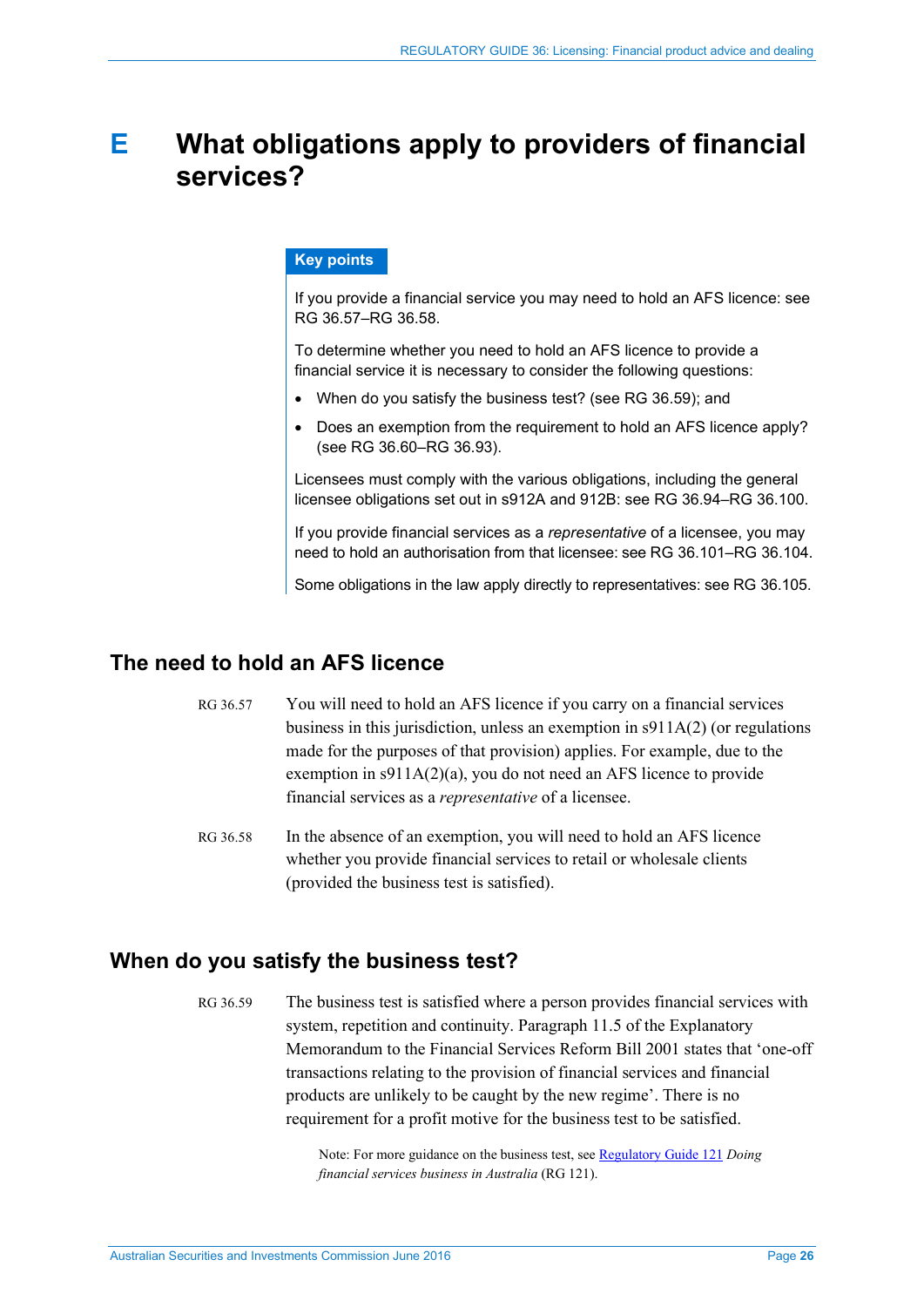# <span id="page-26-2"></span>**Does an exemption from the requirement to hold an AFS licence apply?**

# **Exemptions under s911A(2)**

- <span id="page-26-3"></span>RG 36.60 The exemptions from the requirement to hold an AFS licence are set out in s911A(2) and regulations made for the purposes of that provision. [RG 36.63](#page-26-0)[–RG 36.88](#page-31-0) set out the circumstances in which you do not need to hold an AFS licence.
- RG 36.61 You need to consider this list of exemptions only if you are providing a financial service. If you are not providing a financial service, you do not need to hold an AFS licence.
- RG 36.62 This list of exemptions is not exhaustive. To determine whether or not your conduct is exempt from the requirement to hold an AFS licence, see the Corporations Act, relevant regulations and ASIC instruments, as well as other ASIC publications at [www.asic.gov.au.](http://www.asic.gov.au/)

#### **Representatives of licensees**

<span id="page-26-0"></span>RG 36.63 If you provide financial services as a *representative* of a licensee (or as a representative of a person exempt from the requirement to hold an AFS licence), you do not need to hold an AFS licence: see s911A(2)(a). See [RG 36.90](#page-31-1)[–RG 36.93](#page-32-1) for more information.

> Note: For more information on the application of the exemption in s911A(2)(a) to trustees issuing, varying or disposing of interests in unregistered managed investment schemes that are financial products, se[e Information Sheet 251](http://asic.gov.au/for-finance-professionals/afs-licensees/applying-for-and-managing-an-afs-licence/licensing-certain-service-providers/afs-licensing-requirement-for-trustees-of-unregistered-managed-investment-schemes/) *AFS licensing requirement for trustees of unregistered managed investment schemes* (INFO 251).

#### **Product providers**

<span id="page-26-1"></span>RG 36.64 If you are a product provider who *issues, varies or disposes* of a financial product under an arrangement with a licensee as specified in s911A(2)(b), you do not need to hold an AFS licence.

> Note: For more information on the application of the exemption in s911A(2)(b) to trustees issuing, varying or disposing of interests in unregistered managed investment schemes that are financial products, se[e INFO 251.](http://asic.gov.au/for-finance-professionals/afs-licensees/applying-for-and-managing-an-afs-licence/licensing-certain-service-providers/afs-licensing-requirement-for-trustees-of-unregistered-managed-investment-schemes/)

#### **Product issuers**

RG 36.65 You do not need to hold an AFS licence if you are a product issuer who *varies or disposes* of a financial product at the direct request of the product holder (rather than through an intermediary): see s911A(2)(c). An AFS licence is also not required for providing *general advice* in the media in the circumstances set out in reg 7.6.01(1)(o).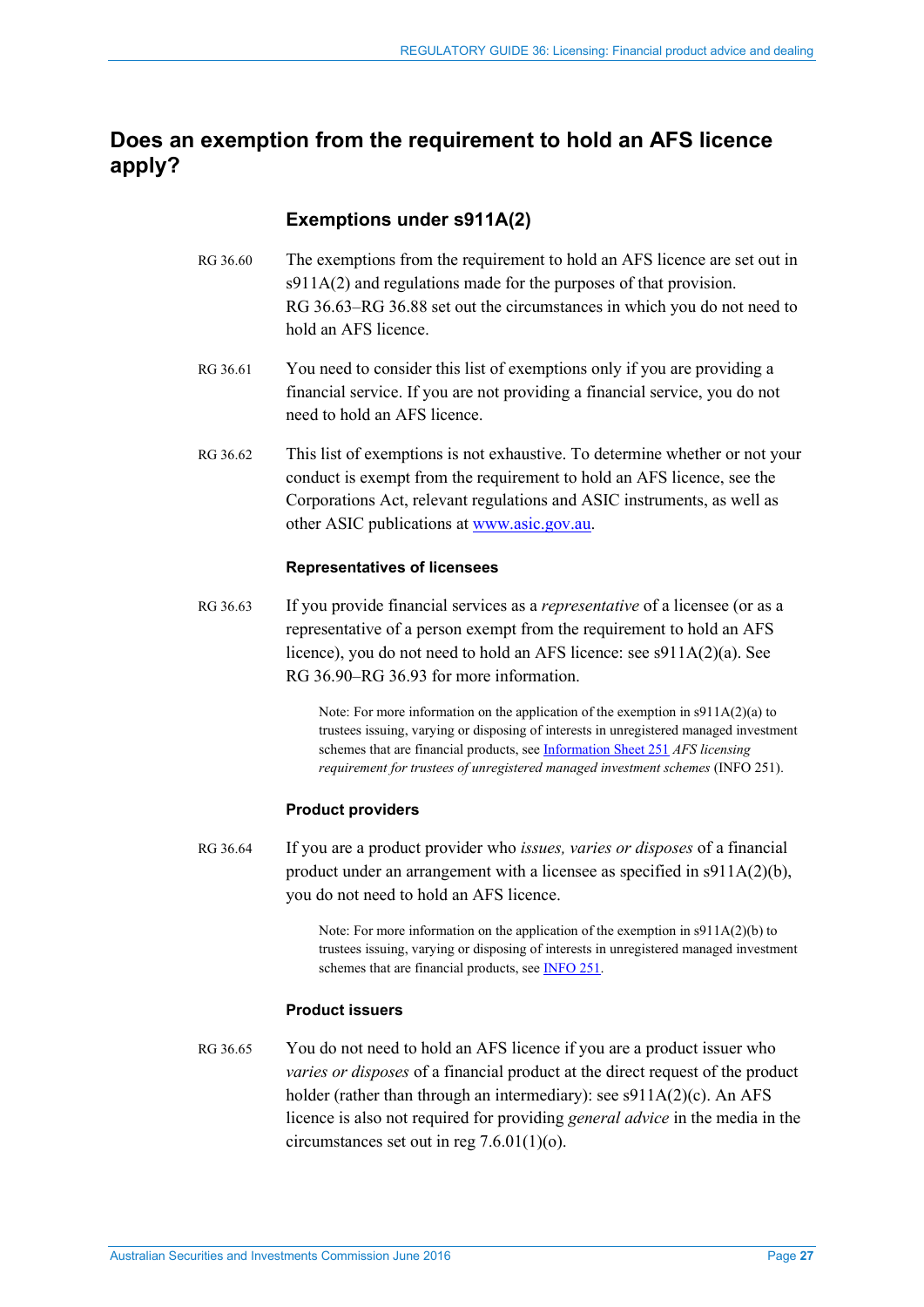#### **Providing general advice**

<span id="page-27-0"></span>RG 36.66 You do not need to hold an AFS licence if you provide *general advice*:

- (a) by publishing a newspaper or periodical that is generally available to the public (otherwise than only on subscription) and where the sole or principal purpose of the newspaper or periodical is not the provision of financial product advice  $(s911A(2)(ea))$ ;
- (b) in transmissions made by means of an information service where the transmissions are generally available to the public and where the sole or principal purpose of the transmissions is not the provision of financial product advice (s911A(2)(eb)); or
- (c) in sound recordings, video recordings or data recordings that are made publicly available and where the sole or principal purpose of the recordings is not the provision of financial product advice  $(s911A(2)(ec)).$

Note: The media exemptions referred to i[n RG 36.66](#page-27-0) are subject to a condition concerning the disclosure of remuneration and pecuniary or other interests set out in reg 7.6.01B.

#### **Wholesale clients**

RG 36.67 If you provide the service *only* to wholesale clients and you are a body regulated by the Australian Prudential Regulation Authority (APRA) and the service is one for which APRA has regulatory or supervisory responsibilities  $(s911A(2)(g))$ , you do not need to hold an AFS licence. Similarly, if you are regulated by an overseas regulatory authority, and the provision of the service is covered by an exemption specified by ASIC (s911A(2)(h)), you do not need to hold an AFS licence.

> Note: For information about our approach to applications under this provision, see [Regulatory Guide 176](http://www.asic.gov.au/regulatory-resources/find-a-document/regulatory-guides/rg-176-foreign-financial-services-providers/) *Licensing: Discretionary powers—Wholesale foreign financial services providers (*RG 176).

#### **Dealing in a financial product**

RG 36.68 You do not need to hold an AFS licence if you *deal* in a financial product in the capacity of trustee of a non-public offer superannuation entity (reg  $7.6.01(1)(a)$ ) or a pooled superannuation trust (PST) where:

- (a) the PST is not used for the investment of assets of a regulated superannuation fund (reg  $7.6.01(1)(d)$ );
- (b) the regulated superannuation fund investing its assets in the PST has net assets of at least \$10 million (reg  $7.6.01(1)(b)$ ); or
- (c) the regulated superannuation fund investing its assets in the PST has net assets of at least \$5 million where you reasonably expect that the superannuation fund will have net assets of at least \$10 million within three months (reg  $7.6.01(1)(c)$ );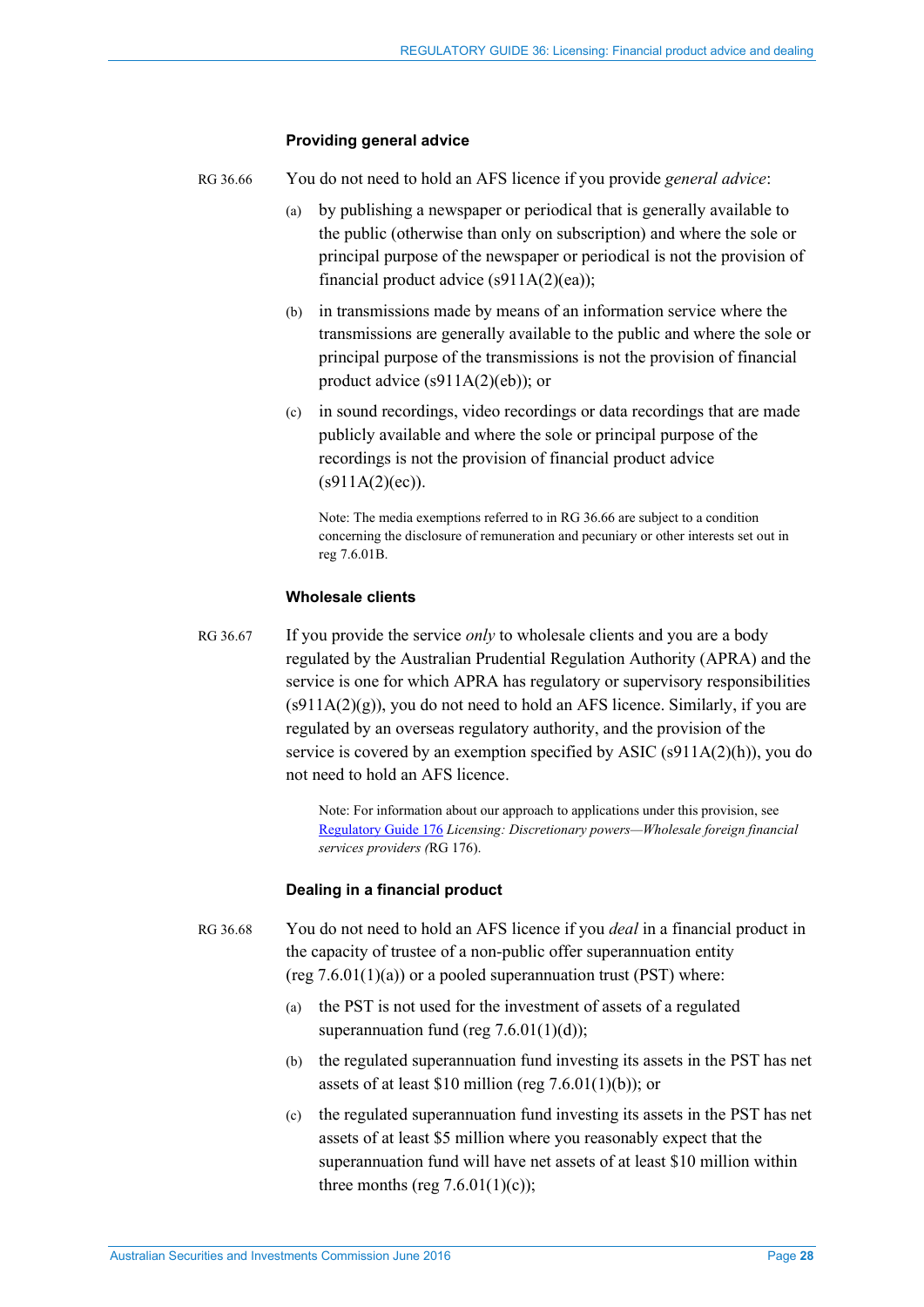- RG 36.69 If you are a trustee of a superannuation fund *dealing* in a financial product only by paying the benefits of a member into a superannuation product or retirement savings account (RSA) product (reg 7.6.01(1)(ha)), you do not need to hold an AFS licence.
- RG 36.70 You do not need to hold an AFS licence if you are an employer-sponsor *dealing* in a financial product only by:
	- (a) paying contributions on behalf of an employee into a superannuation product or RSA product (reg 7.6.01(1)(h)); or
	- (b) arranging for the issue of a superannuation product to an employee  $(\text{reg } 7.6.01(1)(\text{hc}))$ ;
- RG 36.71 If you are an RSA provider *dealing* in a financial product only by paying the benefits of an RSA product holder into a superannuation product or RSA product (reg 7.6.01(1)(hb)), you do not need to hold an AFS licence.

#### **Referrals**

- RG 36.72 You do not need to hold an AFS licence if you provide a *financial service* that consists *only* of a referral—that is:
	- (a) informing another person that a licensee (or one of its representatives) is able to provide a particular financial service or class of financial services; and
	- (b) giving that other person contact details for the licensee or representative.
- RG 36.73 Unless you are a representative of the licensee (or a related body corporate of the licensee), you must disclose any benefits (including commission) that you (and your associates) are to receive in respect of, or that are attributable to, the service: regs  $7.6.01(1)(e)$  and  $7.6.01(1)(ea)$ .

#### **Sub-custodians**

RG 36.74 If you provide the service as a sub-custodian in the circumstances set out in reg 7.6.01(1)(k), you do not need to hold an AFS licence.

#### **Non-cash payment systems**

RG 36.75 You do not need to hold an AFS licence if you *advise* other persons about, and arrange for the use of, non-cash payment facilities in the ordinary course of your business, but only if you do not provide financial services as a significant part of your business (reg  $7.6.01(1)(1)$ ).

> Note: See also regs 7.6.01(1)(la), 7.6.01(lb) and 7.6.01(lc) an[d ASIC Corporations](https://www.legislation.gov.au/Details/F2016L00367)  [\(Non-cash Payment Facilities\) Instrument 2016/211](https://www.legislation.gov.au/Details/F2016L00367) for other licensing exemptions for the provision of financial services in relation to non-cash payment facilities.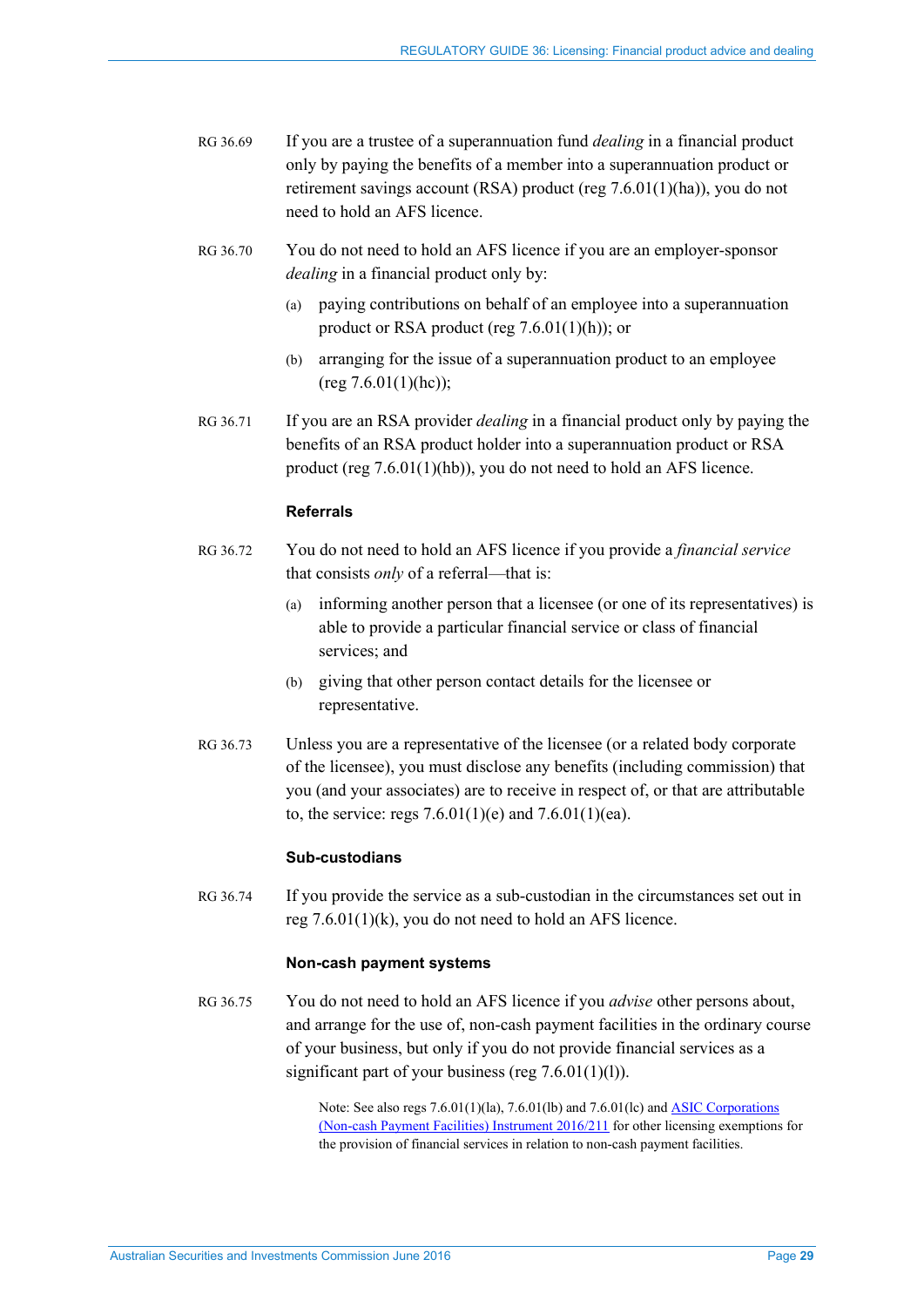#### **Dealing on your own behalf**

RG 36.76 You do not need to hold an AFS licence if you *deal* on your own behalf in (but do not make a market in) derivatives or foreign exchange contracts for the purpose of managing a financial risk that arises in the ordinary course of a business, but only if you do not deal in derivatives or foreign exchange contracts as a significant part of your business (reg  $7.6.01(1)(m)$ ).

#### **Dealing in regulated emissions units**

RG 36.77 You do not need to hold an AFS licence if you deal in regulated emissions on your own behalf (e.g. acquiring regulated emissions units for your own use). This does not constitute dealing and is not an activity that requires an AFS licence (s766C(3)). However, this exemption does not extend to dealings that involve the issue of derivatives over emissions units. When two parties enter into a derivative contract, both are considered to be issuing a financial product. Both parties may require a licence, if they are carrying on a financial services business.

> Note: See also reg 7.6.01(1)(ma) for the circumstances in which dealing in regulated emissions units or their derivatives is exempt. For more guidance on AFS licensing exemptions for types of dealings in regulated emissions units by particular entities, see Section E o[f Regulatory Guide 236](http://www.asic.gov.au/regulatory-resources/find-a-document/regulatory-guides/rg-236-do-i-need-an-afs-licence-to-participate-in-carbon-markets/) *Do I need an AFS licence to participate in carbon markets?*

#### **Takeover bids or offers**

RG 36.78 If you provide advice in a document that is issued in connection with a takeover bid or an offer of a financial product and the advice relates to matters other than financial products (e.g. a geologist's report) in the circumstances set out in reg 7.6.01(1)(u), you do not need to hold an AFS licence.

#### **Nominee companies**

RG 36.79 You do not need to hold an AFS licence if you are a nominee company that is a wholly owned subsidiary of a licensed market participant and you hold a financial product, or the beneficial interest in a financial product, on trust for a client of the participant in the circumstances set out in reg  $7.6.01(1)(v)$ .

#### **Entities located and providing financial services outside Australia**

RG 36.80 You do not need to hold an AFS licence if you are located and provide a financial service outside Australia to a person who is an Australian citizen or resident in Australia and you do not engage in conduct that is intended to or likely to induce people in Australia to use the service: reg 7.6.02AG, which inserts s911A(2A) into the Corporations Act.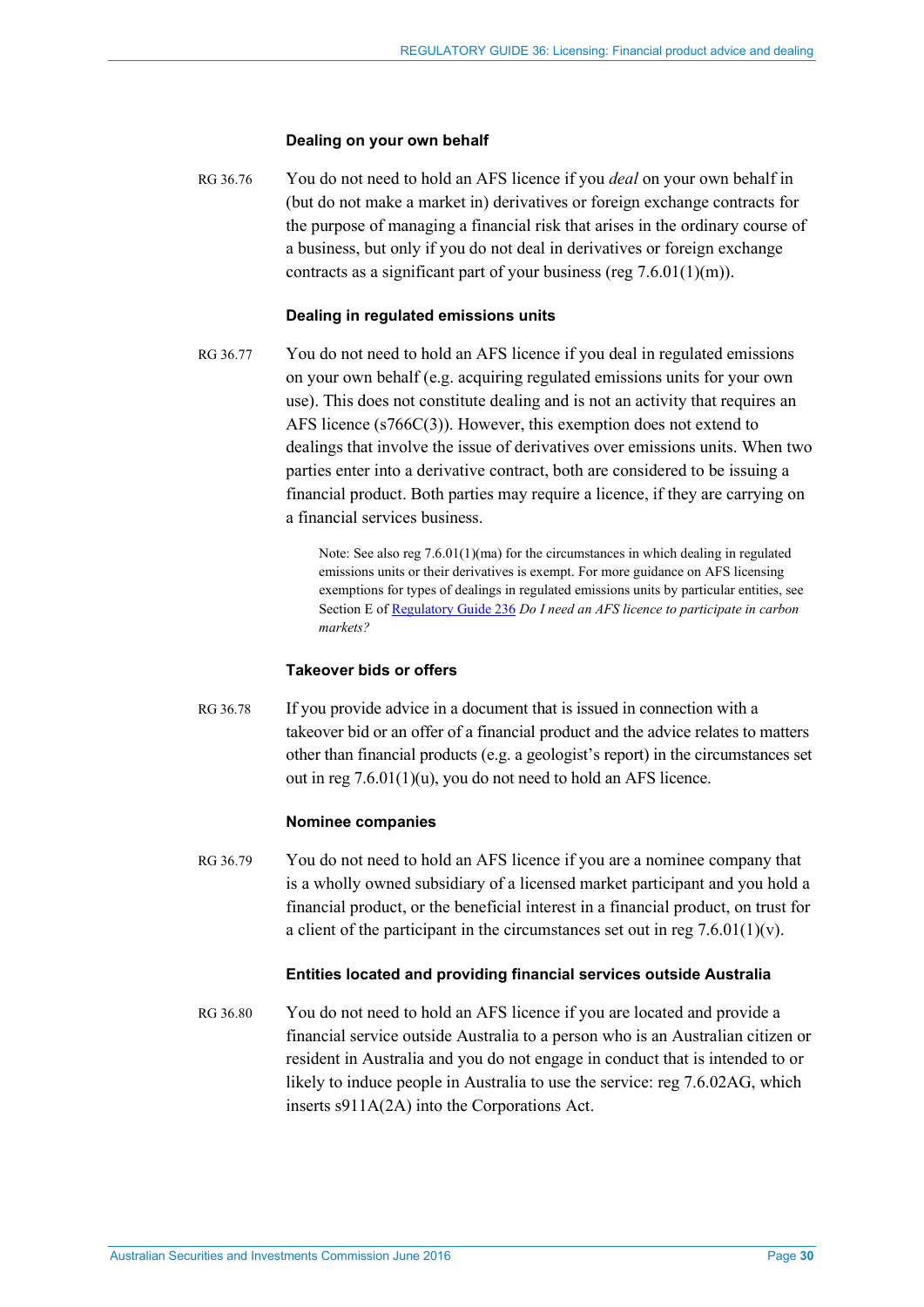RG 36.81 Similarly, you do not need to hold an AFS licence if you provide the financial service to another person and you:

- (a) believe on reasonable grounds that the person to whom you are providing the financial service is also not located in Australia;
- (b) are a participant in a financial market in Australia that is licensed under s795B(2); and
- (c) provide a financial service that relates to a financial product traded on the licensed market (reg 7.6.02AG, which inserts s911A(2B) into the Corporations Act).
- RG 36.82 You will also not need to hold an AFS licence if you provide the financial service to another person who holds an AFS licence, or is exempt from the requirement to hold a licence under  $s911A(2)(h)$ , and is not, in relation to the service:
	- (a) acting as a trustee;
	- (b) acting as a responsible entity of a registered managed investment scheme; or
	- (c) otherwise acting on someone else's behalf (reg 7.6.02AG, which inserts s911A(2C) into the Corporations Act).
- RG 36.83 If you are providing the financial service to another person in Australia and the service relates to a financial product acquired while the person was not in Australia or on the application or enquiry of the person and you do not actively solicit the person or persons in Australia in relation to financial products (reg 7.6.02AG, which inserts s911A(2D) into the Corporations Act), you will not need to hold an AFS licence.
- RG 36.84 You do not need to hold an AFS licence if you are providing the financial service to another person who is a professional investor and the service consists only of any or all of the following:
	- (a) dealing in derivatives or foreign exchange contracts;
	- (b) providing advice on derivatives or foreign exchange contracts; or
	- (c) making a market in derivatives or foreign exchange contracts (reg 7.6.02AG, which inserts s911A(2E) into the Corporations Act).

#### **Eligible employee share schemes**

RG 36.85 If you are giving general advice in connection with an eligible employee share scheme and you are the issuer of the financial products covered by the scheme (e.g. you are the employer) or an entity controlled by the issuer (s911A(2)(ed)), you do not need to hold an AFS licence.

Note: Eligible employee share scheme is defined in s9 of the Corporations Act.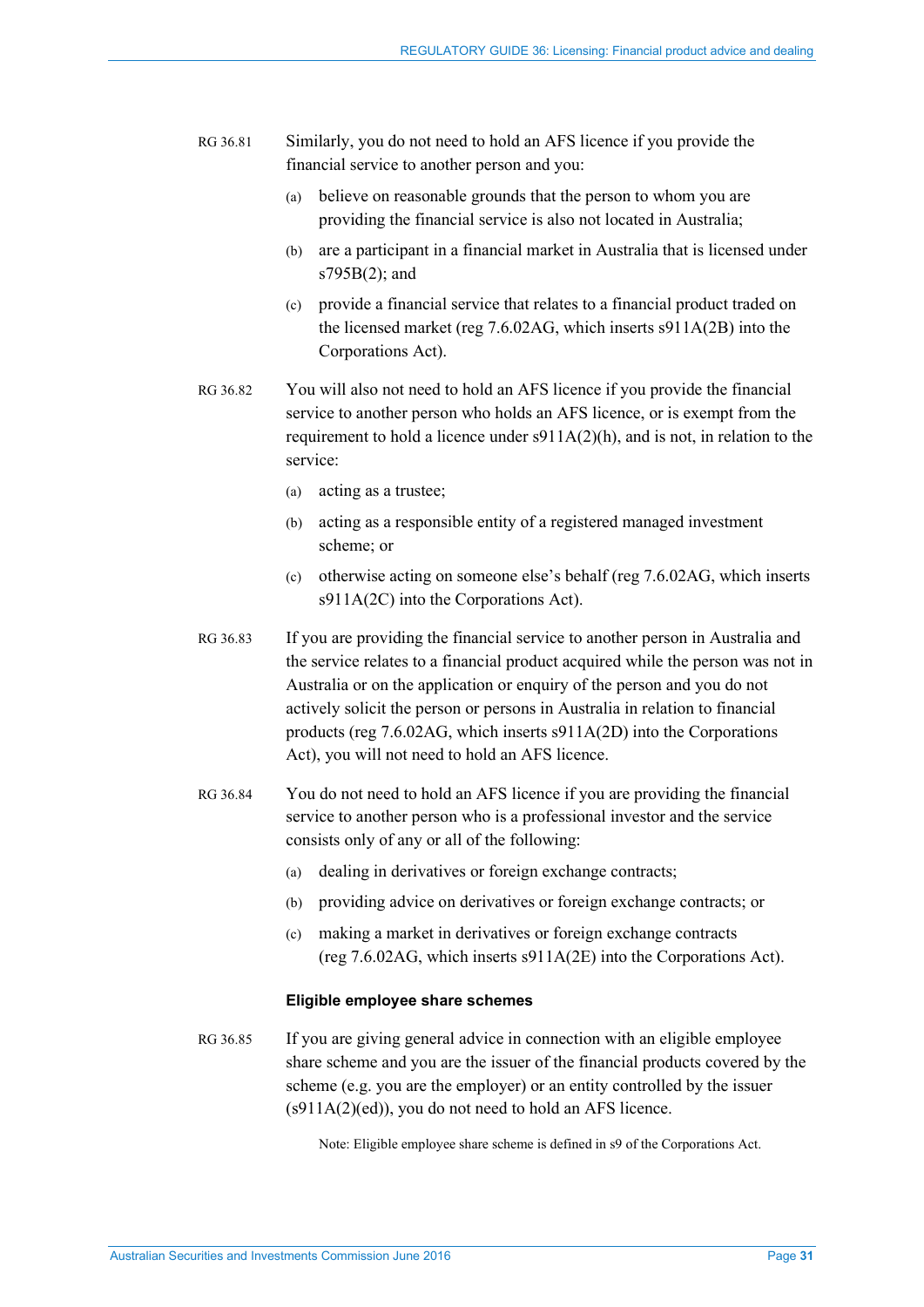- RG 36.86 You do not need to hold an AFS licence if you are dealing in a financial product in connection with an eligible employee share scheme where:
	- (a) the scheme requires that any purchase or disposal of the financial product under the scheme occurs through either an AFS licensee or a foreign entity licensed to deal in their own country; and
	- (b) you are the issuer of the financial products covered by the scheme (e.g. you are the employer) or an entity controlled by the issuer  $(s911A(2)(ee)).$
- RG 36.87 You do not need to hold an AFS licence if you are providing a custodial or depository service dealing in a financial product in connection with an eligible employee share scheme and you are the issuer of the financial products covered by the scheme (e.g. you are the employer) or an entity controlled by the issuer: see s911A(2)(ef).
- <span id="page-31-0"></span>RG 36.88 If you are dealing in an interest in a contribution plan that you operate in relation to an eligible employee share scheme and you are the issuer of the financial products covered by the scheme (e.g. you are the employer) or an entity controlled by the issuer (s911A(2)(eg)), you do not need to hold an AFS licence.

#### **Power to exempt**

RG 36.89 We have the power to exempt a person or a class of persons from the need to hold an AFS licence for conduct that amounts to the provision of a financial service. See [Regulatory Guide 167](http://www.asic.gov.au/regulatory-resources/find-a-document/regulatory-guides/rg-167-licensing-discretionary-powers/) *Licensing: Discretionary powers* (RG 167) for details about how we might use our exemption power.

## **Factors to consider to determine whether you are acting as a principal or representative**

- <span id="page-31-1"></span>RG 36.90 In order to determine whether the exemption from the requirement to hold an AFS licence in s911A(2)(a) applies, you need to consider whether you are acting as a principal or as a representative of a principal. The exemption applies only if you are acting as a representative of a principal.
- RG 36.91 You may be acting as a principal and not as a representative if:
	- (a) your conduct is not monitored and supervised by someone else;
	- (b) you hold out that you are a principal;
	- (c) your conduct is not covered by anyone else's compensation arrangements (e.g. professional indemnity insurance);
	- (d) client assets are held in an account in your name;
	- (e) clients are directed to pay any fees owing for the provision of financial services to you or into an account in your name;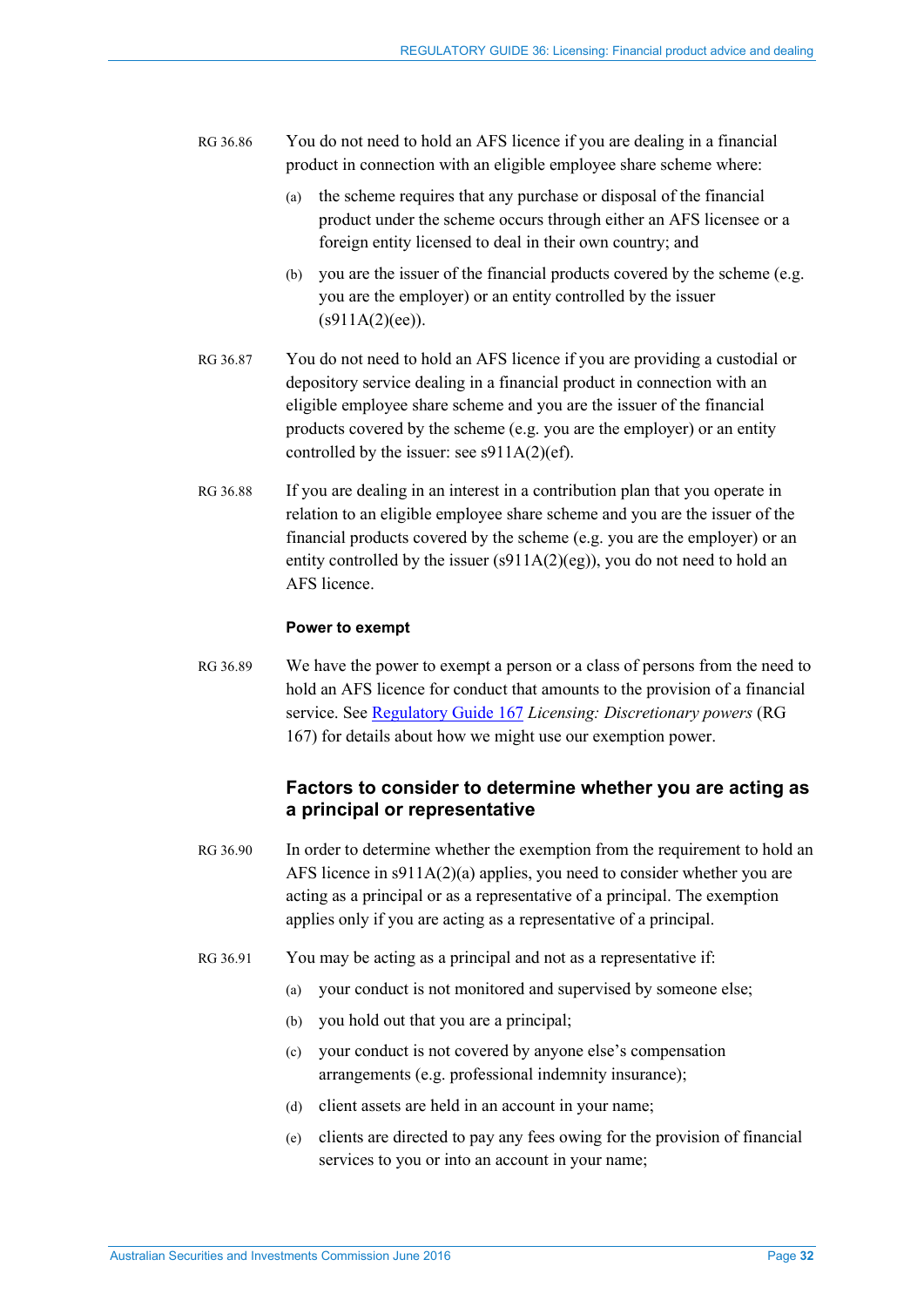- (f) you receive commissions directly from product issuers; and
- (g) you have ownership of, access to, or liability for, client information.

Note: This is not intended to be an exhaustive list of potentially relevant factors. In determining whether you are acting as a principal, the presence (or absence) of any one or more of the listed factors is not conclusive.

- RG 36.92 You may handle money without being treated as a principal; specifically, when you perform purely administrative or mechanical functions, such as accepting and banking cheques drawn in favour of a licensee or accepting and depositing insurance premiums in an insurance broker's trust account.
- <span id="page-32-1"></span>RG 36.93 You will not be holding yourself out to be a principal merely by placing your name on your business documentation (such as letterhead, business cards and promotional material) provided:
	- (a) the documentation makes it clear that you are acting as a representative of a licensee (and not as a principal); and
	- (b) the licensee for whom you act is clearly disclosed.

Note: It is also important to ensure that the documentation is not confusing or misleading to consumers.

# <span id="page-32-2"></span><span id="page-32-0"></span>**What obligations are imposed on licensees?**

#### **General licensee obligations**

- <span id="page-32-4"></span><span id="page-32-3"></span>RG 36.94 If you are a licensee you must comply with the obligations set out in s912A and 912B, which may be summarised as follows. You must:
	- (a) do all things necessary to ensure that the financial services covered by the AFS licence are provided efficiently, honestly and fairly;
	- (b) have adequate arrangements in place to manage your conflicts of interest;
	- (c) comply with your AFS licence conditions;
	- (d) comply with the financial services laws;
	- (e) take reasonable steps to ensure that your representatives comply with the financial services laws;
	- (f) have available adequate resources;
	- (g) maintain the competence to provide the financial services;
	- (h) adequately train your representatives and ensure that they are competent to provide the financial services;
	- (i) have a dispute resolution system that satisfies  $s912A(2)$  where financial services are provided to retail clients;
	- (j) have adequate risk management systems; and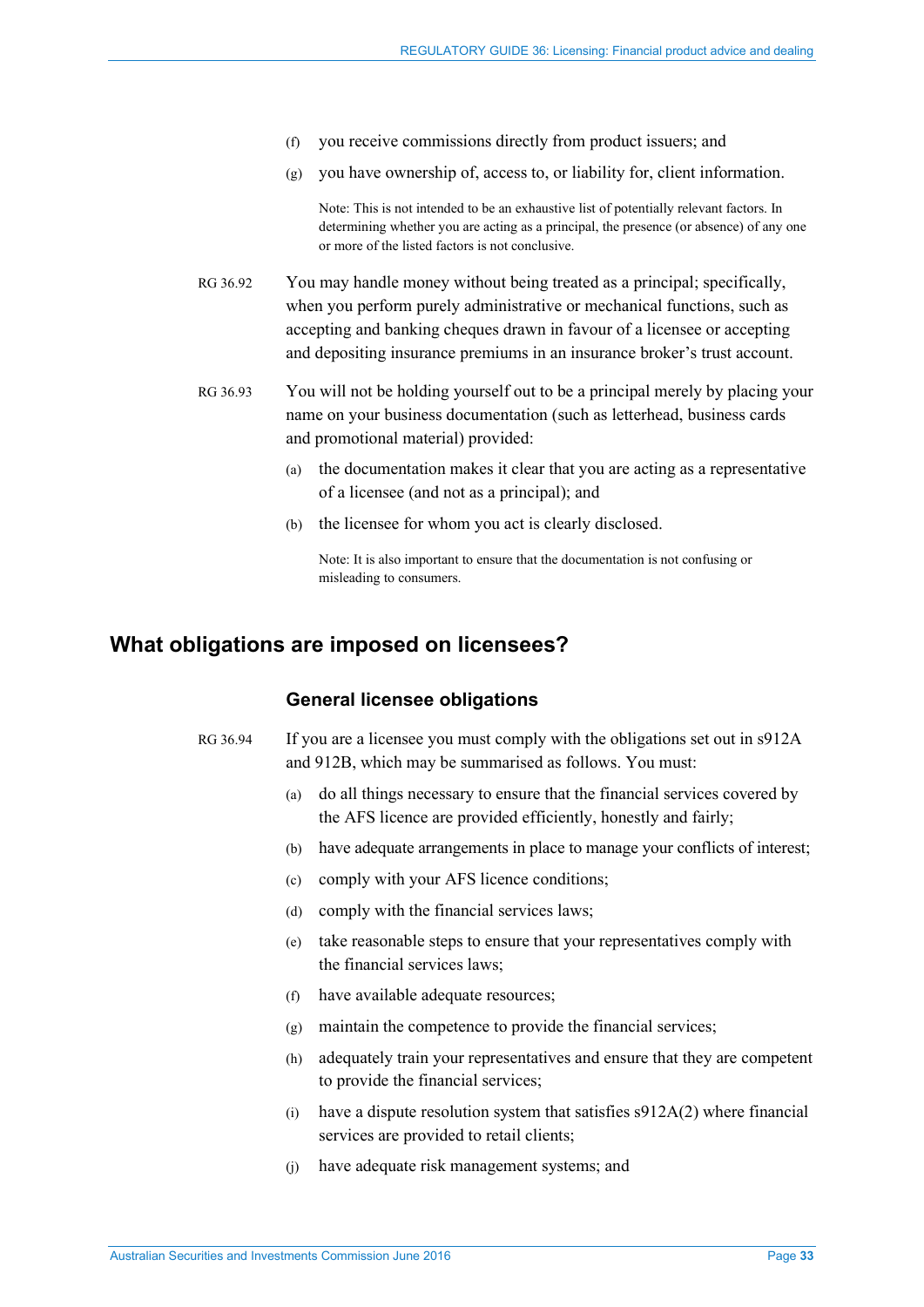(k) have compensation arrangements where financial services are provided to retail clients. The type of compensation arrangement that a licensee must have is set out in s912B, which is affected by regs 7.6.02AA and 7.6.02AAA.

Note 1: RG [36.94\(f\)](#page-32-3) an[d RG 36.94\(j\)](#page-32-4) do not apply if the licensee is a body regulated by APRA within the meaning of s3(2) of the *Australian Prudential Regulation Authority Act 1998*.

Note 2: For information about how to comply with these obligations, see our other regulatory guides on licensing under 'Related information'.

RG 36.95 The licensee remains ultimately responsible for all the financial services provided under its AFS licence, regardless of how those services are provided.

## **Conduct and disclosure obligations**

- <span id="page-33-0"></span>RG 36.96 Licensees must also comply with various obligations under the Corporations Act and other financial services laws, including (but not limited to):
	- (a) various obligations in Pt 7.6, including the obligation to notify us of reportable situations, the obligation to provide us with assistance and the obligation to quote the AFS licence number in documents under s912F;

Note 1: Section 912DAA sets out the obligation to notify ASIC of reportable situations. For guidance on complying with this obligation, se[e Regulatory Guide 78](http://www.asic.gov.au/regulatory-resources/find-a-document/regulatory-guides/rg-78-breach-reporting-by-afs-licensees/) *Breach reporting by AFS licensees and credit licensees* (RG 78).

Note 2: For details about the obligation to cite AFS licence numbers in documents, see s912F and reg 7.6.01C.

(b) the financial services disclosure obligations in Pt 7.7 where the licensee is the providing entity. This includes an obligation, in most circumstances, for the providing entity to give an FSG where the financial service is being provided to a retail client (s941A);

Note: For information about complying with the FSG and other disclosure obligations in Pt 7.7, see RG 175.

- (c) the further financial services conduct obligations set out in Pt 7.8;
- (d) some product disclosure obligations under Ch 6D (in the case of securities) or Pt 7.9 (in other cases);

Note: For further information about complying with the product disclosure obligations in Pt 7.9 and how we will approach applications for relief, see our regulatory guides on disclosure under 'Related information'.

- (e) the market misconduct and other prohibited conduct provisions in Pt 7.10; and
- (f) the consumer protection provisions of the *Australian Securities and Investments Commission Act 2001* (ASIC Act).

Note: Some of these obligations also apply to persons other than licensees.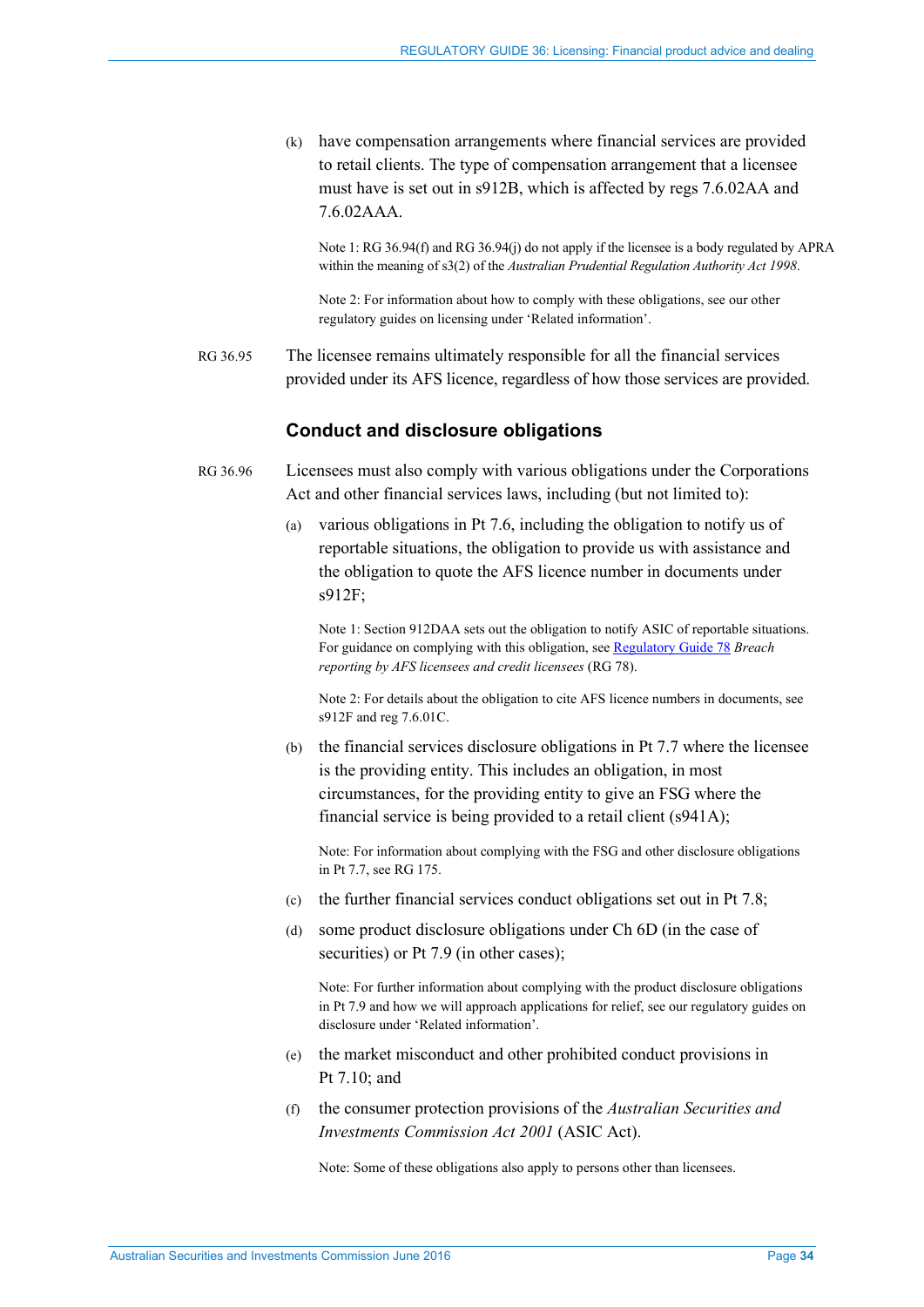# **Additional obligations: Financial product advice**

<span id="page-34-3"></span><span id="page-34-2"></span><span id="page-34-0"></span>

|  | RG 36.97  | There are additional obligations under Pts 7.7 and 7.7A where the providing<br>entity or advice provider provides financial product advice to retail clients.<br>These obligations vary depending on whether the advice is personal advice<br>or general advice. Personal advice is financial product advice given or<br>directed to a person (including by electronic means) in circumstances where: |  |  |
|--|-----------|-------------------------------------------------------------------------------------------------------------------------------------------------------------------------------------------------------------------------------------------------------------------------------------------------------------------------------------------------------------------------------------------------------|--|--|
|  |           | the advice provider has considered one or more of the person's<br>(a)<br>objectives, financial situation and needs; or                                                                                                                                                                                                                                                                                |  |  |
|  |           | a reasonable person might expect the provider to have considered one or<br>(b)<br>more of those matters $(s766B(3))$ .                                                                                                                                                                                                                                                                                |  |  |
|  |           | All other financial product advice is general advice.                                                                                                                                                                                                                                                                                                                                                 |  |  |
|  |           | Note 1: The definition of 'financial product advice' is set out in RG 36.19.                                                                                                                                                                                                                                                                                                                          |  |  |
|  |           | Note 2: For further information about the distinction between personal and general<br>advice, see Section B of RG 175.                                                                                                                                                                                                                                                                                |  |  |
|  | RG 36.98  | Generally, if you are the providing entity and the financial service is the<br>provision of personal advice to a retail client, you must give the client a<br>Statement of Advice: see s946A.                                                                                                                                                                                                         |  |  |
|  | RG 36.99  | Generally, if you are the advice provider and the financial service is the<br>provision of personal advice to a retail client, you must:                                                                                                                                                                                                                                                              |  |  |
|  |           | act in the best interests of your client (s961B);<br>(a)                                                                                                                                                                                                                                                                                                                                              |  |  |
|  |           | provide the client with appropriate advice (s961G);<br>(b)                                                                                                                                                                                                                                                                                                                                            |  |  |
|  |           | warn the client if the advice is based on incomplete or inaccurate<br>(c)<br>information (s961H); and                                                                                                                                                                                                                                                                                                 |  |  |
|  |           | where there is a conflict with their own interests, or those of one of their<br>(d)<br>related parties, prioritise the client's interests (s961J).                                                                                                                                                                                                                                                    |  |  |
|  |           | Note: For further information about complying with these additional obligations, see<br>Sections D and E of RG 175.                                                                                                                                                                                                                                                                                   |  |  |
|  | RG 36.100 | If the advice is general advice, you do not need to comply with the<br>obligations referred to in RG 36.98-RG 36.99. However, if general advice is<br>provided to a retail client, the providing entity must warn the client that the<br>advice does not take account of the client's objectives, financial situation or<br>needs: see s949A.                                                         |  |  |
|  |           | Note 1: For further information about complying with this obligation, see Section B of<br>RG 175.                                                                                                                                                                                                                                                                                                     |  |  |
|  |           | Note 2: We have granted relief to simplify the warning where oral general advice is                                                                                                                                                                                                                                                                                                                   |  |  |

<span id="page-34-1"></span>provided to a retail client. See [ASIC Corporations \(General Advice Warning\)](https://www.legislation.gov.au/Details/F2015L01307)  **[Instrument 2015/540.](https://www.legislation.gov.au/Details/F2015L01307)** 

Note 3: We have granted relief so that no general advice warning is required where a product issuer gives general financial product advice in advertisements. Se[e ASIC](https://www.legislation.gov.au/Details/F2015L01306)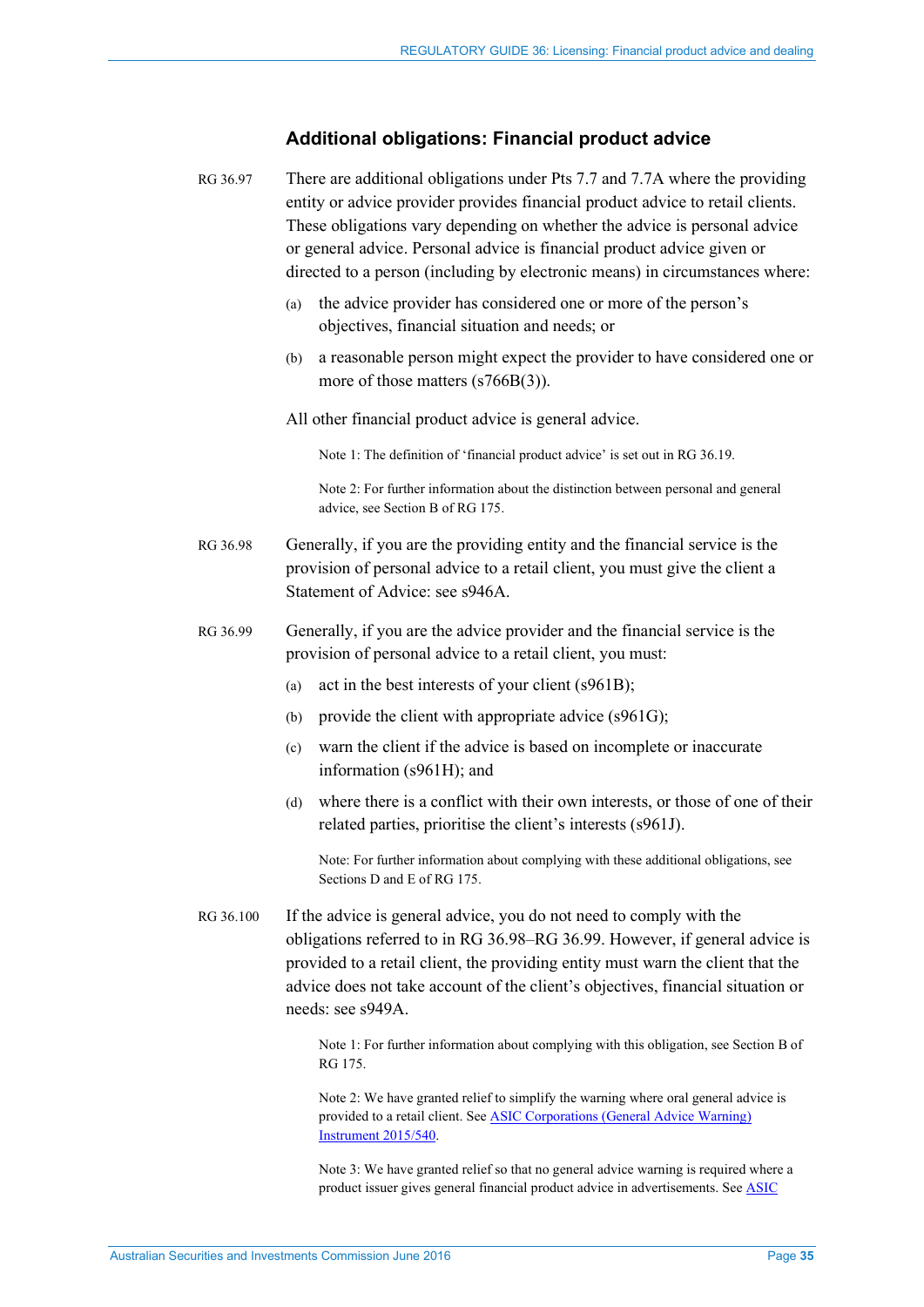[Corporations \(Advertising by Product Issuers\) Instrument 2015/539.](https://www.legislation.gov.au/Details/F2015L01306) The relief in this legislative instrument is not restricted to a particular form of advertising.

# <span id="page-35-1"></span><span id="page-35-0"></span>**When do representatives need to hold an authorisation?**

RG 36.101 In general, if you provide financial services in this jurisdiction as a representative of another person (a principal), you need to hold an authorisation under the Corporations Act from that principal (who must in general hold an AFS licence). You do not need to hold an authorisation if you:

- (a) are not providing financial services;
- (b) are an employee or director of the principal (or a related body corporate of the principal) and the principal holds an AFS licence and the other requirements of s911B(1)(a) are satisfied;
- (c) are an employee of an authorised representative of the principal, but only if the principal holds an AFS licence, the other requirements of  $s911B(1)(c)$  are satisfied and the financial service is the provision of a:
	- (i) basic deposit product;
	- (ii) facility for making non-cash payments that is related to a basic deposit product; or
	- (iii) travellers' cheque;
- (d) you are a licensee providing the financial service under your own AFS licence (s911B(1)(d) and 911B(3)); or

Note: As a licensee you cannot be the authorised representative of another licensee except in relation to a binder: see s916D and 916E.

- (e) provide financial services that would be exempt under  $s911A(2)$  if they were instead provided by the principal  $(s911B(1)(e))$ .
- RG 36.102 Accordingly, if you provide financial services as a representative of a licensee, you will generally need to hold an authorisation from that licensee (unless you are an employee or director of that licensee or a related body corporate).
- RG 36.103 We have given relief to allow licensees who are authorised to deal in basic deposit and general insurance products to appoint distributors to deal in these products on their behalf without the need to appoint the distributors as authorised representatives. However, those distributors must still be authorised by the licensee in writing: se[e ASIC Corporations \(Basic Deposit](https://www.legislation.gov.au/Details/F2015L01184)  [and General Insurance Product Distribution\) Instrument 2015/682.](https://www.legislation.gov.au/Details/F2015L01184)
- <span id="page-35-2"></span>RG 36.104 Under s766A(4) a person is not regarded as operating a registered scheme merely because they act as an agent or employee of another person who does. This means that if an agent of the operator of a registered scheme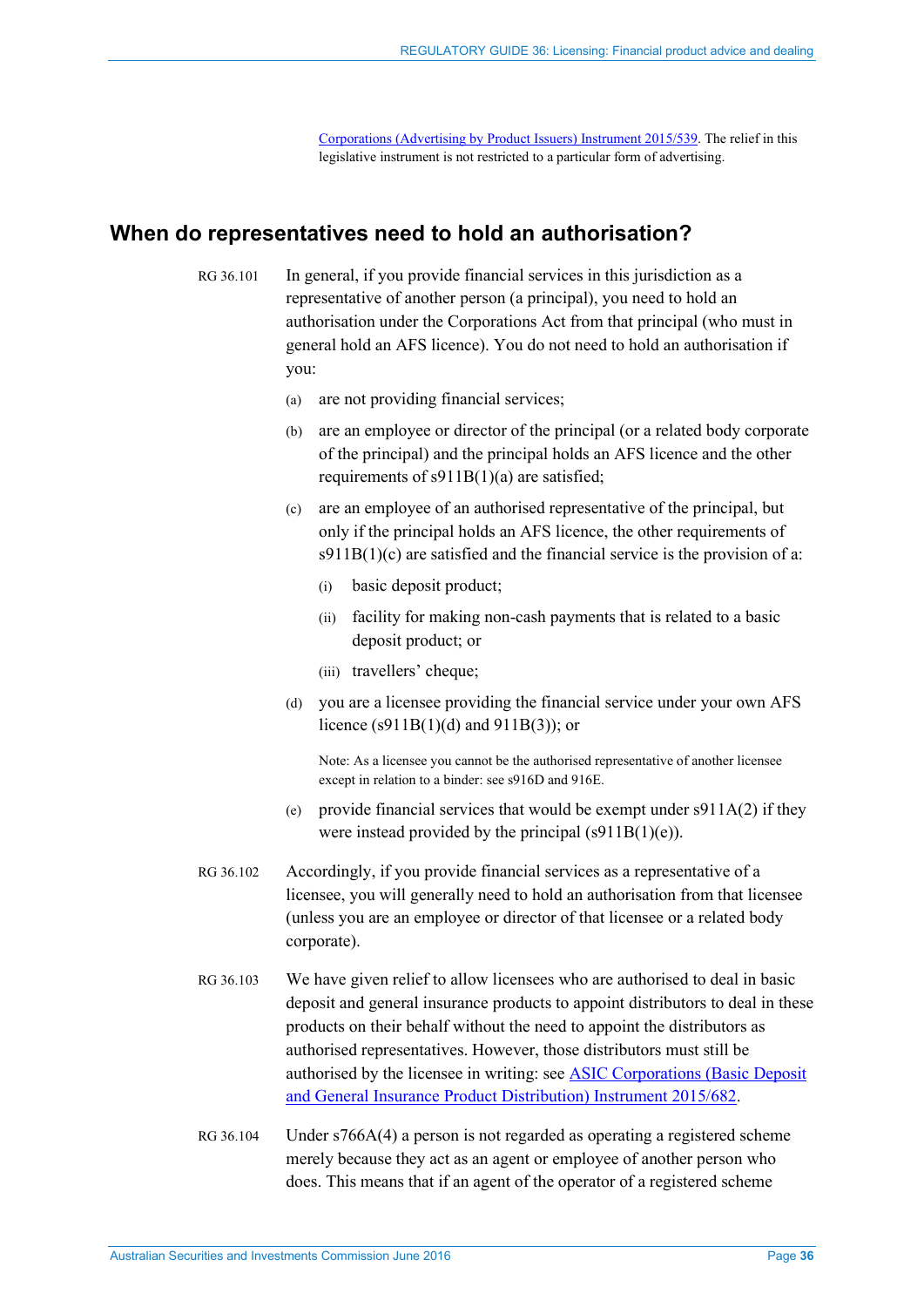merely acts in connection with the operation of the scheme, and does not provide a financial service of a type referred to in s766A(1)(a), (b), (c), (e) or (f), they will not have to hold an authorisation.

Note: The responsible entity remains responsible for the acts of its agents: see s601FB(2).

# <span id="page-36-1"></span><span id="page-36-0"></span>**What obligations are imposed on representatives?**

- RG 36.105 The primary obligation to ensure compliance with the financial services laws is imposed on licensees, who are responsible for the conduct of their representatives (as defined in s910A). However, some obligations in the law apply directly to representatives, including (but not limited to):
	- (a) the financial services disclosure obligations in Pt 7.7 where the representative is the providing entity (including the additional obligations relating to financial product advice described in [RG 36.97–](#page-34-0) [RG 36.100\)](#page-34-1);
	- (b) the best interests duty and related obligations in Pt 7.7A;
	- (c) the hawking prohibitions in Pt 7.8;

Note: For further information about the hawking prohibitions, se[e Regulatory Guide 38](http://www.asic.gov.au/regulatory-resources/find-a-document/regulatory-guides/rg-38-the-hawking-provisions/) *The hawking prohibitions* (RG 38).

- (d) some product disclosure obligations under Ch 6D (in the case of securities) or Pt 7.9 (in other cases);
- (e) the market misconduct and other prohibited conduct provisions in Pt 7.10; and
- (f) the consumer protection provisions in Div 2 of Pt 2 of the ASIC Act (e.g. the prohibition against misleading or deceptive conduct in s12DA).

Note: Some of these obligations also apply to persons other than representatives.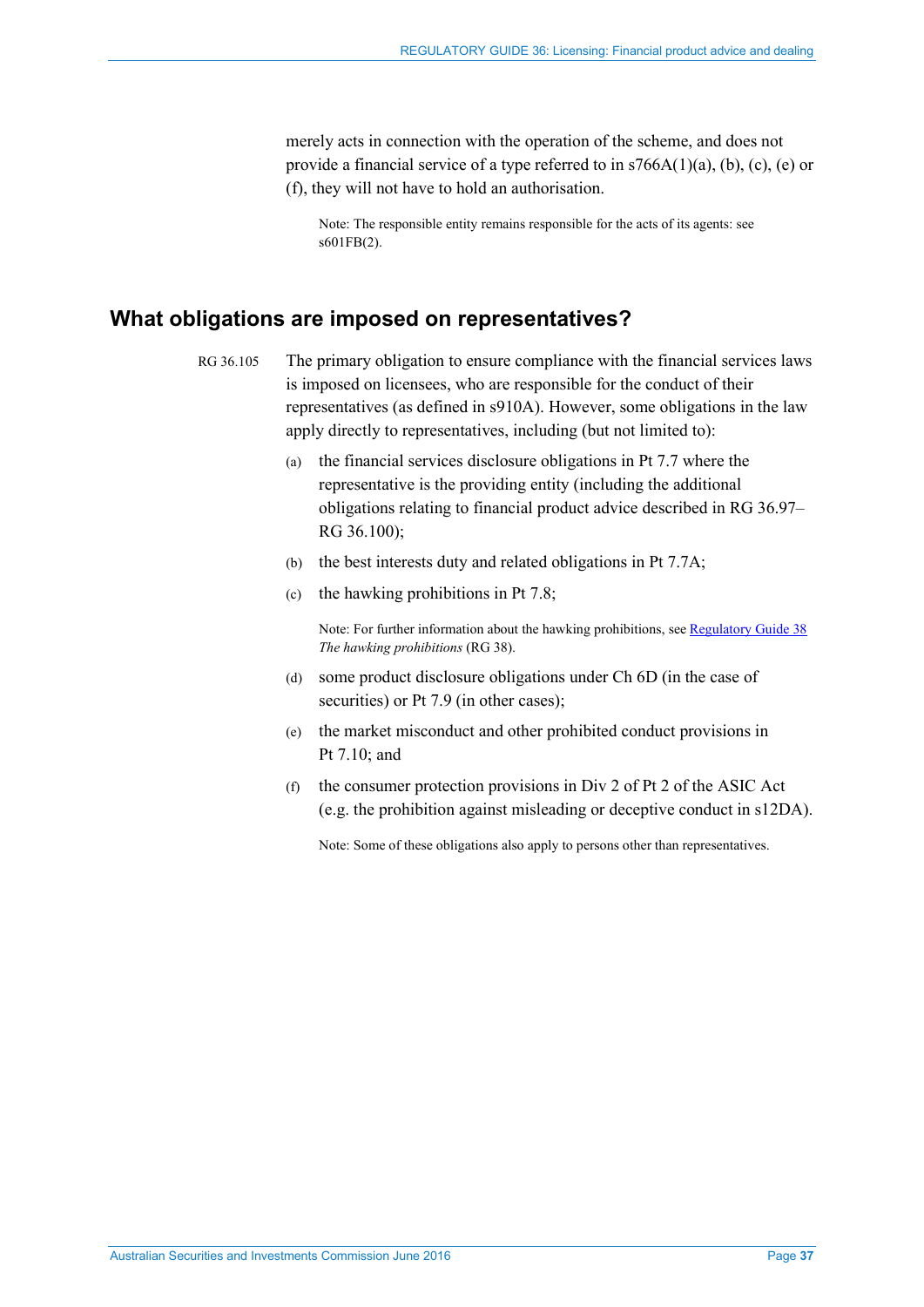# <span id="page-37-0"></span>**Key terms**

| Term                                          | <b>Meaning in this document</b>                                                                                                                                                                                                                                                                                                                                                                                                                                                                                  |
|-----------------------------------------------|------------------------------------------------------------------------------------------------------------------------------------------------------------------------------------------------------------------------------------------------------------------------------------------------------------------------------------------------------------------------------------------------------------------------------------------------------------------------------------------------------------------|
| advice provider                               | A person to whom the obligations in Div 2 of Pt 7.7A of<br>the Corporations Act apply when providing personal<br>advice to the client. This is generally the individual who<br>provides the personal advice. However, if there is no<br>individual that provides the advice, which may be the<br>case if advice is provided through a computer program,<br>the obligations in Div 2 of Pt 7.7A apply to the legal<br>person that provides the advice (e.g. a corporate licensee<br>or authorised representative) |
| AFS licence                                   | An Australian financial services licence under s913B of<br>the Corporations Act that authorises a person who carries<br>on a financial services business to provide financial<br>services                                                                                                                                                                                                                                                                                                                        |
|                                               | Note: This is a definition contained in s761A of the<br>Corporations Act.                                                                                                                                                                                                                                                                                                                                                                                                                                        |
| APRA                                          | Australian Prudential Regulation Authority                                                                                                                                                                                                                                                                                                                                                                                                                                                                       |
| ASIC                                          | Australian Securities and Investments Commission                                                                                                                                                                                                                                                                                                                                                                                                                                                                 |
| <b>ASIC Act</b>                               | Australian Securities and Investments Commission Act<br>2001                                                                                                                                                                                                                                                                                                                                                                                                                                                     |
| authorised<br>representative of a<br>licensee | A person authorised in accordance with s916A or 916B of<br>the Corporations Act to provide a financial service or<br>financial services on behalf of the licensee                                                                                                                                                                                                                                                                                                                                                |
|                                               | Note: This is a definition contained in s761A of the<br>Corporations Act.                                                                                                                                                                                                                                                                                                                                                                                                                                        |
| [CO 00/241]                                   | An ASIC class order (in this example numbered 00/241)                                                                                                                                                                                                                                                                                                                                                                                                                                                            |
| (for example)                                 | Note: Legislative instruments made from 2015 are referred to<br>as ASIC instruments.                                                                                                                                                                                                                                                                                                                                                                                                                             |
| <b>Corporations Act</b>                       | Corporations Act 2001, including regulations made for the<br>purposes of that Act                                                                                                                                                                                                                                                                                                                                                                                                                                |
| Corporations<br>Regulations                   | <b>Corporations Regulations 2001</b>                                                                                                                                                                                                                                                                                                                                                                                                                                                                             |
| financial product                             | Generally a facility through which, or through the<br>acquisition of which, a person does one or more of the<br>following:                                                                                                                                                                                                                                                                                                                                                                                       |
|                                               | • makes a financial investment (see s763B);                                                                                                                                                                                                                                                                                                                                                                                                                                                                      |
|                                               | • manages financial risk (see s763C);                                                                                                                                                                                                                                                                                                                                                                                                                                                                            |
|                                               | • makes non-cash payments (see s763D)                                                                                                                                                                                                                                                                                                                                                                                                                                                                            |
|                                               | Note: See Div 3 of Pt 7.1 of the Corporations Act for the exact<br>definition.                                                                                                                                                                                                                                                                                                                                                                                                                                   |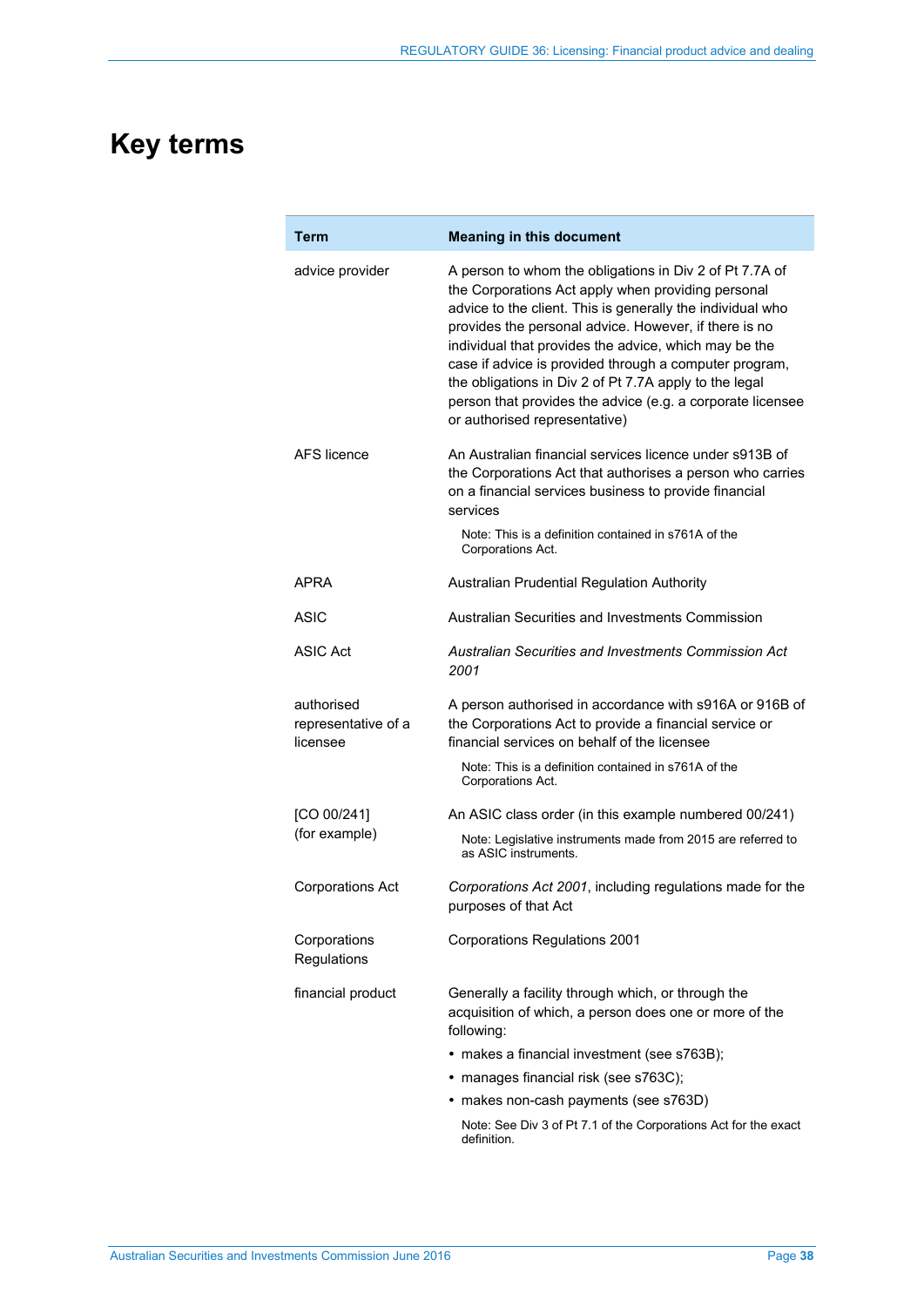| <b>Term</b>                            | <b>Meaning in this document</b>                                                                                                                                                         |
|----------------------------------------|-----------------------------------------------------------------------------------------------------------------------------------------------------------------------------------------|
| <b>Financial Services</b><br>Guide     | A document that must be given to a retail client in relation<br>to the provision of a financial service in accordance with<br>Div 2 of Pt 7.7 of the Corporations Act                   |
|                                        | Note: See s761A of the Corporations Act for the exact<br>definition.                                                                                                                    |
| FSG                                    | <b>Financial Services Guide</b>                                                                                                                                                         |
| licensee                               | A person who holds an AFS licence                                                                                                                                                       |
| licensing provisions                   | The financial services licensing regime under Pts 7.6-7.8<br>of the Corporations Act (including regulations made for<br>the purposes of those parts)                                    |
| Pt 7.9 (for example)                   | A part of the Corporations Act (in this example numbered<br>7.9)                                                                                                                        |
| <b>PDS</b>                             | <b>Product Disclosure Statement</b>                                                                                                                                                     |
| <b>Product Disclosure</b><br>Statement | A document that must be given to a retail client in relation<br>to the offer or issue of a financial product in accordance<br>with Div 2 of Pt 7.9 of the Corporations Act              |
|                                        | Note: See s761A of the Corporations Act for the exact<br>definition.                                                                                                                    |
| providing entity                       | A person to whom the obligations in Pt 7.7 of the<br>Corporations Act apply. This is the AFS licensee or an<br>authorised representative that provides the financial<br>product advice. |
| <b>PST</b>                             | A pooled superannuation trust as defined in the<br>Superannuation Industry (Supervision) Act 1993                                                                                       |
| reg 7.6.04<br>(for example)            | A regulation of the Corporations Regulations (in this<br>example numbered 7.6.04)                                                                                                       |
| regulated emissions<br>units           | A carbon unit, an Australian carbon credit unit or an<br>eligible international emissions unit, which are:                                                                              |
|                                        | • emissions units recognised under the Clean Energy<br>Legislative Package; and                                                                                                         |
|                                        | • financial products under the Corporations Act                                                                                                                                         |
| representative of a                    | Means:                                                                                                                                                                                  |
| licensee                               | • an authorised representative of the licensee; or                                                                                                                                      |
|                                        | an employee or director of the licensee; or                                                                                                                                             |
|                                        | • an employee or director of a related body corporate of<br>the licensee; or                                                                                                            |
|                                        | • any other person acting on behalf of the licensee                                                                                                                                     |
|                                        | Note: This is a definition contained in s910A(a) of the<br>Corporations Act.                                                                                                            |
| RG 175 (for example)                   | An ASIC regulatory guide (in this example, numbered 175)                                                                                                                                |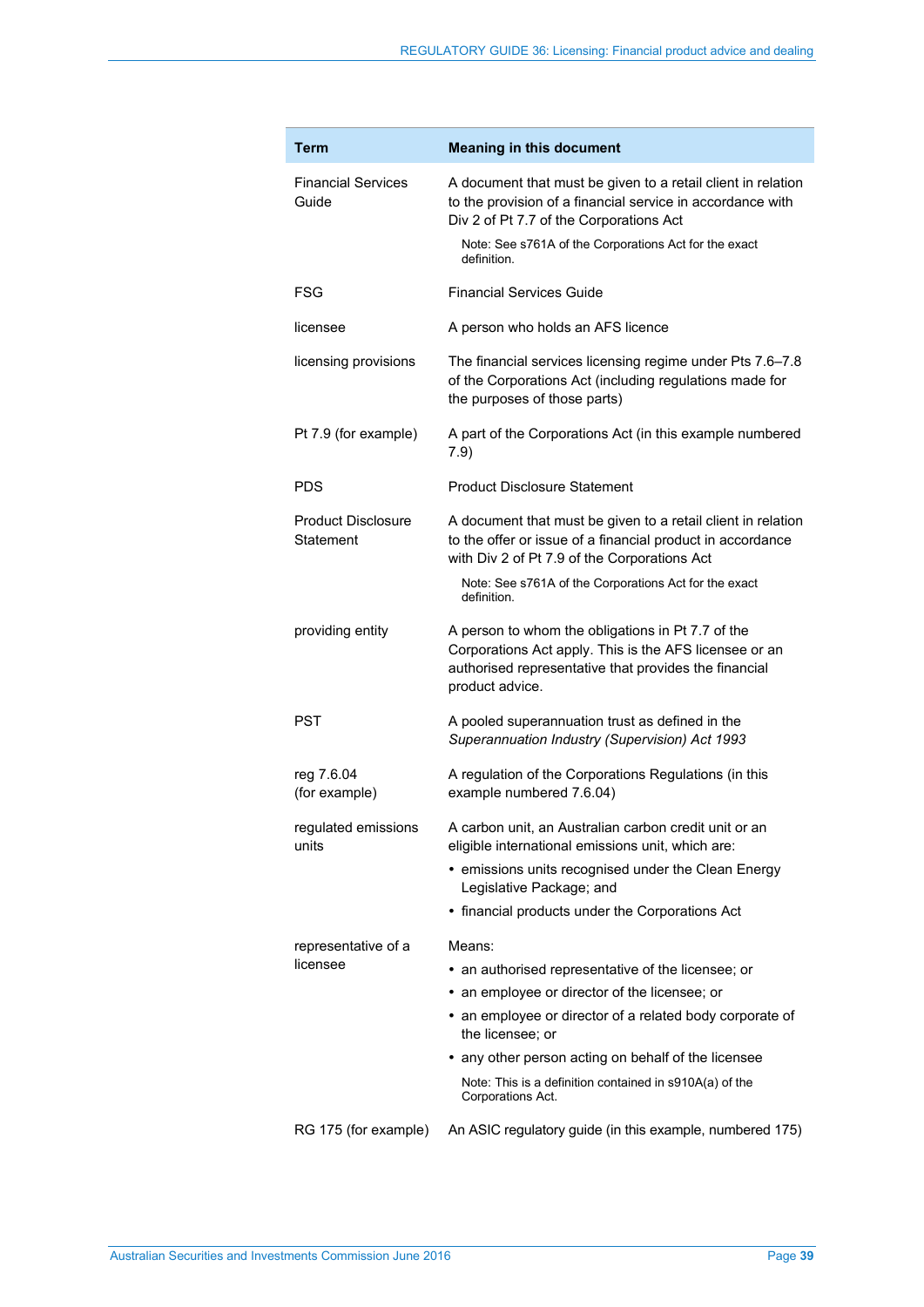| <b>Term</b>                                                                  | <b>Meaning in this document</b>                                                                                                                                                                                                                                                                                                                                                                                        |  |
|------------------------------------------------------------------------------|------------------------------------------------------------------------------------------------------------------------------------------------------------------------------------------------------------------------------------------------------------------------------------------------------------------------------------------------------------------------------------------------------------------------|--|
| <b>RSA</b>                                                                   | Retirement savings account as defined in the Retirement<br>Savings Accounts Act 1997                                                                                                                                                                                                                                                                                                                                   |  |
| s912A (for example)                                                          | A provision of the Corporations Act (in this example<br>numbered 912A), unless otherwise specified                                                                                                                                                                                                                                                                                                                     |  |
| <b>Short-Form Product</b><br><b>Disclosure Statement</b><br>(Short-Form PDS) | A PDS that complies with the requirements set out in<br>Div 3A of Pt 7.9 of the Corporations Act, which were<br>introduced by the Corporations Amendment Regulations<br>2005 (No. 5), and which provide issuers with the option of<br>giving retail clients a Short-Form PDS (unless excluded)<br>as long as a full PDS is available on request: see s1017H<br>as inserted by Sch 10BA of the Corporations Regulations |  |
| shorter PDS                                                                  | A PDS that is required to comply with the shorter PDS<br>regime                                                                                                                                                                                                                                                                                                                                                        |  |
| shorter PDS regime                                                           | The requirements set out in Div 3A of Pt 7.9 of the<br>Corporations Act as modified by Subdivs 4.2 to 4.2C and<br>Sch B, C, D and E of the Corporations Regulations, which<br>prescribe the content and length of the PDS for margin<br>loans, superannuation products and simple managed<br>investment schemes                                                                                                        |  |
| Statement of Advice                                                          | A document that must be given to a retail client for the<br>provision of personal advice under Subdiv C and D of<br>Div 3 of Pt 7.7 of the Corporations Act                                                                                                                                                                                                                                                            |  |
|                                                                              | Note: See s761A of the Corporations Act for the exact<br>definition.                                                                                                                                                                                                                                                                                                                                                   |  |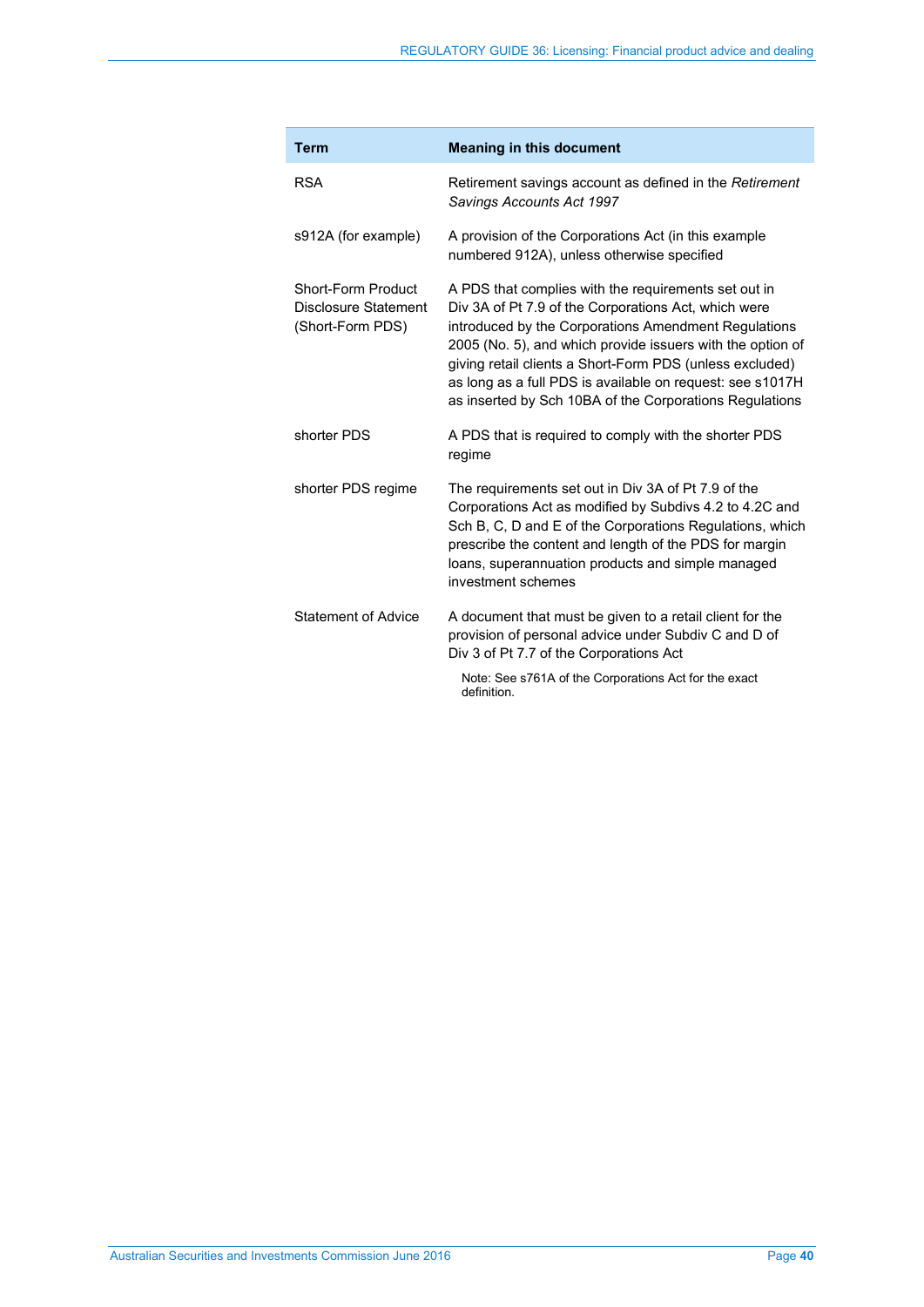# <span id="page-40-0"></span>**Related information**

## **Headnotes**

arranging, authorisation, best interests duty, business test, clerks and cashiers, conduct and disclosure obligations, dealing in a financial product, factual information, financial product advice, general licensee obligations, licensing exemptions, obligations that apply to providers of financial services, principal, provide financial product advice, representative

## **ASIC instruments and pro formas**

[ASIC Corporations \(Advertising by Product Issuers\) Instrument 2015/539](https://www.legislation.gov.au/Details/F2015L01306)

[ASIC Corporations \(Basic Deposit and General Insurance Product](https://www.legislation.gov.au/Details/F2015L01184)  [Distribution\) Instrument 2015/682](https://www.legislation.gov.au/Details/F2015L01184)

[ASIC Corporations \(General Advice Warning\) Instrument 2015/540](https://www.legislation.gov.au/Details/F2015L01307)

[ASIC Corporations \(Non-cash Payment Facilities\) Instrument 2016/211](https://www.legislation.gov.au/Details/F2016L00367) 

[ASIC Corporations \(Financial Product Advice—Exempt Documents\)](http://www.asic.gov.au/regulatory-resources/find-a-document/class-orders/2016-legislative-instruments/)  **[Instrument 2016/356](http://www.asic.gov.au/regulatory-resources/find-a-document/class-orders/2016-legislative-instruments/)** 

[\[CO 03/911\]](https://www.legislation.gov.au/Details/F2007B00377) *Licensing relief for self-dealers who provide general product advice about own securities* 

[\[PF 209\]](http://asic.gov.au/regulatory-resources/find-a-document/pro-formas/) *Australian financial services licence conditions*

# **Regulatory guides**

[RG 1–RG 3](http://www.asic.gov.au/regulatory-resources/find-a-document/?page=25&filter=Regulatory+guide) *AFS Licensing Kit*

[RG 38](http://www.asic.gov.au/regulatory-resources/find-a-document/regulatory-guides/rg-38-the-hawking-provisions/) *The hawking prohibitions* 

[RG 51](http://www.asic.gov.au/regulatory-resources/find-a-document/regulatory-guides/rg-51-applications-for-relief/) *Applications for relief*

[RG 78](http://www.asic.gov.au/regulatory-resources/find-a-document/regulatory-guides/rg-78-breach-reporting-by-afs-licensees/) *Breach reporting by AFS licensees and credit licensees*

[RG 79](http://www.asic.gov.au/regulatory-resources/find-a-document/regulatory-guides/rg-79-research-report-providers-improving-the-quality-of-investment-research/) *Research report providers: Improving the quality of investment research*

[RG 90](http://www.asic.gov.au/regulatory-resources/find-a-document/regulatory-guides/rg-90-example-statement-of-advice-scaled-advice-for-a-new-client/) *Example Statement of Advice: Scaled advice for a new client* 

[RG 98](http://www.asic.gov.au/regulatory-resources/find-a-document/regulatory-guides/rg-98-licensing-administrative-action-against-financial-services-providers/) *Licensing: Administrative action against financial services providers*

[RG 104](http://www.asic.gov.au/regulatory-resources/find-a-document/regulatory-guides/rg-104-licensing-meeting-the-general-obligations/) *Licensing: Meeting the general obligations*

[RG 105](http://www.asic.gov.au/regulatory-resources/find-a-document/regulatory-guides/rg-105-licensing-organisational-competence/) *Licensing: Organisational competence*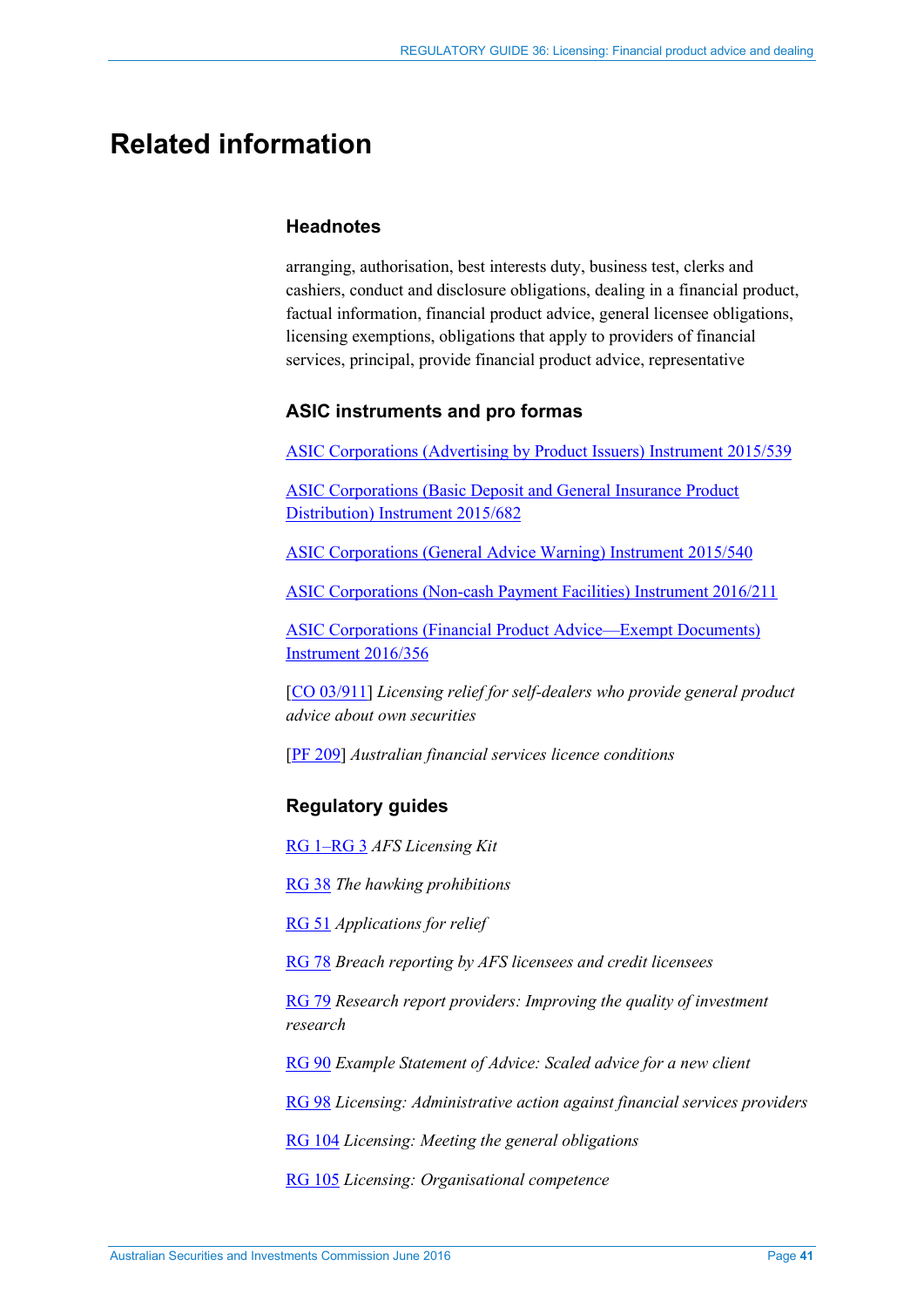[RG 121](http://www.asic.gov.au/regulatory-resources/find-a-document/regulatory-guides/rg-121-doing-financial-services-business-in-australia/) *Doing financial services business in Australia*

[RG 126](http://www.asic.gov.au/regulatory-resources/find-a-document/regulatory-guides/rg-126-compensation-and-insurance-arrangements-for-afs-licensees/) *Compensation and insurance arrangements for AFS licensees*

[RG 146](http://www.asic.gov.au/regulatory-resources/find-a-document/regulatory-guides/rg-146-licensing-training-of-financial-product-advisers/) *Licensing: Training of financial product advisers*

[RG 165](http://www.asic.gov.au/regulatory-resources/find-a-document/regulatory-guides/rg-165-licensing-internal-and-external-dispute-resolution/) *Licensing: Internal and external dispute resolution* 

[RG 166](http://www.asic.gov.au/regulatory-resources/find-a-document/regulatory-guides/rg-166-licensing-financial-requirements/) *Licensing: Financial requirements*

[RG 167](http://www.asic.gov.au/regulatory-resources/find-a-document/regulatory-guides/rg-167-licensing-discretionary-powers/) *Licensing: Discretionary powers* 

[RG 168](http://www.asic.gov.au/regulatory-resources/find-a-document/regulatory-guides/rg-168-disclosure-product-disclosure-statements-and-other-disclosure-obligations/) *Disclosure: Product Disclosure Statements (and other disclosure obligations)* 

[RG 169](http://www.asic.gov.au/regulatory-resources/find-a-document/regulatory-guides/rg-169-disclosure-discretionary-powers/) *Disclosure: Discretionary powers*

[RG 172](http://www.asic.gov.au/regulatory-resources/find-a-document/regulatory-guides/rg-172-australian-market-licences-australian-operators/) *Australian market licences: Australian operators*

[RG 175](http://www.asic.gov.au/regulatory-resources/find-a-document/regulatory-guides/rg-175-licensing-financial-product-advisers-conduct-and-disclosure/) *Licensing: Financial product advisers—Conduct and disclosure* 

[RG 176](http://www.asic.gov.au/regulatory-resources/find-a-document/regulatory-guides/rg-176-foreign-financial-services-providers/) *Licensing: Discretionary powers—Wholesale foreign financial services providers* 

[RG 181](http://www.asic.gov.au/regulatory-resources/find-a-document/regulatory-guides/rg-181-licensing-managing-conflicts-of-interest/) *Managing conflicts of interest*

[RG 182](http://www.asic.gov.au/regulatory-resources/find-a-document/regulatory-guides/rg-182-dollar-disclosure/) *Dollar disclosure*

[RG 183](http://www.asic.gov.au/regulatory-resources/find-a-document/regulatory-guides/rg-183-approval-of-financial-services-sector-codes-of-conduct/) *Approval of financial services sector codes of conduct* 

[RG 236](http://www.asic.gov.au/regulatory-resources/find-a-document/regulatory-guides/rg-236-do-i-need-an-afs-licence-to-participate-in-carbon-markets/) *Do I need an AFS licence to participate in carbon markets?* 

[RG 244](http://www.asic.gov.au/regulatory-resources/find-a-document/regulatory-guides/rg-244-giving-information-general-advice-and-scaled-advice/) *Giving information, general advice and scaled advice* 

[RG 246](http://www.asic.gov.au/regulatory-resources/find-a-document/regulatory-guides/rg-246-conflicted-remuneration/) *Conflicted remuneration*

## **Information sheets**

[INFO 133](http://www.asic.gov.au/regulatory-resources/financial-services/financial-product-disclosure/shorter-pds-regime-superannuation-managed-investment-schemes-and-margin-lending/) *Shorter PDS regime: Superannuation, managed investment schemes and margin lending* 

[INFO 251](http://asic.gov.au/for-finance-professionals/afs-licensees/applying-for-and-managing-an-afs-licence/licensing-certain-service-providers/afs-licensing-requirement-for-trustees-of-unregistered-managed-investment-schemes/) *AFS licensing requirement for trustees of unregistered managed investment schemes*

## **Legislation**

ASIC Act, Pt 2, Div 2, s12DA

*Australian Prudential Regulation Authority Act 1998,* s3(2)

*Banking Act 1959*, s30(4)